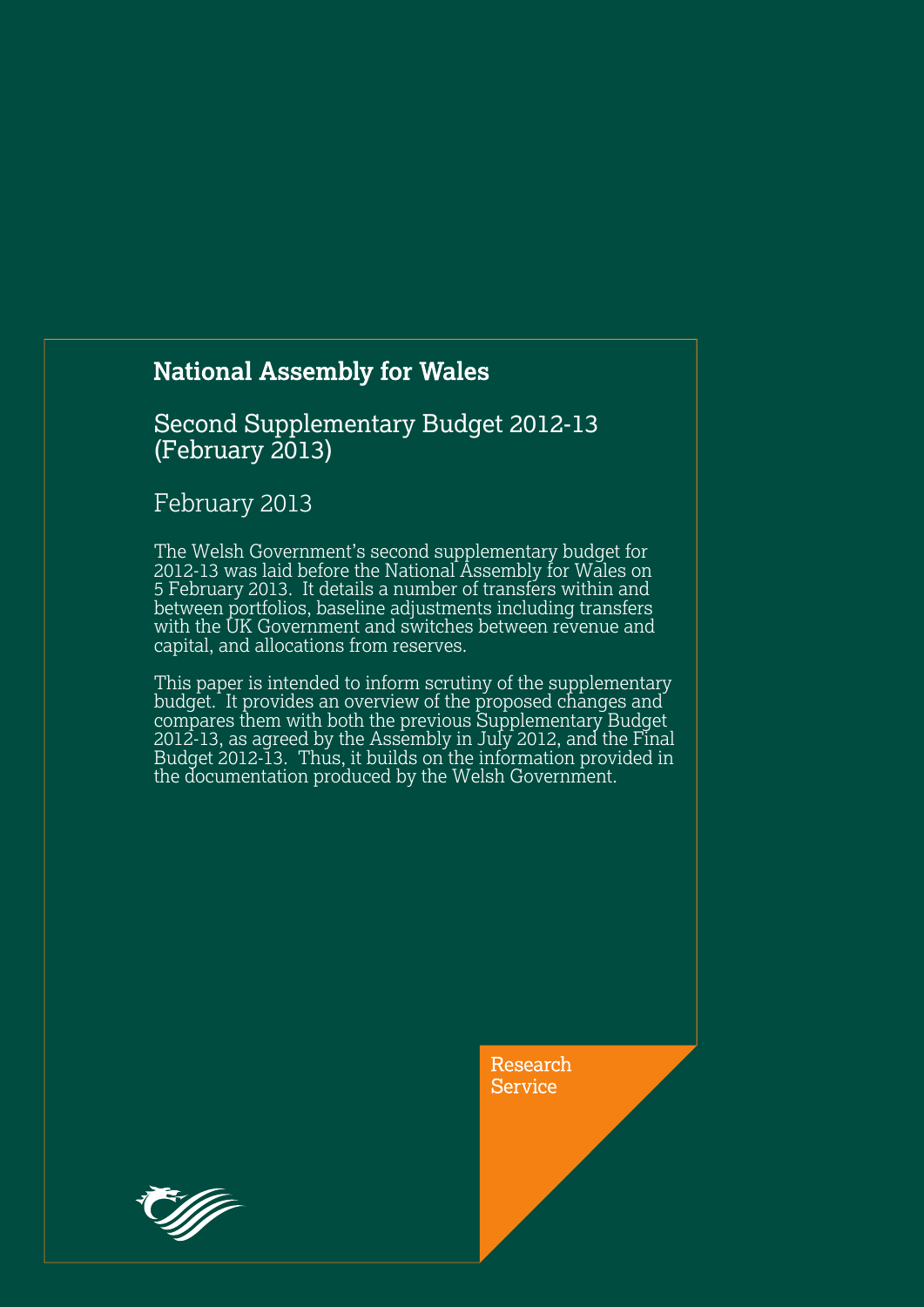The National Assembly for Wales is the democratically elected body that represents the interests of Wales and its people, makes laws for Wales and holds the Welsh Government to account.

**The Research Service provides expert and impartial research and information to support Assembly Members and committees in fulfilling the scrutiny, legislative and representative functions of the National Assembly for Wales.**

Research Service briefings are compiled for the benefit of Assembly Members and their support staff. Authors are available to discuss the contents of these papers with Members and their staff but cannot advise members of the general public. We welcome comments on our briefings; please post or email to the addresses below.

An electronic version of this paper can be found on the National Assembly's website at: **www.assemblywales.org/research**

Further hard copies of this paper can be obtained from:

**Research Service National Assembly for Wales Cardiff Bay CF99 1NA**

Email: **[Research.Service@wales.gov.u](mailto:Research.Service@wales.gov.uk)k** Twitter: **@NAWResearch** 

#### **© National Assembly for Wales Commission Copyright 2012**

The text of this document may be reproduced free of charge in any format or medium providing that it is reproduced accurately and not used in a misleading or derogatory context. The material must be acknowledged as copyright of the National Assembly for Wales Commission and the title of the document specified.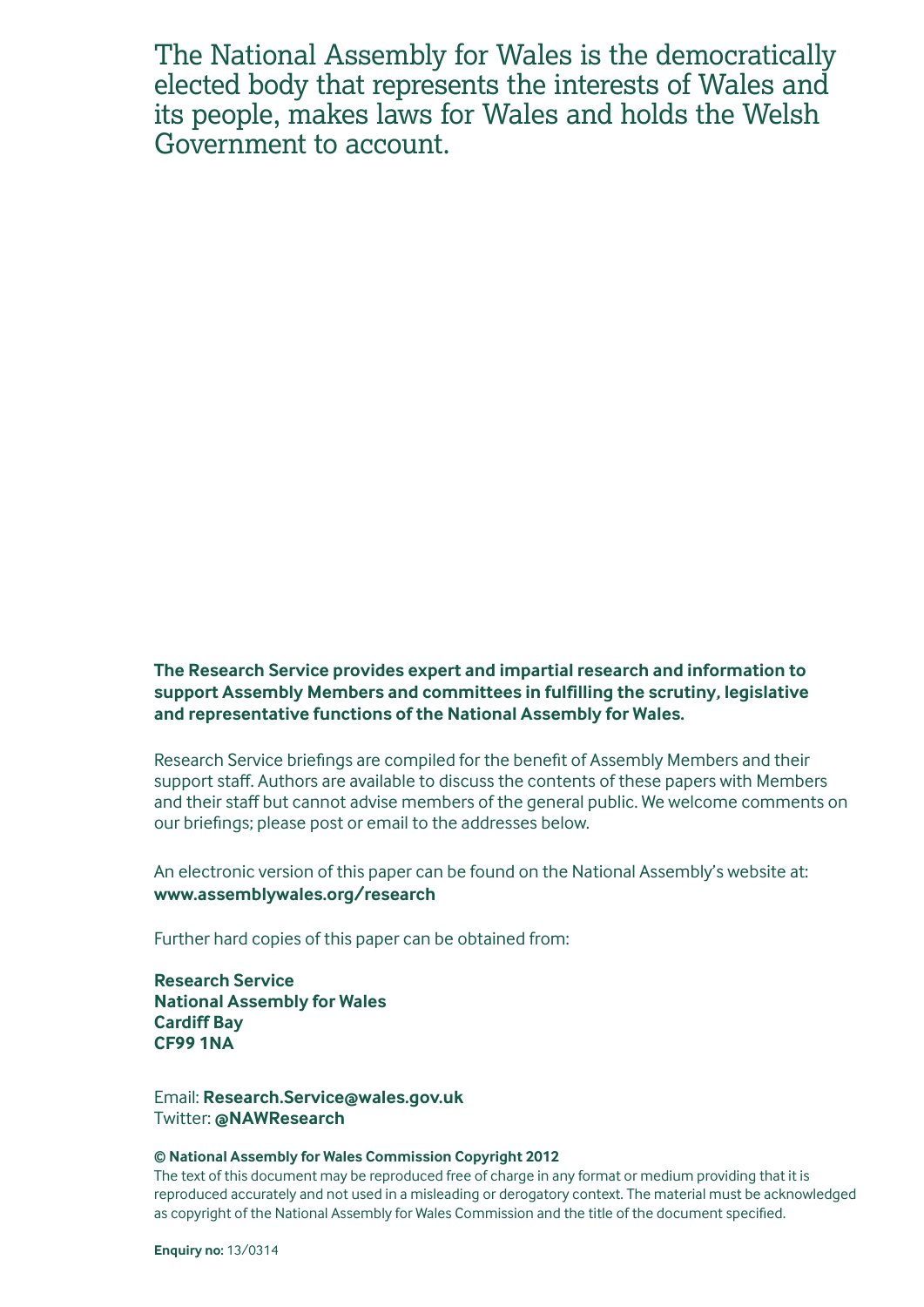# **National Assembly for Wales**

Second Supplementary Budget 2012-13 (February 2013)

February 2013

Dr Eleanor Roy

Paper number: 13 / 015

Research Service

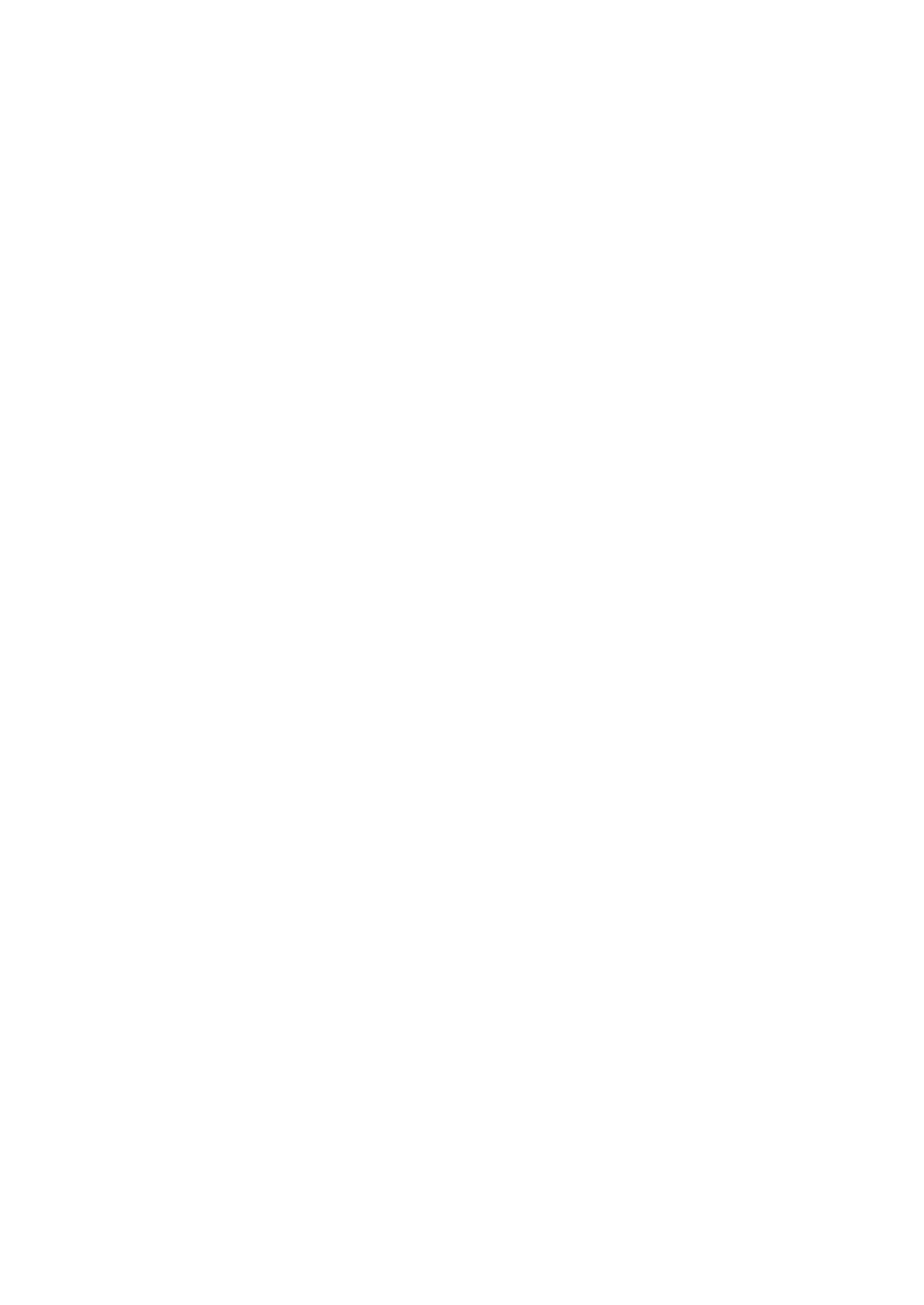# **Summary**

This second supplementary budget for 2012-13 amends the previous supplementary budget 2012-13, approved by the National Assembly in July 2012. This supplementary budget fulfils three main purposes:

- **Makes allocations from central reserves;**
- Reflects transfers within and between Welsh Government departmental budgets; and
- Adjusts the baselines to account for transfers with the UK Government, transfers between revenue and capital and carry forward of funding.

Since the last supplementary budget for 2012-13:

- Total managed expenditure (TME) in the Welsh block has increased by £215.3 million, or 1.4%. Of this, £212.7 million is allocated to Welsh Government departments.
- Total departmental expenditure limits (DEL) in the Welsh block have increased by £123.6 million, or 0.8%. Of this, £121 million is allocated to Welsh Government departments.
- Revenue DEL in the Welsh block has decreased by  $E$ 7.2 million, or 0.1%. However, the supplementary budget allocates an additional £34.8 million revenue DEL to Welsh Government departments.
- Capital DEL in the Welsh block has increased by £130.8 million, or 10.6%. Of this, £86.2 million is allocated to Welsh Government departments.
- Annually managed expenditure (AME)in the Welsh block has increased by £91.7 million, or 22.6%. Of this, £91.7 million is allocated to Welsh Government departments.

Although the supplementary budget allocates additional funds, the motion itself, which the Assembly is asked to authorise, **requests a reduction of £44.4 million in the amount to be paid out of the Welsh Consolidated Fund** to the Welsh Ministers in the 2012-13 financial year.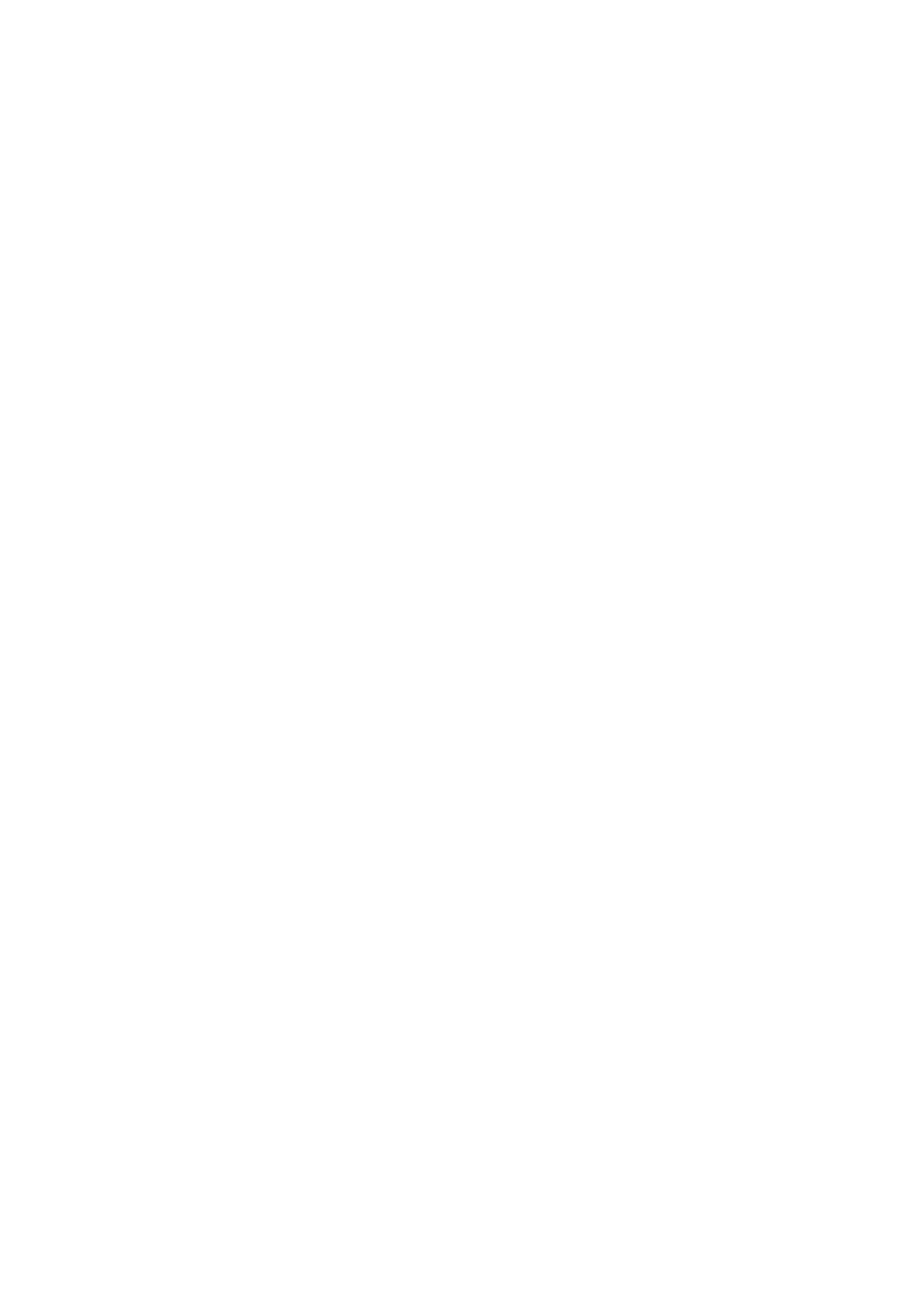# **Contents**

| 1.  |                      |  |
|-----|----------------------|--|
| 2.  |                      |  |
|     | 2.1.<br>2.2.         |  |
| 3.  |                      |  |
|     | 3.1.<br>3.2.<br>3.3. |  |
| 4.  |                      |  |
|     | 4.1.                 |  |
| 5.  |                      |  |
| 6.  |                      |  |
| 7.  |                      |  |
| 8.  |                      |  |
| 9.  |                      |  |
| 10. |                      |  |
| 11. |                      |  |
|     |                      |  |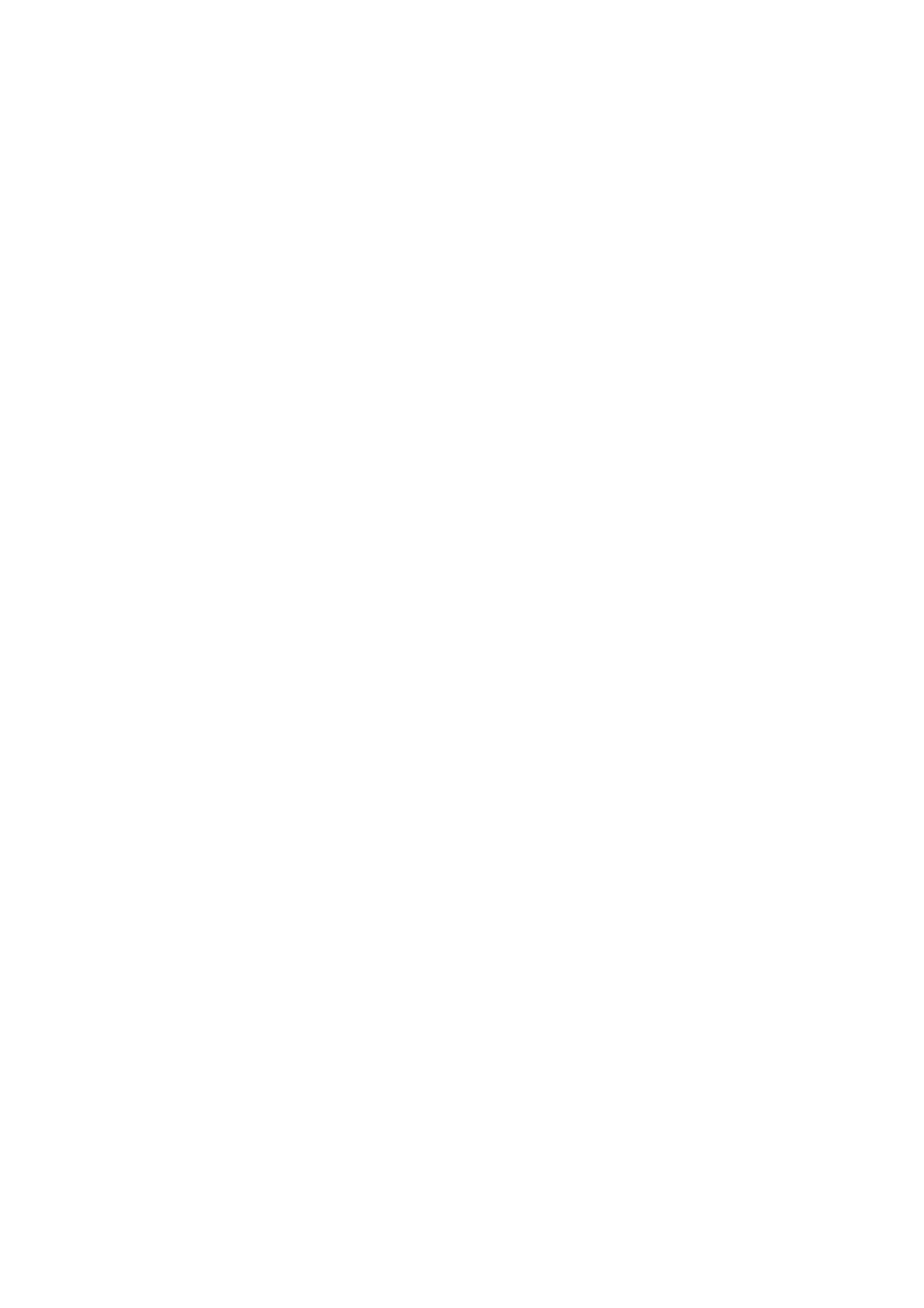## <span id="page-8-0"></span>1. Second Supplementary Budget 2012-13

The second supplementary budget motion for the 2012-13 financial year was laid by the Minister for Finance and Leader of the House (Jane Hutt, AM) on 5 February 2013. $<sup>1</sup>$  This was accompanied by a narrative document<sup>2</sup> and tables showing the</sup> main expenditure group (MEG)<sup>3</sup> allocations.<sup>4</sup> This supplementary budget amends the previous supplementary budget 2012-13, as approved by the National Assembly on 17 July 2012.<sup>5</sup>

In her statement accompanying the supplementary budget, the Minister stated:

The main purpose of this Supplementary Budget is to reflect the budgetary changes since the First Supplementary Budget 2012-13 published by the Welsh Government in June. It also sets out a number of allocations from our reserves, transfers between Welsh Government Departments, transfers with UK Government Departments and includes revised Annually Managed Expenditure forecasts.<sup>6</sup>

The figures shown in this paper are concerned only with in-year changes for the current financial year, and therefore are shown in **cash terms**; no adjustments have been made for inflation.

Although the supplementary budget allocates additional funds (as discussed in **[section 2](#page-10-0)**), the motion itself, which the Assembly is asked to authorise, requests **a reduction of £44.4 million in the amount to be paid out of the Welsh Consolidated Fund** to the Welsh Ministers in the 2012-13 financial year.<sup>7</sup> 

Schedule 7 of the motion shows that in comparison to the first supplementary budget 2012-13:

Payments from other government departments<sup>8</sup> have increased by £55.4 million; and

<sup>1</sup> Welsh Government, *[Supplementary Budget Motion 2012-13](http://wales.gov.uk/docs/caecd/publications/130205motionen.pdf)***,** February 2013.[accessed 11 February 2013]

<sup>&</sup>lt;sup>2</sup> Welsh Government, **[Supplementary Budget 2012-13 Narrative](http://wales.gov.uk/docs/caecd/publications/130205explanatory2en.pdf)**, February 2013. [accessed 11 February 2013]

<sup>3</sup> **Main expenditure group (MEG)** – the Welsh Government's budget is broken down into several levels of detail for monitoring and control purposes. MEGs are the highest level of this detail and generally correspond to Ministerial portfolios or ambits. Below MEG level, expenditure is identified by spending programme areas (SPAs) and, within these, actions.

<sup>4</sup> Welsh Government, *[Supplementary Budget 2012-13 Allocation Tables](http://wales.gov.uk/docs/caecd/publications/130205megsen.pdf)*, February 2013 [accessed 11 February 2013] <sup>5</sup> Welsh Government, *[Supplementary Budget 2012-13](http://wales.gov.uk/funding/budget/suppbudget1213/?lang=en)*, June 2012. The Finance Committee's report on this supplementary budget can be accessed here: *[Scrutiny of Supplementary Budget Motion 2012-13 \(Summer 2012\)](http://abms/documents/s9291/Scrutiny%20of%20Supplementary%20Budget%20Motion%202012-2013%20Summer%202012%20-%20July%202012.pdf),* and the motion approved in Plenary can be accessed here: **[RoP 17 July 2012](http://www.assemblywales.org/bus-home/bus-chamber-fourth-assembly-rop/rop20120717qv.pdf?langoption=3&ttl=The%20Record%20%28PDF%2C%201-60MB%29)** .[accessed 11 February 2013]

<sup>6</sup> Welsh Government, Jane Hutt (Minister for Finance and Leader of the House), *[Supplementary Budget 2012-13](http://wales.gov.uk/about/cabinet/cabinetstatements/2013/suppbudget1213/?lang=en)*, Cabinet Written Statement, 5 February 2013 .[accessed 11 February 2013]

<sup>7</sup> Welsh Government, *[Supplementary Budget Motion 2012-13](http://wales.gov.uk/docs/caecd/publications/130205motionen.pdf)***,** February 2013 (Schedule 5, Table 2). Note that the figures presented in the motion are on a **resource** basis, whereas the figures presented in the MEG tables, narrative document and this paper are on an **administrative** basis. This £44.4 million figure is stated on a cash basis, as it refers to payments authorised from the WCF, and so does not match the figures presented in the rest of this paper. However it is what the Assembly are **formally requested to approve**. The administrative budget includes items which score outside government accounts, and so are not included in the resources required by the Welsh Government. [accessed 11 February 2013] <sup>8</sup> Note that the payments from UK Government departments referred to here are not the same as the transfers referred to later in this paper. The payments referred to in Schedule 7 of the motion relate to payments which score outside the block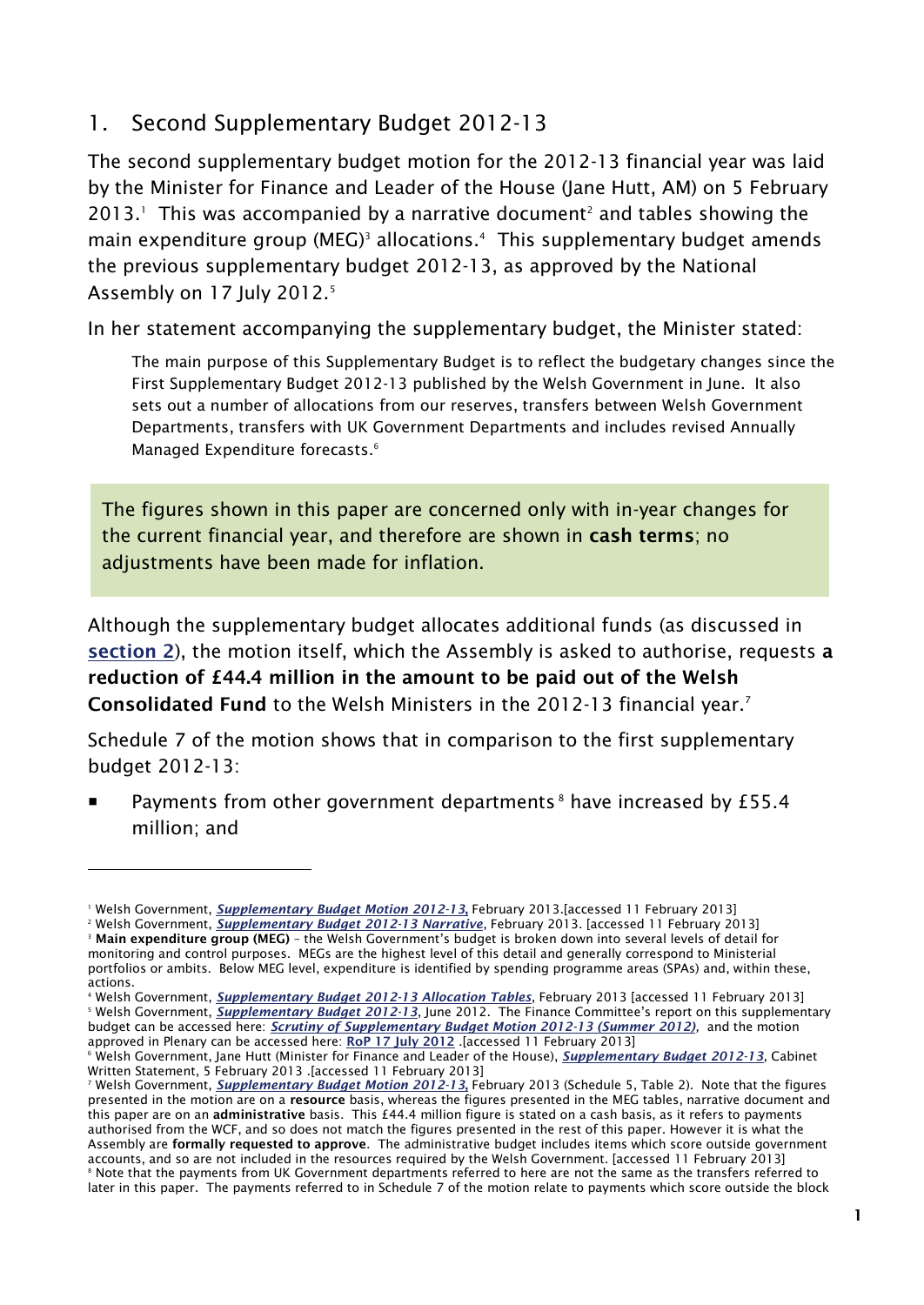**Payments from other sources, (such as income from non-domestic rates)** have increased by £43.9 million.

Thus, it would appear that the requested reduction of the amount required from the Consolidated Fund is **due to other sources of income being higher than originally forecast**.

Further information on the supplementary budget process can be found in the Research Service Quick Guide: **[Supplementary Budget](http://www.assemblywales.org/qg11-0020.pdf)**. The **[Budget Glossary](http://www.assemblywales.org/qg11-0021.pdf)** may also be of interest.

grant, (such as National Insurance Fund receipts in relation to health), rather than consequentials as a result of the Barnet formula.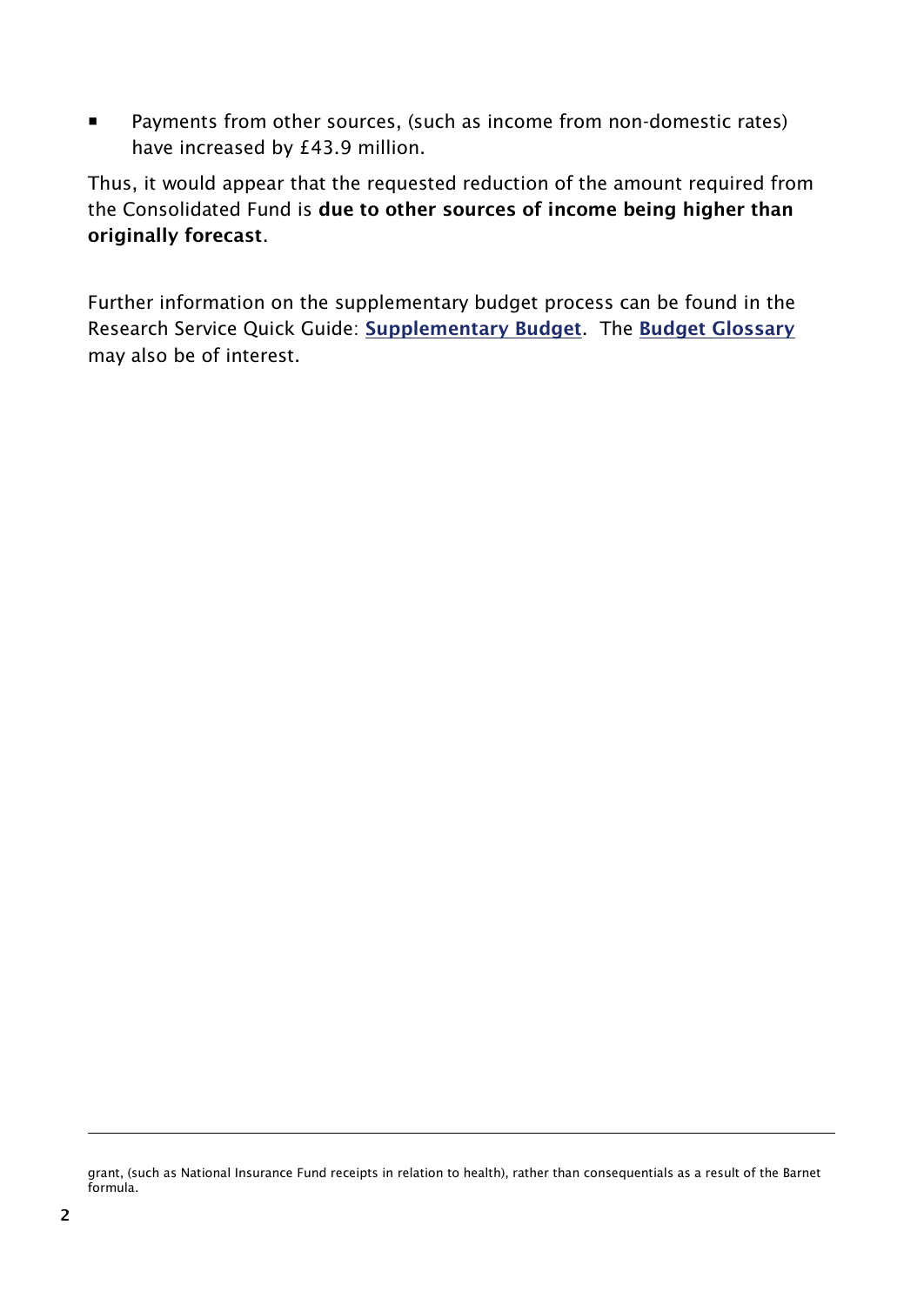# <span id="page-10-0"></span>2. Headline figures

This section provides details of the headline changes actioned in this supplementary budget. Further details of changes within each MEG at spending programme area (SPA)<sup>9</sup> level can be found in later sections of this paper.

# <span id="page-10-1"></span>*2.1. Total managed expenditure (TME)*

**[Table 1](#page-12-0)** provides an overview of changes to total managed expenditure (TME), 10 since the first supplementary budget for 2012-13, and also since the final budget 2012-13.

Since the first supplementary budget 2012-13, TME in the Welsh block has increased by £215.3 million, or 1.4%. This is due to:

- baseline adjustments of £123.6 million in departmental expenditure limits (DEL)<sup>11</sup> (see **[section 2.2](#page-13-0)** for further detail); and
- $\blacksquare$  additional annually managed expenditure (AME)<sup>12</sup> allocations of £91.7 million.

Overall, this supplementary budget allocates an additional £212.7 million (1.4%) in TME to Welsh Government departments. This is due to:

- additional DEL allocations of £121 million (see **[section 2.2](#page-13-0)** for further detail); and
- £91.7 in additional AME allocations.

-

In comparison to the first supplementary budget for 2012-13 the greatest changes in TME allocations to Welsh Government MEGS are as follows:

- **The largest cash increase is seen in the Health, Social Services and Children** MEG: £141.4 million, or 2.2%.
- The largest percentage increase is seen in the Housing, Regeneration and Heritage MEG: 6.4% or £33.5 million.
- The largest cash reduction is seen in the Central Services and Administration MEG: £32.2 million, or 8.9%.

<sup>9</sup> **Spending programme area (SPA)** – the Welsh Government's budget is broken down into several levels of detail for monitoring and control purposes. SPAs are the second level of detail below main expenditure groups (MEGs) and define discrete groups of allocations according to the type of services to be delivered.

<sup>10</sup> **Total managed expenditure (TME)** – the combined total of the two budget elements: annually managed expenditure (AME) and departmental expenditure limits (DEL).

<sup>11</sup> **Departmental expenditure limits (DEL)** – normally set over three or four years as part of the UK Government's spending review process, this is the multi-year budget limit for the Welsh Government. Most of the DEL is unhypothecated (the assigned budget), and allows the Welsh Ministers full discretion over its spending priorities. Changes in provision for DEL are generally determined by the Barnett formula.

<sup>12</sup> **Annually managed expenditure (AME)** – expenditure in AME is less predictable than that in departmental expenditure limits (DEL). It covers spend which is generally demand-led and therefore provision cannot reasonably be subject to multiyear limits, (for example, the issue of student loans). AME is reviewed and set twice a year by HM Treasury. AME can only be allocated to the purpose for which it is assigned; therefore the Welsh Ministers have no discretion over its allocation. Further AME can be drawn from HM Treasury if required, while any unspent AME must be returned.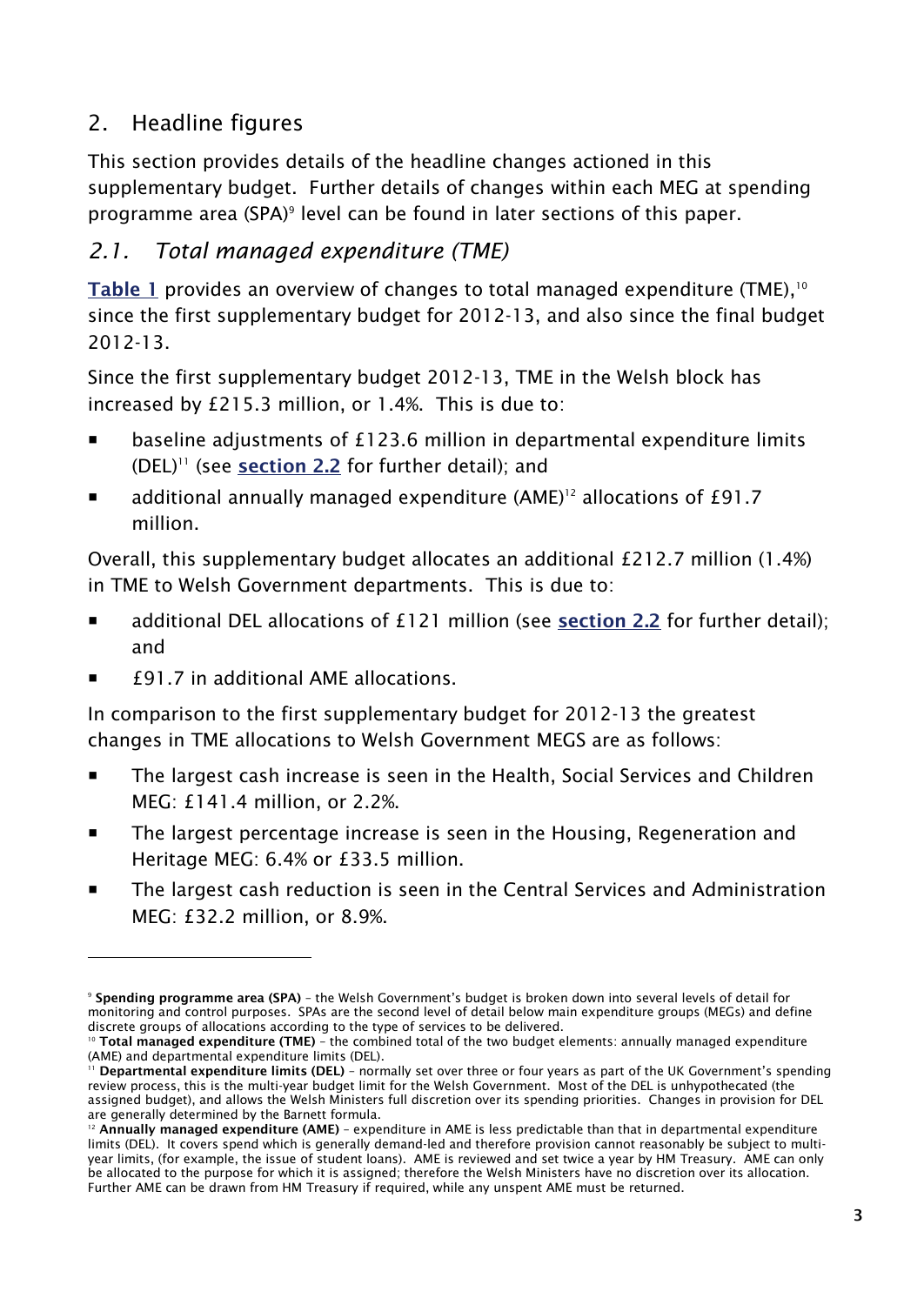**The largest percentage reduction is seen in the Business, Enterprise,** Technology and Science MEG: 10.2% or £32.2 million.<sup>13</sup>

<sup>&</sup>lt;sup>13</sup> The actual cash reduction here is £32.173 million, thus is smaller than the £32.212 million reduction in the Central Services and Administration MEG.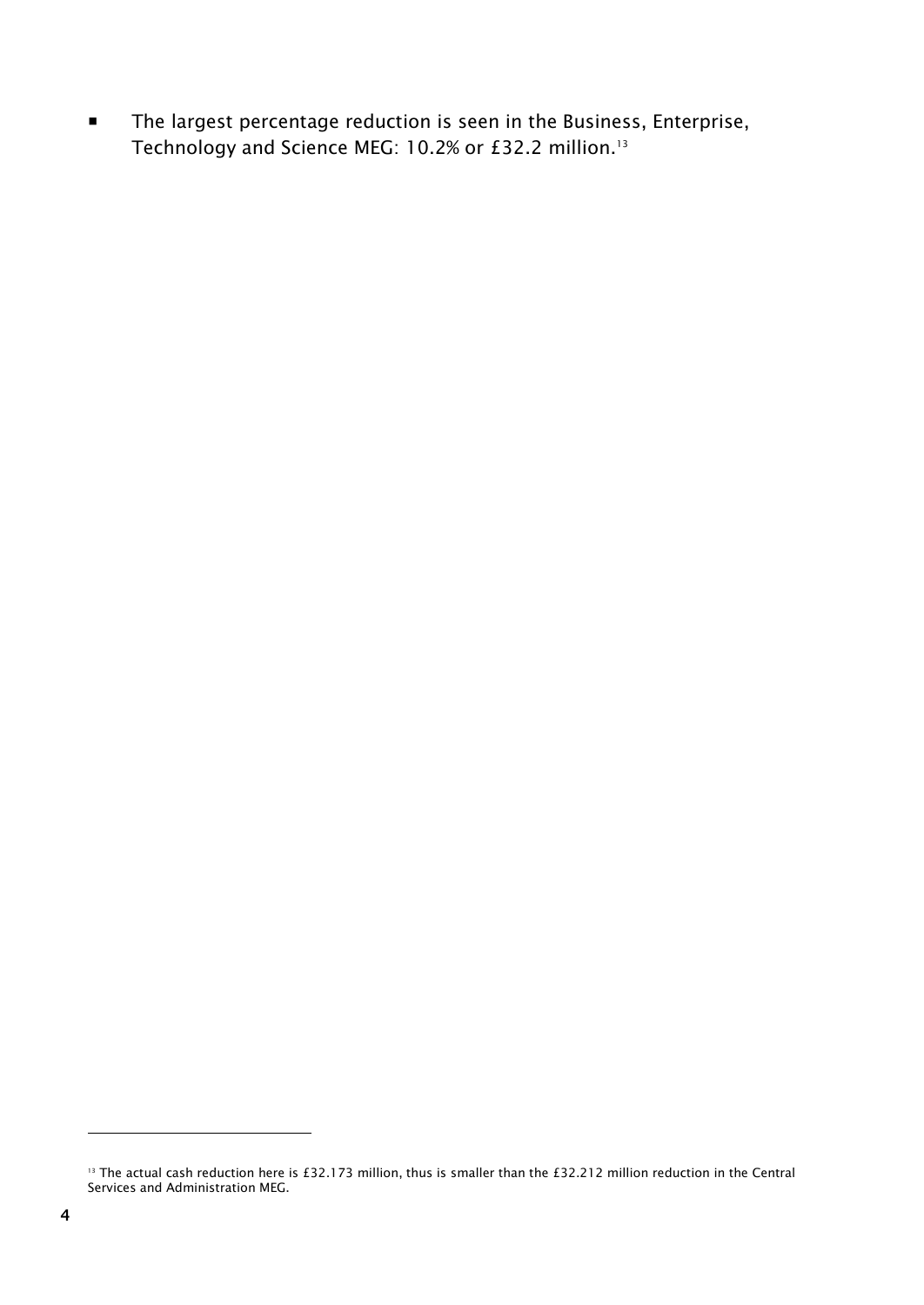<span id="page-12-0"></span>

| <b>Main Expenditure Group</b>                                                                                                                                                                    | 2012-13 Final<br><b>Budget</b>                            | $2012 - 13$<br><b>Supplementary</b><br><b>Budget (Jun</b><br>2012) | <b>Change from Final</b><br><b>Budget to</b><br><b>Supplementary Budget</b><br>2012-13 (Jun 2012) |                                               | $2012 - 13$<br><b>Supplementary</b><br><b>Budget (Feb</b><br>2013) | <b>Change from Final</b><br><b>Budget to</b><br>Supplementary Budget<br>2012-13 (Feb 2012) |                                               | <b>Change from</b><br><b>Supplementary Budget</b><br>(Jun 2012) to<br><b>Supplementary Budget</b><br>2012-13 (Feb 2013) |                                                 |
|--------------------------------------------------------------------------------------------------------------------------------------------------------------------------------------------------|-----------------------------------------------------------|--------------------------------------------------------------------|---------------------------------------------------------------------------------------------------|-----------------------------------------------|--------------------------------------------------------------------|--------------------------------------------------------------------------------------------|-----------------------------------------------|-------------------------------------------------------------------------------------------------------------------------|-------------------------------------------------|
|                                                                                                                                                                                                  | £000s                                                     | £000s                                                              | £000s                                                                                             | per cent                                      | £000s                                                              | £000s                                                                                      | per cent                                      | £000s                                                                                                                   | per cent                                        |
| Health, Social Services & Children<br>Local Government & Communities<br>Business, Enterprise, Technology &<br>Science<br><b>Education &amp; Skills</b><br>Environment & Sustainable Delvelopment | 6,469,006<br>5,168,827<br>313,728<br>1,987,278<br>326,812 | 6,544,950<br>5,147,024<br>316,628<br>2,033,131<br>340,522          | 75,944<br>$-21,803$<br>2,900<br>45,853<br>13,710                                                  | 1.2<br>$-0.4$<br>0.9<br>2.3<br>4.2            | 6,686,325<br>5,191,568<br>284,455<br>2,089,576<br>341,770          | 217,319<br>22,741<br>$-29,273$<br>102,298<br>14,958                                        | 3.4<br>0.4<br>$-9.3$<br>5.1<br>4.6            | 141,375<br>44,544<br>$-32,173$<br>56,445<br>1,248                                                                       | 2.2<br>0.9<br>$-10.2$<br>2.8<br>0.4             |
| Housing, Regeneration & Heritage<br>Central Services & Administration                                                                                                                            | 514,330<br>348,082                                        | 527,138<br>361,041                                                 | 12,808<br>12,959                                                                                  | 2.5<br>3.7                                    | 560,618<br>328,829                                                 | 46,288<br>$-19,253$                                                                        | 9.0<br>$-5.5$                                 | 33,480<br>$-32,212$                                                                                                     | 6.4<br>$-8.9$                                   |
| <b>Total Welsh Government TME</b>                                                                                                                                                                | 15,128,063                                                | 15,270,434                                                         | 142,371                                                                                           | 0.9                                           | 15,483,141                                                         | 355,078                                                                                    | 2.3                                           | 212,707                                                                                                                 | 1.4                                             |
| <b>Revenue Reserves</b><br><b>Capital Reserves</b><br>Assembly Commission<br><b>Auditor General for Wales</b><br>Public Services Ombudsman for Wales<br>Direct Charges                           | 165,403<br>49,521<br>47,477<br>4,740<br>3,853<br>642      | 150,042<br>5,422<br>47,477<br>4,740<br>3,853<br>642                | $-15,361$<br>-44,099<br>0<br>0<br>0<br>0                                                          | $-9.3$<br>$-89.1$<br>0.0<br>0.0<br>0.0<br>0.0 | 108,118<br>50,000<br>47,477<br>4,740<br>3,823<br>642               | $-57,285$<br>479<br>0<br>$\Omega$<br>$-30$<br>$\mathbf 0$                                  | $-34.6$<br>1.0<br>0.0<br>0.0<br>$-0.8$<br>0.0 | $-41,924$<br>44,578<br>0<br>0<br>$-30$<br>0                                                                             | $-27.9$<br>822.2<br>0.0<br>0.0<br>$-0.8$<br>0.0 |
| <b>Total Wales TME</b><br>$\mathbf{r}$ $\mathbf{r}$ $\mathbf{r}$                                                                                                                                 | 15,400,699<br><b>AAA L</b> L<br>$\overline{\phantom{0}}$  | 15,482,610<br><b>CONTRACTOR</b>                                    | 81,911                                                                                            | 0.5                                           | 15,697,941                                                         | 297,242                                                                                    | 1.9                                           | 215,331                                                                                                                 | 1.4                                             |

#### **Table 1: Changes to TME**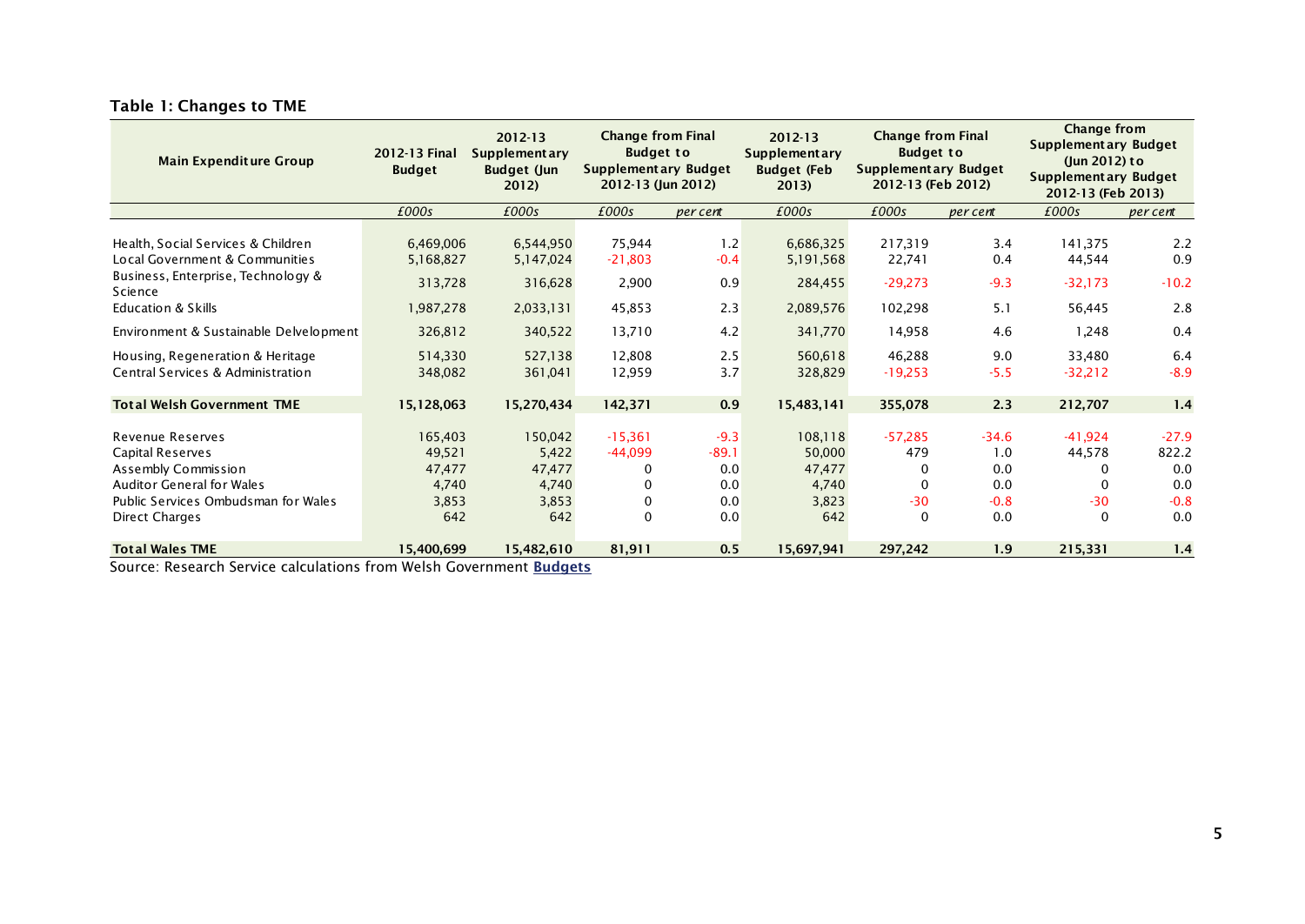## <span id="page-13-0"></span>*2.2. Departmental expenditure limits (DEL)*

**[Table](#page-14-0) 2** provides an overview of changes to DEL since the first supplementary budget for 2012-13, and also since the final budget 2012-13.

Since the first supplementary budget 2012-13, total DEL in the Welsh block has increased by £123.6 million, or 0.8%. This is entirely due to baseline adjustments:

- £30.5 million transfers from UK Government; and
- £93.1 carried forward under BES.

Overall, this supplementary budget allocates an additional £121 million (0.8%) in total DEL to Welsh Government departments. This is due to:

- allocations of £118.1 million from reserves; and
- £2.9 million transferred from the UK Government.

In comparison to the first supplementary budget for 2012-13 the greatest changes in total DEL allocations to Welsh Government MEGS are as follows:

- The largest cash increase is seen in the Education and Skills MEG: £70.4million, or 3.8%.
- The largest percentage increase is seen in the Housing, Regeneration and Heritage MEG: 5.6% or £33.5 million.
- **The largest reduction, in both cash and percentage terms, is seen in the** Central Services and Administration MEG: £35.1 million, or 9.7%.

**[Figure](#page-15-0) 1** shows the percentage change in total DEL allocated to each MEG against the overall change in this supplementary budget, and the changes as at the previous supplementary budget and the final budget 2012-13.

**[Figure](#page-15-1) 2** shows what percentage of the additional £121 million total DEL has been allocated to each MEG in this supplementary budget.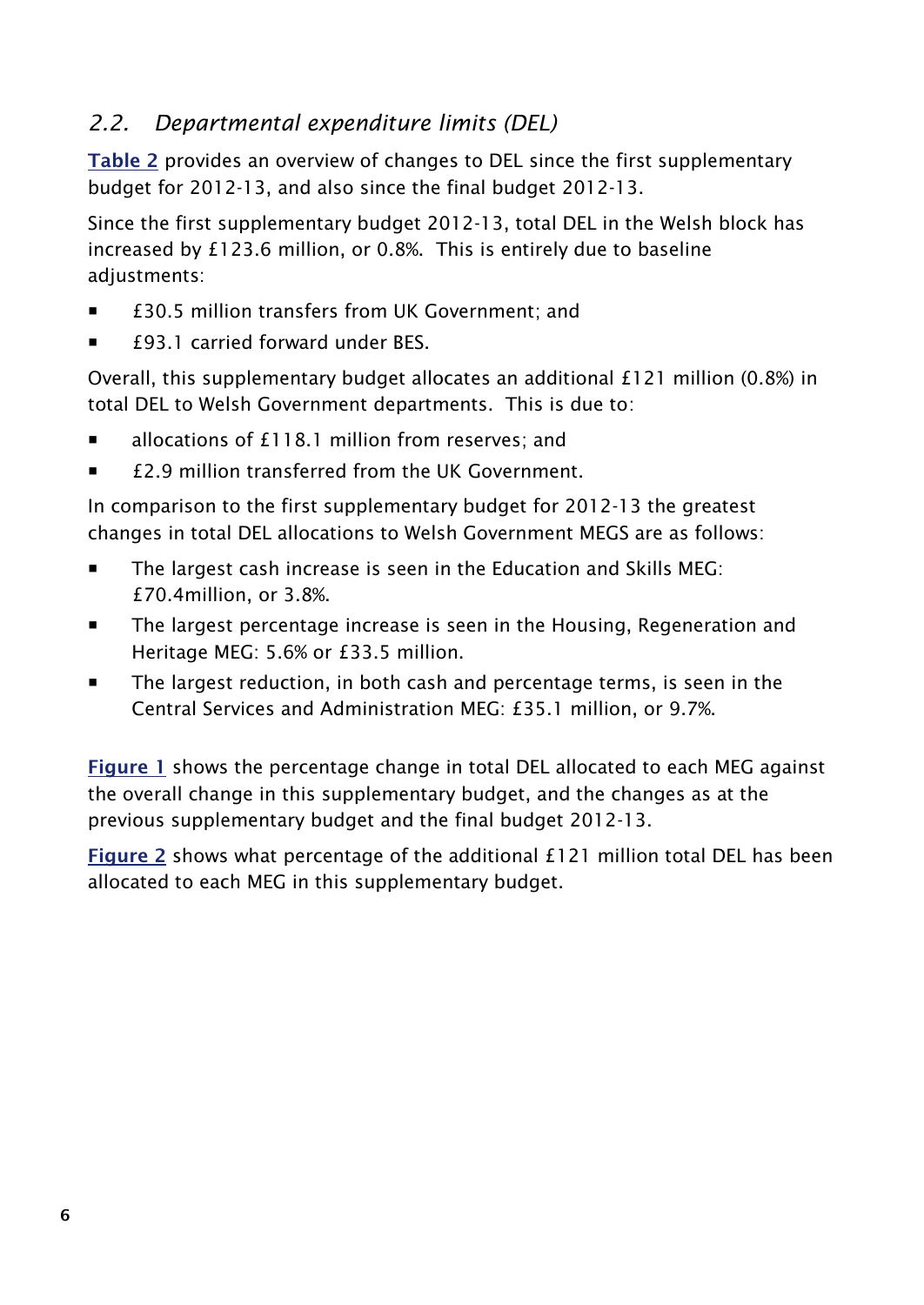<span id="page-14-0"></span>

| <b>Main Expenditure Group</b>                                                                                                                                   | 2012-13 Final<br><b>Budget</b>                       | <b>Change from Final</b><br>2012-13<br>$2012 - 13$<br><b>Budget to</b><br><b>Supplementary</b><br><b>Supplementary</b><br><b>Supplementary Budget</b><br><b>Budget (Feb</b><br><b>Budget (Jun</b><br>2012-13 (Jun 2012)<br>2013)<br>2012) |                                            | <b>Change from Final</b><br><b>Budget to</b><br>Supplementary Budget<br>2012-13 (Feb 2012) |                                                      |                                        |                                            | Change from<br><b>Supplementary Budget</b><br>(lun 2012) to<br><b>Supplementary Budget</b><br>2012-13 (Feb 2013) |                                              |
|-----------------------------------------------------------------------------------------------------------------------------------------------------------------|------------------------------------------------------|-------------------------------------------------------------------------------------------------------------------------------------------------------------------------------------------------------------------------------------------|--------------------------------------------|--------------------------------------------------------------------------------------------|------------------------------------------------------|----------------------------------------|--------------------------------------------|------------------------------------------------------------------------------------------------------------------|----------------------------------------------|
|                                                                                                                                                                 | £000s                                                | £000s                                                                                                                                                                                                                                     | £000s                                      | per cent                                                                                   | £000s                                                | £000s                                  | per cent                                   | £000s                                                                                                            | per cent                                     |
| Health, Social Services & Children<br>Local Government & Communities<br>Business, Enterprise, Technology &<br><b>Science</b><br><b>Education &amp; Skills</b>   | 6,287,226<br>5,104,513<br>272,326<br>1,836,753       | 6,343,240<br>5,095,639<br>275,226<br>1,854,822                                                                                                                                                                                            | 56,014<br>$-8,874$<br>2,900<br>18,069      | 0.9<br>$-0.2$<br>1.1<br>1.0                                                                | 6,360,429<br>5,140,183<br>264,455<br>1,925,214       | 73,203<br>35,670<br>$-7,871$<br>88,461 | 1.2<br>0.7<br>$-2.9$<br>4.8                | 17,189<br>44,544<br>$-10,771$<br>70,392                                                                          | 0.3<br>0.9<br>$-3.9$<br>3.8                  |
| Environment & Sustainable Development                                                                                                                           | 326,812                                              | 340,522                                                                                                                                                                                                                                   | 13,710                                     | 4.2                                                                                        | 341,770                                              | 14,958                                 | 4.6                                        | 1,248                                                                                                            | 0.4                                          |
| Housing, Regeneration & Heritage<br>Central Services & Administration                                                                                           | 572,840<br>349,919                                   | 592,648<br>362,883                                                                                                                                                                                                                        | 19,808<br>12,964                           | 3.5<br>3.7                                                                                 | 626,128<br>327,779                                   | 53,288<br>$-22,140$                    | 9.3<br>$-6.3$                              | 33,480<br>$-35,104$                                                                                              | 5.6<br>$-9.7$                                |
| <b>Total Welsh Government DEL</b>                                                                                                                               | 14,750,389                                           | 14,864,980                                                                                                                                                                                                                                | 114,591                                    | 0.8                                                                                        | 14,985,958                                           | 235,569                                | 1.6                                        | 120,978                                                                                                          | 0.8                                          |
| Revenue Reserves<br>Capital reserves<br>Assembly Commission<br><b>Auditor General for Wales</b><br>Public Services Ombudsman for Wales<br><b>Direct Charges</b> | 165,403<br>49,521<br>47,227<br>4,740<br>4,034<br>642 | 150,042<br>5,422<br>47,227<br>4,740<br>4,034<br>642                                                                                                                                                                                       | $-15,361$<br>$-44,099$<br>0<br>0<br>0<br>0 | $-9.3$<br>$-89.1$<br>0.0<br>0.0<br>0.0<br>0.0                                              | 108,118<br>50,000<br>47,227<br>4,740<br>4,034<br>642 | $-57,285$<br>479<br>0<br>0<br>0<br>0   | $-34.6$<br>1.0<br>0.0<br>0.0<br>0.0<br>0.0 | $-41,924$<br>44,578<br>0<br>0<br>0<br>$\Omega$                                                                   | $-27.9$<br>822.2<br>0.0<br>0.0<br>0.0<br>0.0 |
| <b>Total Wales DEL</b><br>Course Descende Comise seleulations from Welch Coursement Budnets                                                                     | 15,022,956                                           | 15,077,087                                                                                                                                                                                                                                | 54,131                                     | 0.4                                                                                        | 15,200,719                                           | 177,763                                | 1.2                                        | 123,632                                                                                                          | 0.8                                          |

#### **Table 2: Changes to total DEL**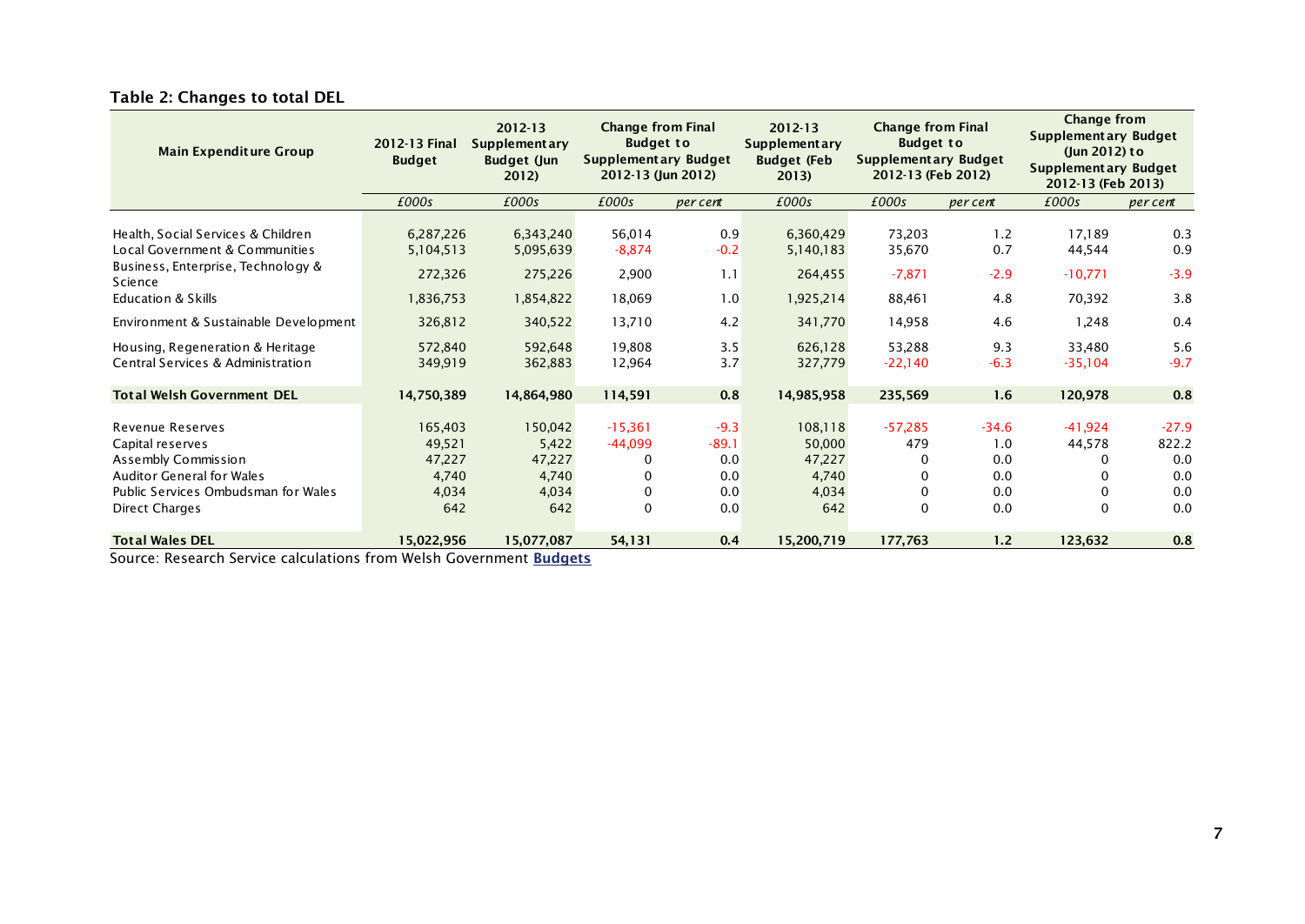

#### <span id="page-15-0"></span>**Figure 1: Per cent change in total DEL to each MEG**

Source: Research Service calculations from Welsh Government **[Budgets](http://wales.gov.uk/funding/budget/?lang=en)**

<span id="page-15-1"></span>

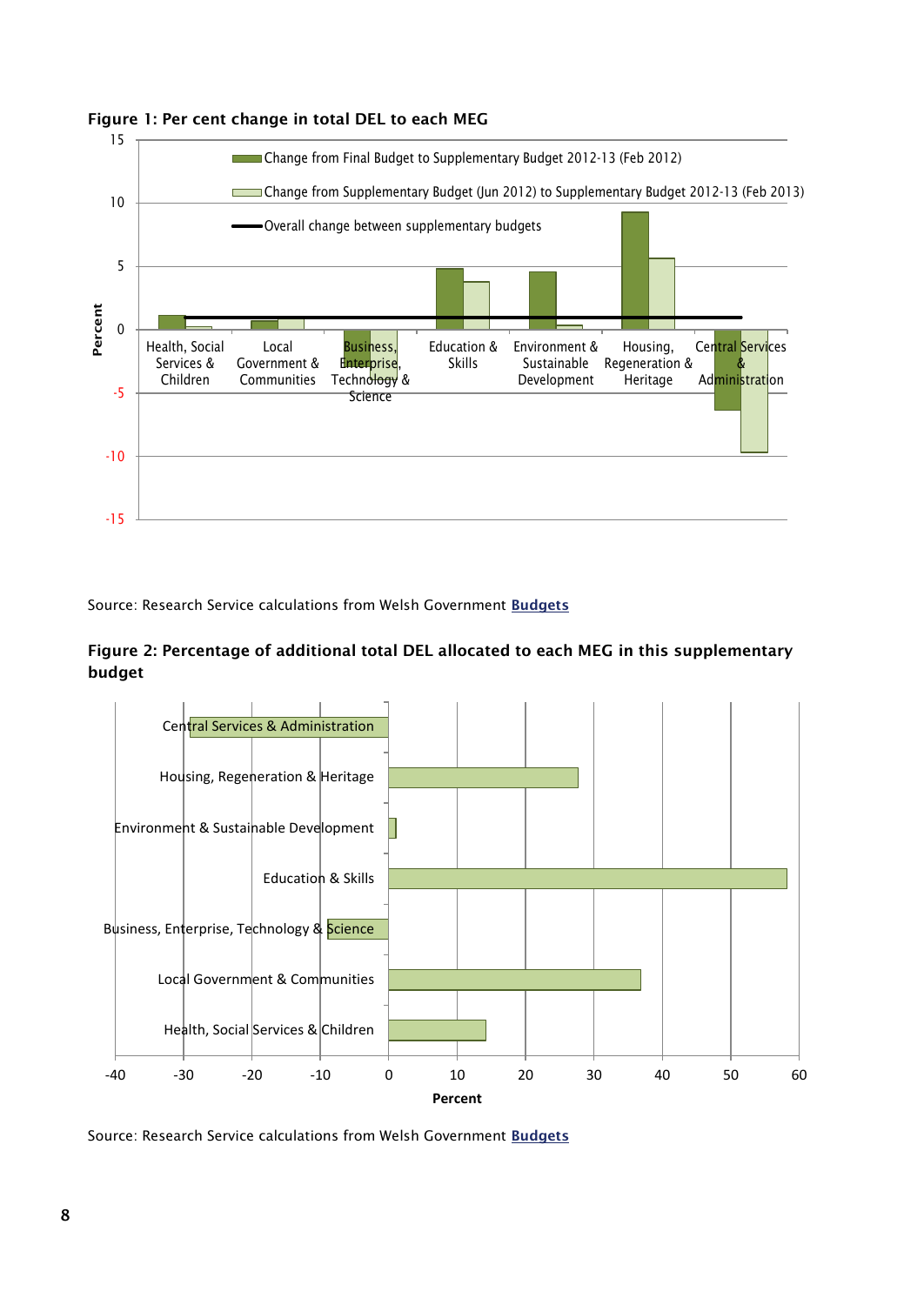### <span id="page-16-0"></span>*2.2.1. Revenue DEL*

**[Table 3](#page-18-0)** provides an overview of changes to revenue DEL since the first supplementary budget for 2012-13, and also since the final budget 2012-13.

Since the first supplementary budget 2012-13, revenue DEL in the Welsh block has decreased by £7.2 million, or 0.1%. This is entirely due to baseline adjustments of:

- £24.2 million transfers from UK Government;
- £82.6 carried forward under BES:
- **The Steam** offset by a £113.9 million reduction as a result of a switch to capital.

Overall, this supplementary budget allocates an additional £34.8 million**<sup>14</sup>** (0.3%) in revenue DEL to Welsh Government departments. This is due to:

- allocations of £37.8 million from reserves;
- £0.8 million transferred to the UK Government: and
- **£2.3 million reduction as a result of transfers within MEGs.**<sup>15</sup>

In comparison to the first supplementary budget for 2012-13 the greatest changes in revenue DEL allocations to Welsh Government MEGS are as follows:

- The largest cash increase is seen in the Health, Social Services and Children MEG: £51 million, or 0.8%.
- The largest percentage increase is seen in both the Health, Social Services and Children MEG: 0.8%, or £51 million, and the Education and Skills MEG – 0.8%, or £13.6 million.
- The largest cash reduction is seen in the Central Services and Administration MEG: £36.5 million, or 10.9%.
- **The largest percentage reduction is seen in the Business, Enterprise,** Technology and Science MEG: 11.9% or £21 million.

**[Figure 3](#page-16-1)** shows the percentage change in revenue DEL allocated to each MEG against the overall change in this supplementary budget, and the changes as at the previous supplementary budget and the final budget 2012-13.

<span id="page-16-1"></span>**[Figure 4](#page-17-0)** shows what percentage of the additional £34.8 million revenue DEL has been allocated to each MEG in this supplementary budget.

<sup>&</sup>lt;sup>14</sup> Figures may not add precisely, due to rounding.

<sup>&</sup>lt;sup>15</sup> This £2.25 million reduction in revenue (and the corresponding increase in capital) is the net result of all the in-MEG revenue to capital transfers.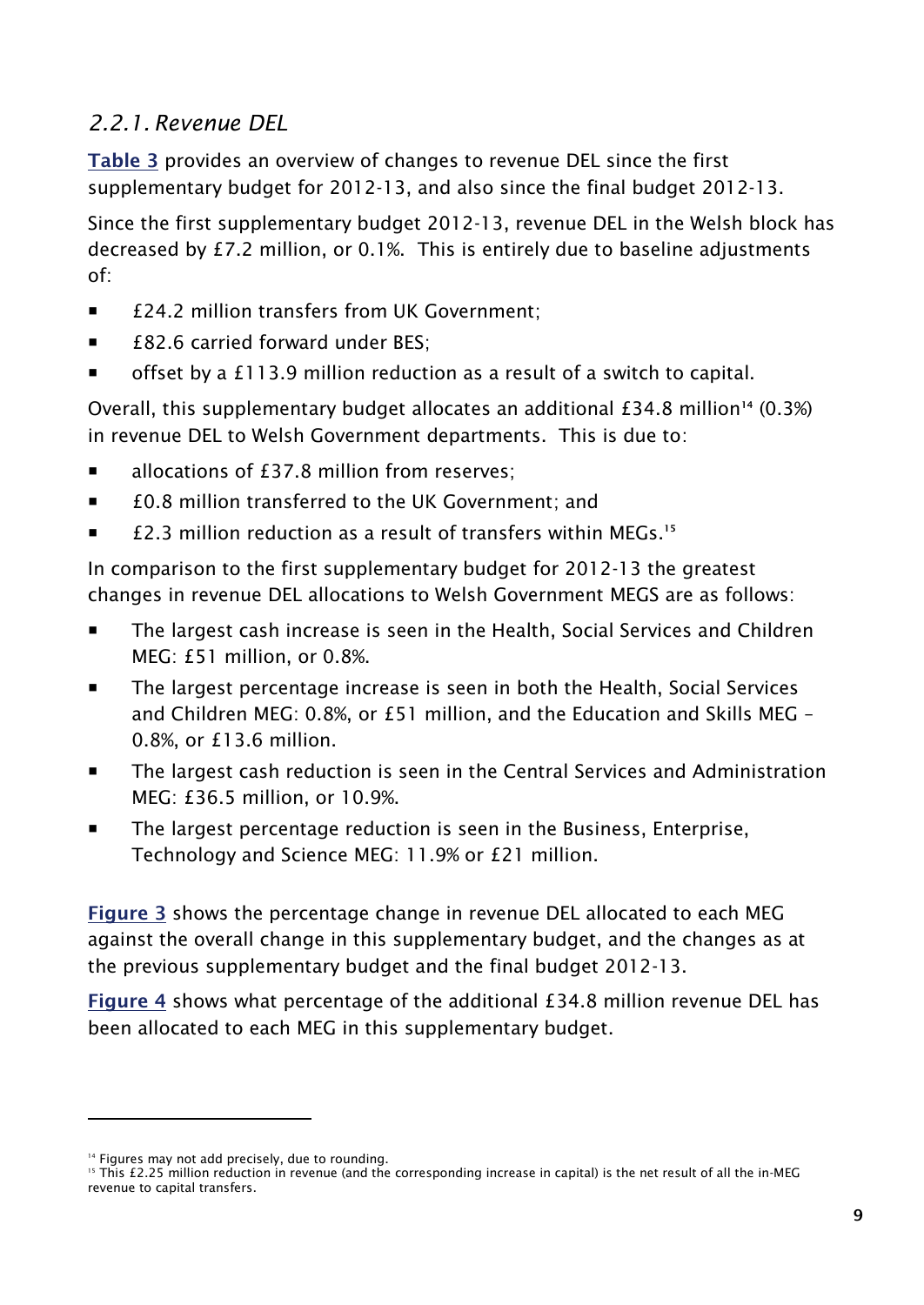

**Figure 3: Per cent change in revenue DEL to each MEG**

Source: Research Service calculations from Welsh Government **[Budgets](http://wales.gov.uk/funding/budget/?lang=en)**

#### <span id="page-17-0"></span>**Figure 4: Percentage of additional revenue DEL allocated to each MEG in this supplementary budget**



Source: Research Service calculations from Welsh Government **[Budgets](http://wales.gov.uk/funding/budget/?lang=en)**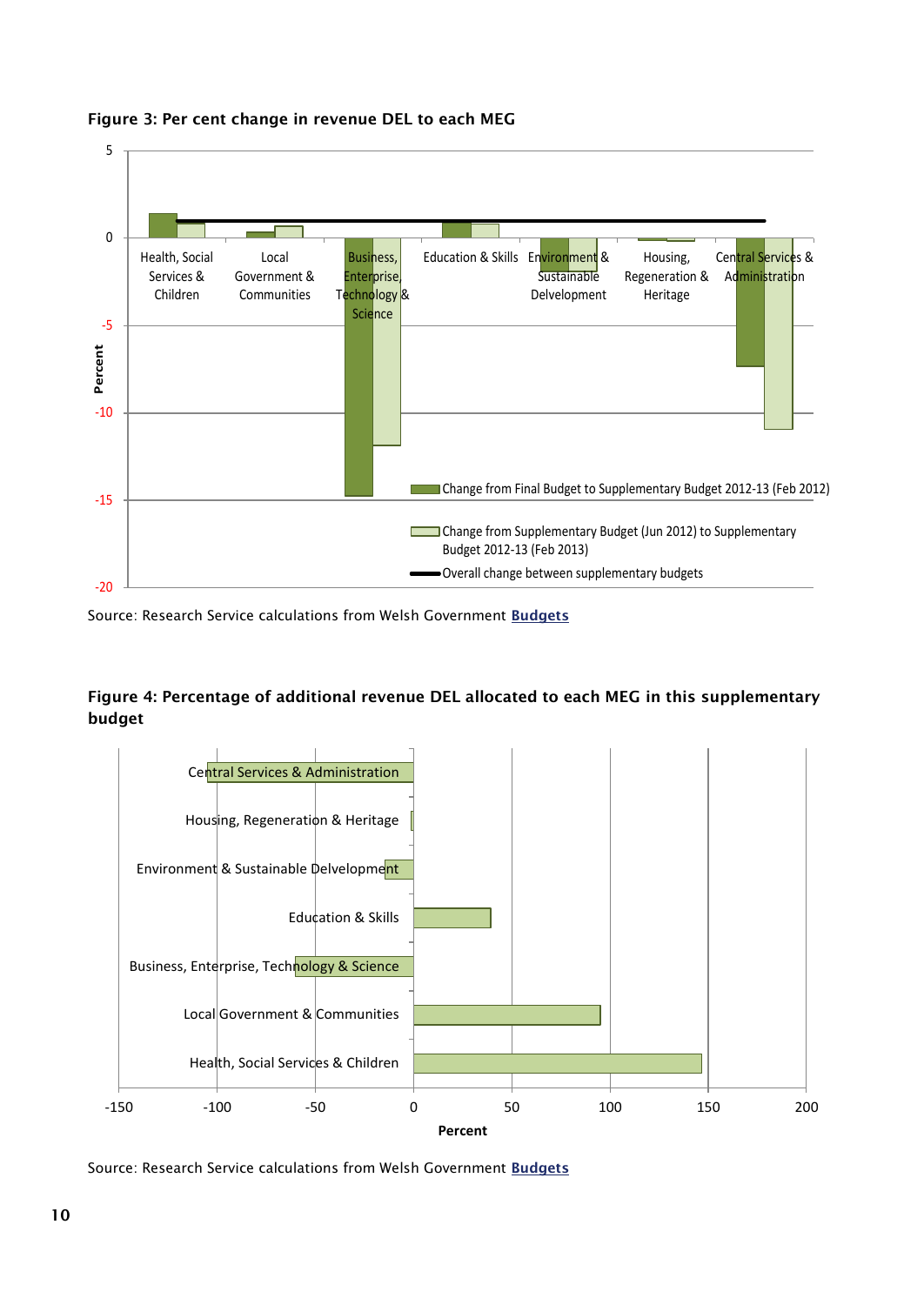<span id="page-18-0"></span>

| <b>Main Expenditure Group</b>                                                                                                                                                                    | 2012-13 Final<br><b>Budget</b>                            | 2012-13<br><b>Supplementary</b><br><b>Budget (Jun</b><br>2012) |                                                   | <b>Change from Final</b><br>$2012 - 13$<br><b>Budget to</b><br><b>Budget to</b><br><b>Supplementary</b><br><b>Supplementary Budget</b><br><b>Budget (Feb</b><br>2012-13 (Jun 2012)<br>2013 |                                                           | <b>Change from Final</b><br>Supplement ary Budget<br>2012-13 (Feb 2012) |                                            | <b>Change from</b><br><b>Supplementary Budget</b><br>(Jun 2012) to<br>Supplementary Budget<br>2012-13 (Feb 2013) |                                            |
|--------------------------------------------------------------------------------------------------------------------------------------------------------------------------------------------------|-----------------------------------------------------------|----------------------------------------------------------------|---------------------------------------------------|--------------------------------------------------------------------------------------------------------------------------------------------------------------------------------------------|-----------------------------------------------------------|-------------------------------------------------------------------------|--------------------------------------------|------------------------------------------------------------------------------------------------------------------|--------------------------------------------|
|                                                                                                                                                                                                  | £000s                                                     | £000s                                                          | £000s                                             | per cent                                                                                                                                                                                   | £000s                                                     | £000s                                                                   | per cent                                   | £000s                                                                                                            | per cent                                   |
| Health, Social Services & Children<br>Local Government & Communities<br>Business, Enterprise, Technology &<br>Science<br><b>Education &amp; Skills</b><br>Environment & Sustainable Delvelopment | 6,046,623<br>4,842,872<br>182,870<br>1,675,410<br>265,183 | 6,081,527<br>4,826,288<br>176,870<br>1,676,529<br>265,153      | 34,904<br>$-16,584$<br>$-6,000$<br>1,119<br>$-30$ | 0.6<br>$-0.3$<br>$-3.3$<br>0.1<br>$-0.0$                                                                                                                                                   | 6,132,540<br>4,859,332<br>155,899<br>1,690,171<br>260,131 | 85,917<br>16,460<br>$-26,971$<br>14,761<br>$-5,052$                     | 1.4<br>0.3<br>$-14.7$<br>0.9<br>$-1.9$     | 51,013<br>33,044<br>$-20,971$<br>13,642<br>$-5,022$                                                              | 0.8<br>0.7<br>$-11.9$<br>0.8<br>$-1.9$     |
| Housing, Regeneration & Heritage<br>Central Services & Administration                                                                                                                            | 278,282<br>321,455                                        | 278,330<br>334,419                                             | 48<br>12,964                                      | 0.0<br>4.0                                                                                                                                                                                 | 277,910<br>297,891                                        | $-372$<br>$-23,564$                                                     | $-0.1$<br>$-7.3$                           | $-420$<br>$-36,528$                                                                                              | $-0.2$<br>$-10.9$                          |
| <b>Total Welsh Government Revenue DEL</b>                                                                                                                                                        | 13,612,695                                                | 13,639,116                                                     | 26,421                                            | 0.2                                                                                                                                                                                        | 13,673,874                                                | 61,179                                                                  | 0.4                                        | 34,758                                                                                                           | 0.3                                        |
| Revenue Reserves<br>Capital reserves<br>Assembly Commission<br><b>Auditor General for Wales</b><br>Public Services Ombudsman for Wales<br><b>Direct Charges</b>                                  | 165,403<br>$\Omega$<br>46,565<br>4,724<br>4,020<br>642    | 150,042<br>$\Omega$<br>46,565<br>4,724<br>4,020<br>642         | $-15,361$<br>0<br>0<br>0<br>0<br>$\Omega$         | $-9.3$<br>0.0<br>0.0<br>0.0<br>0.0<br>0.0                                                                                                                                                  | 108,118<br>46,565<br>4,724<br>4,020<br>642                | $-57,285$<br>0<br>0<br>0<br>0                                           | $-34.6$<br>0.0<br>0.0<br>0.0<br>0.0<br>0.0 | $-41,924$<br>0<br>0<br>0                                                                                         | $-27.9$<br>0.0<br>0.0<br>0.0<br>0.0<br>0.0 |
| <b>Total Wales Revenue DEL</b>                                                                                                                                                                   | 13,834,049<br>$\mathcal{L}$ . The state of $\mathcal{L}$  | 13,845,109                                                     | 11,060                                            | 0.1                                                                                                                                                                                        | 13,837,943                                                | 3,894                                                                   | 0.0                                        | $-7,166$                                                                                                         | $-0.1$                                     |

#### **Table 3: Changes to revenue DEL**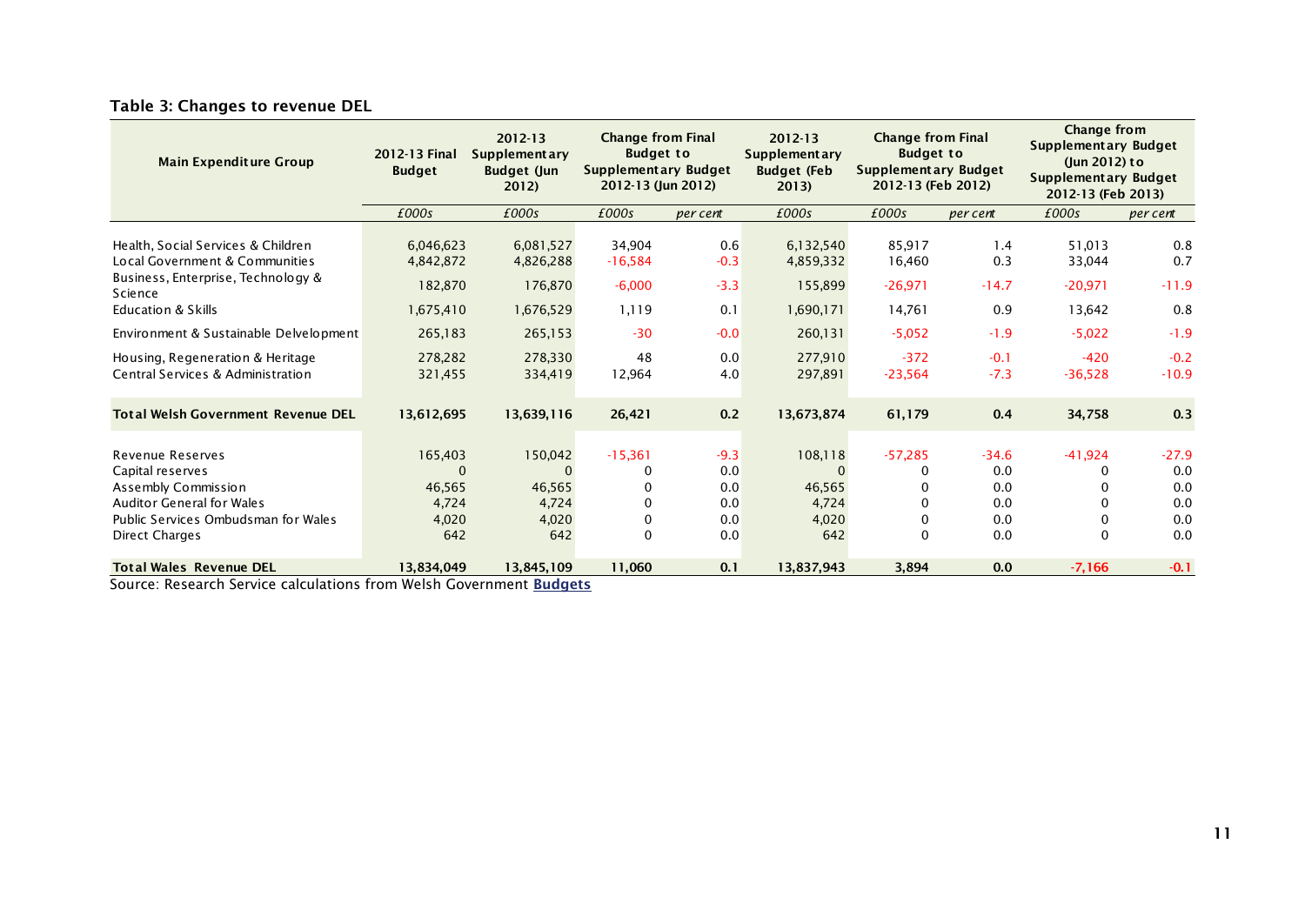### <span id="page-19-0"></span>*2.2.2. Capital DEL*

**[Table 4](#page-21-0)** provides an overview of changes to capital DEL since the first supplementary budget for 2012-13, and also since the final budget 2012-13.

Since the first supplementary budget 2012-13, capital DEL in the Welsh block has increased by £130.8 million,<sup>16</sup> or 10.6%. This is entirely due to baseline adjustments of:

- £6.4 million transfers from UK Government;
- £10.6 carried forward under BES; and
- £113.9 million as a result of a switch from revenue.

Overall, this supplementary budget allocates an additional £86.2 million (7.0%) in capital DEL to Welsh Government departments. This is due to:

- allocations of £80.3 million from reserves;
- £3.7 million transferred from the UK Government: and
- **£2.3 million increase as a result of transfers within MEGs.**<sup>17</sup>

In comparison to the first supplementary budget for 2012-13 the greatest changes in capital DEL allocations to Welsh Government MEGS are as follows:

- The largest cash increase, in both cash and percentage terms, is seen in the Education and Skills MEG: £56.8 million, or 31.8%.
- The only reduction is seen in the Health, Social Services and Children MEG: £33.8 million, or 12.9%.

**[Figure 5](#page-20-0)** shows the percentage change in capital DEL allocated to each MEG against the overall change in this supplementary budget, and the changes as at the previous supplementary budget and the final budget 2012-13.

**[Figure](#page-20-1) 6** shows what percentage of the additional £86.2 million capital DEL has been allocated to each MEG in this supplementary budget.

<sup>&</sup>lt;sup>16</sup> Figures may not add precisely, due to rounding.

<sup>&</sup>lt;sup>17</sup> This £2.25 million increase in capital (and the corresponding reduction in revenue) is the net result of all the in-MEG revenue to capital transfers.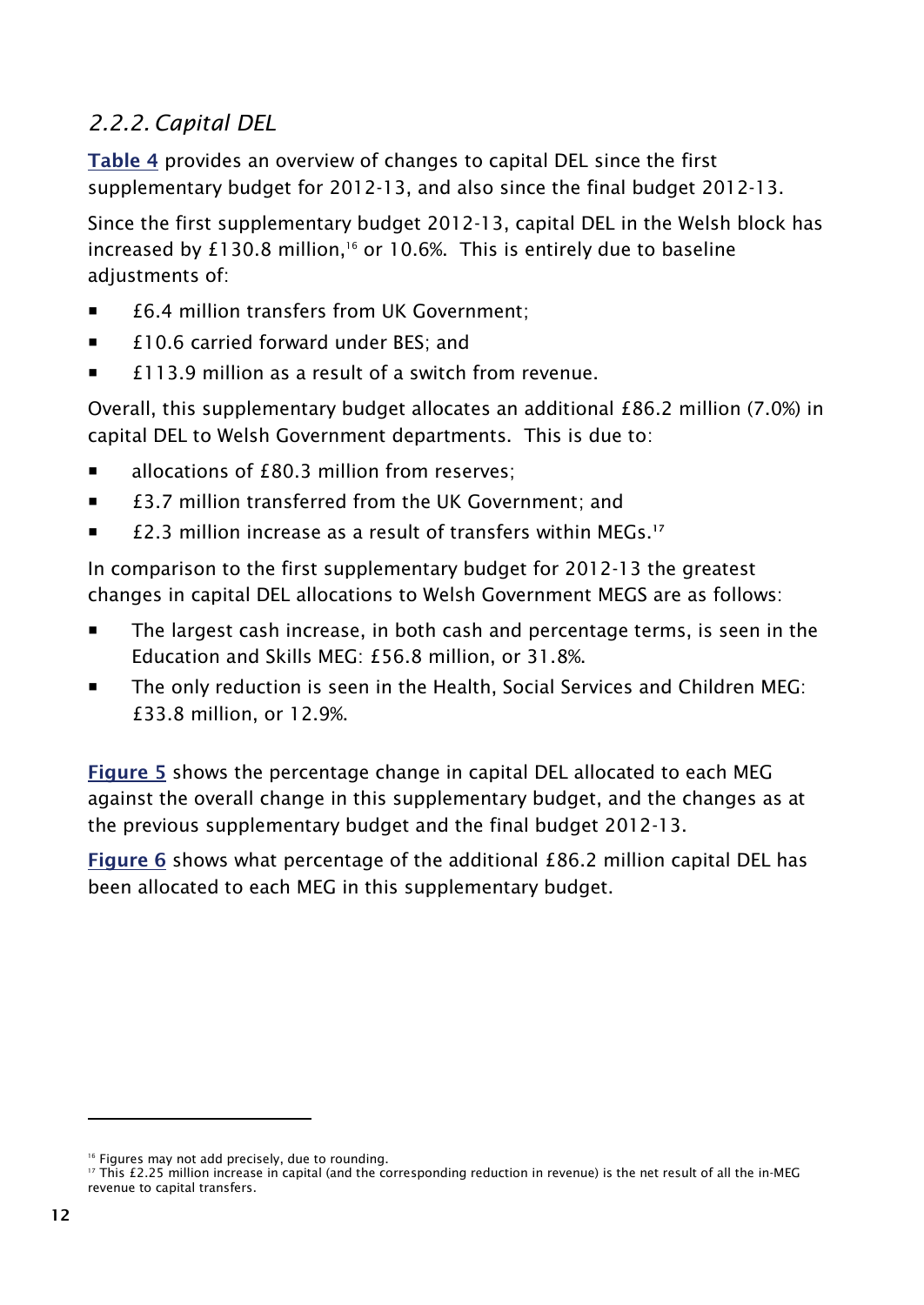

#### <span id="page-20-0"></span>**Figure 5: Per cent change in capital DEL to each MEG**

Source: Research Service calculations from Welsh Government **[Budgets](http://wales.gov.uk/funding/budget/?lang=en)**

#### <span id="page-20-1"></span>**Figure 6: Percentage of additional capital DEL allocated to each MEG in this supplementary budget**

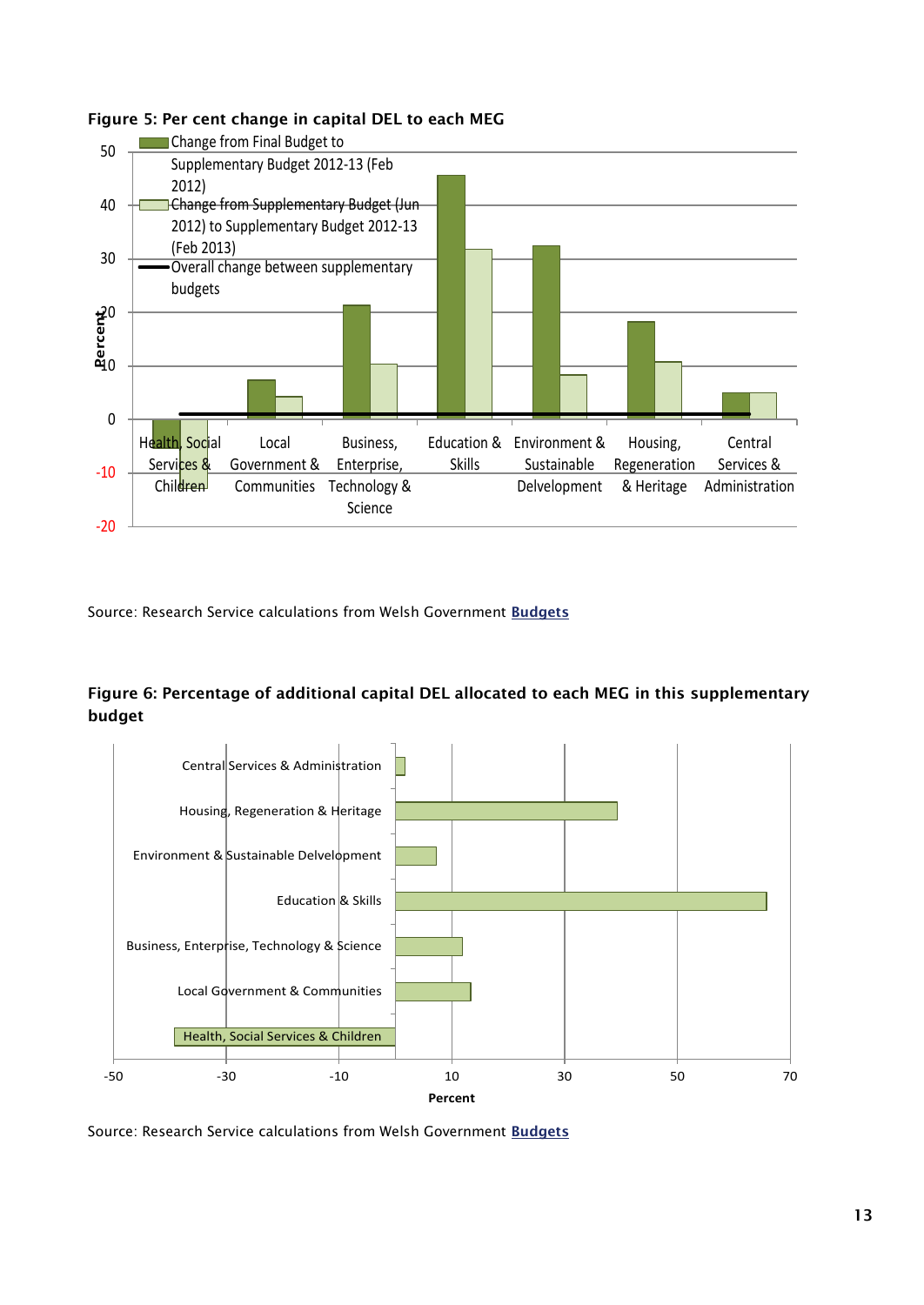<span id="page-21-0"></span>

| <b>Main Expenditure Group</b>                                                                                                                                                                    | 2012-13 Final<br><b>Budget</b>                            | 2012-13<br><b>Supplementary</b><br><b>Budget (Jun</b><br>2012 | <b>Change from Final</b><br><b>Budget to</b><br>Supplementary Budget<br>2012-13 (Jun 2012) |                                            | <b>Change from Final</b><br>$2012 - 13$<br><b>Budget to</b><br><b>Supplementary</b><br><b>Supplementary Budget</b><br><b>Budget (Feb</b><br>2012-13 (Feb 2012)<br>2013) |                                         |                                        |                                         | Change from<br><b>Supplementary Budget</b><br>(Jun 2012) to<br><b>Supplementary Budget</b><br>2012-13 (Feb 2013) |
|--------------------------------------------------------------------------------------------------------------------------------------------------------------------------------------------------|-----------------------------------------------------------|---------------------------------------------------------------|--------------------------------------------------------------------------------------------|--------------------------------------------|-------------------------------------------------------------------------------------------------------------------------------------------------------------------------|-----------------------------------------|----------------------------------------|-----------------------------------------|------------------------------------------------------------------------------------------------------------------|
|                                                                                                                                                                                                  | £000s                                                     | £000s                                                         | £000s                                                                                      | per cent                                   | £000s                                                                                                                                                                   | £000s                                   | per cent                               | £000s                                   | per cent                                                                                                         |
| Health, Social Services & Children<br>Local Government & Communities<br>Business, Enterprise, Technology &<br>Science<br><b>Education &amp; Skills</b><br>Environment & Sustainable Delvelopment | 240,603<br>261,641<br>89,456<br>161,343<br>61,629         | 261,713<br>269,351<br>98,356<br>178,293                       | 21,110<br>7,710<br>8,900<br>16,950                                                         | 8.8<br>2.9<br>9.9<br>10.5                  | 227,889<br>280,851<br>108,556<br>235,043                                                                                                                                | $-12,714$<br>19,210<br>19,100<br>73,700 | $-5.3$<br>7.3<br>21.4<br>45.7          | $-33,824$<br>11,500<br>10,200<br>56,750 | $-12.9$<br>4.3<br>10.4<br>31.8<br>8.3                                                                            |
| Housing, Regeneration & Heritage<br>Central Services & Administration                                                                                                                            | 294,558                                                   | 75,369<br>314,318                                             | 13,740<br>19,760                                                                           | 22.3<br>6.7<br>0.0                         | 81,639<br>348,218                                                                                                                                                       | 20,010<br>53,660                        | 32.5<br>18.2                           | 6,270<br>33,900                         | 10.8                                                                                                             |
| <b>Total Welsh Government Capital DEL</b><br><b>Allocations</b>                                                                                                                                  | 28,464<br>1,137,694                                       | 28,464<br>1,225,864                                           | 0<br>88,170                                                                                | 7.7                                        | 29,888<br>1,312,084                                                                                                                                                     | 1,424<br>174,390                        | 5.0<br>15.3                            | 1,424<br>86,220                         | 5.0<br>7.0                                                                                                       |
| Revenue Reserves<br>Capital reserves<br>Assembly Commission<br><b>Auditor General for Wales</b><br>Public Services Ombudsman for Wales<br><b>Direct Charges</b>                                  | $\mathbf{0}$<br>49,521<br>662<br>16<br>14<br>$\mathbf{0}$ | 5,422<br>662<br>16<br>14                                      | 0<br>$-44,099$<br>$\Omega$<br>0<br>$\Omega$<br>$\Omega$                                    | 0.0<br>$-89.1$<br>0.0<br>0.0<br>0.0<br>0.0 | 50,000<br>662<br>16<br>14<br>$\Omega$                                                                                                                                   | 0<br>479<br>0<br>∩<br>0<br>$\Omega$     | 0.0<br>1.0<br>0.0<br>0.0<br>0.0<br>0.0 | 0<br>44,578<br>0<br>0<br>0<br>$\Omega$  | 0.0<br>822.2<br>0.0<br>0.0<br>0.0<br>0.0                                                                         |
| <b>Total Wales Capital DEL</b>                                                                                                                                                                   | 1,188,907<br>$\mathcal{L}$ . The state of $\mathcal{L}$   | 1,231,978                                                     | 43,071                                                                                     | 3.6                                        | 1,362,776                                                                                                                                                               | 173,869                                 | 14.6                                   | 130,798                                 | 10.6                                                                                                             |

#### **Table 4: Changes to capital DEL**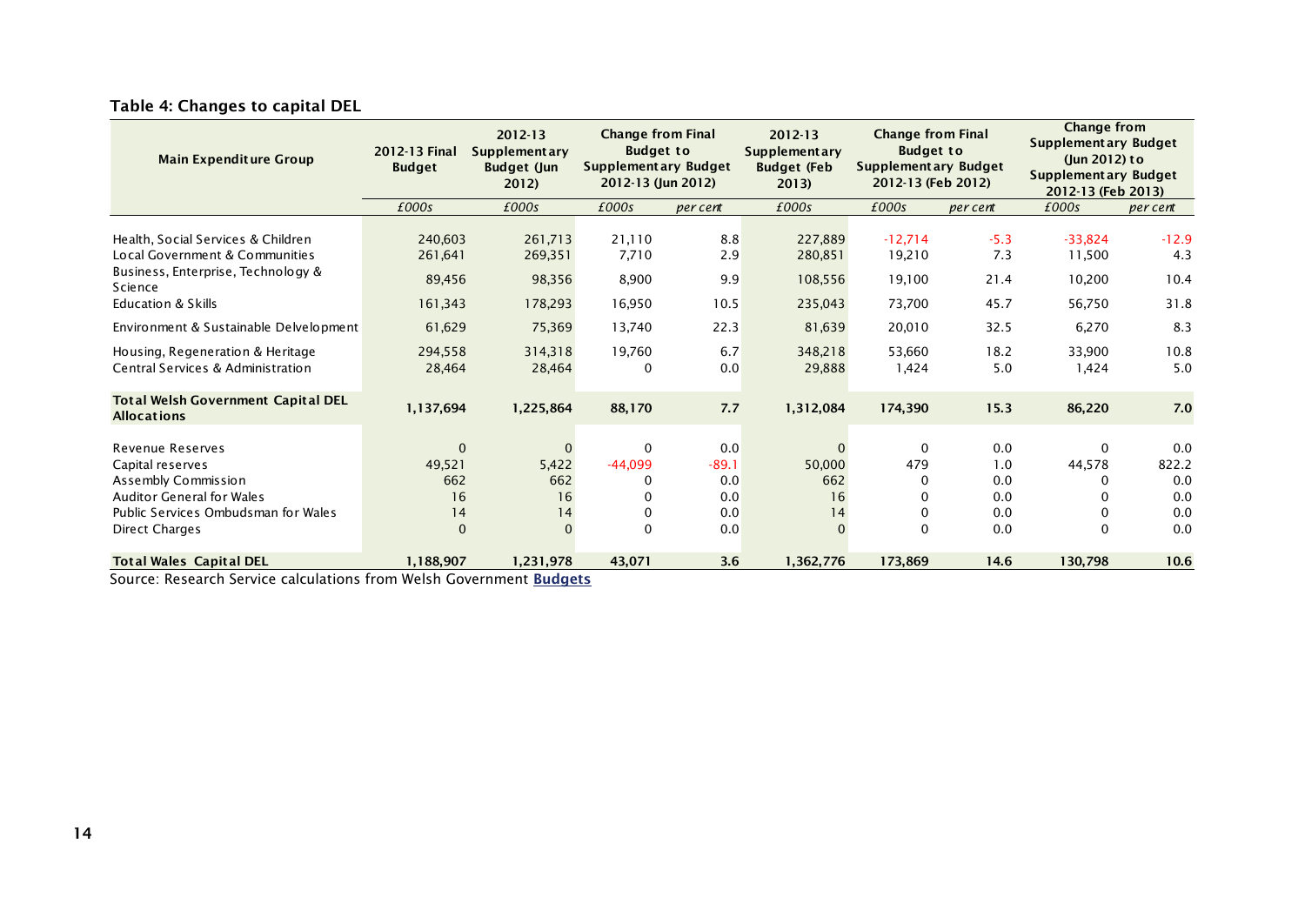# <span id="page-22-0"></span>*2.3. Annually managed expenditure (AME)*

**[Table 5](#page-23-0)** provides an overview of changes to AME since the first supplementary budget for 2012-13, and also since the final budget 2012-13.

Since the first supplementary budget 2012-13, AME in the Welsh block has increased by £91.7 million, or 22.6%. This is due to:

- additional AME allocations to Welsh Government MEGs of £91.7 million;
- offset by a reduction to the Ombudsman's AME budget of £30,000, or 16.6%.

Overall, this supplementary budget allocates an additional £91.7 million (22.6%) in AME to Welsh Government departments.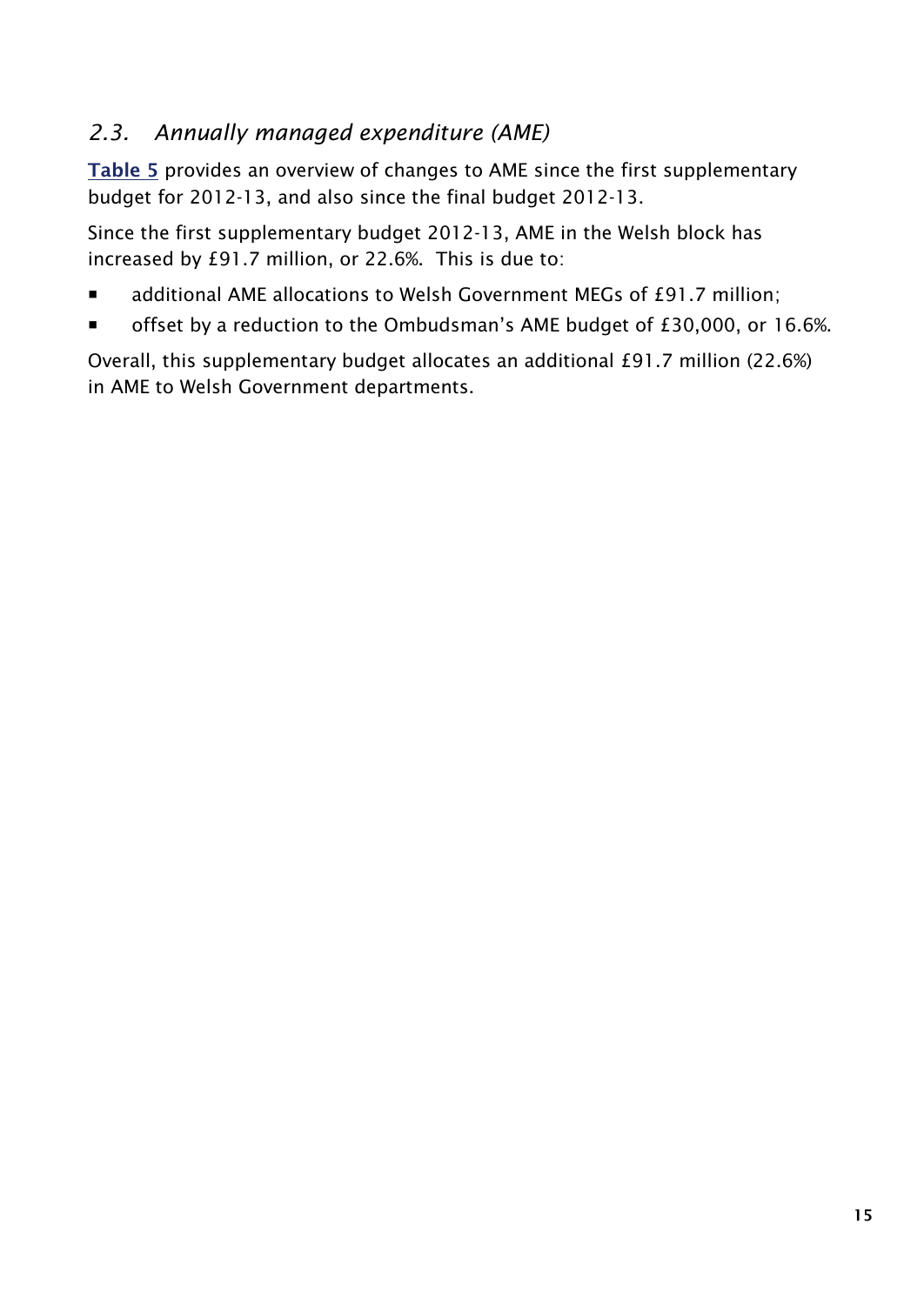<span id="page-23-0"></span>

| <b>Main Expenditure Group</b>                                                                                                                      | 2012-13 Final<br><b>Budget</b>         | 2012-13<br>Supplementary<br><b>Budget (Jun</b><br>2012) | <b>Change from Final</b><br><b>Budget to</b><br><b>Supplementary Budget</b><br>2012-13 (Jun 2012) |                                | $2012 - 13$<br><b>Supplementary</b><br><b>Budget (Feb</b><br>2013) | <b>Change from Final</b><br><b>Budget to</b><br>Supplementary Budget<br>2012-13 (Feb 2012) |                                   | Change from<br><b>Supplementary Budget</b><br>$(lun 2012)$ to<br><b>Supplementary Budget</b><br>2012-13 (Feb 2013) |                                  |
|----------------------------------------------------------------------------------------------------------------------------------------------------|----------------------------------------|---------------------------------------------------------|---------------------------------------------------------------------------------------------------|--------------------------------|--------------------------------------------------------------------|--------------------------------------------------------------------------------------------|-----------------------------------|--------------------------------------------------------------------------------------------------------------------|----------------------------------|
|                                                                                                                                                    | £000s                                  | £000s                                                   | £000s                                                                                             | per cent                       | £000s                                                              | £000s                                                                                      | per cent                          | £000s                                                                                                              | per cent                         |
| Health, Social Services & Children<br>Local Government & Communities<br>Business, Enterprise, Technology &<br><b>Science</b><br>Education & Skills | 181,780<br>64,314<br>41,402<br>150,525 | 201,710<br>51,385<br>41,402<br>178,309                  | 19,930<br>$-12,929$<br>$\Omega$<br>27,784                                                         | 11.0<br>$-20.1$<br>0.0<br>18.5 | 325,896<br>51,385<br>20,000<br>164,362                             | 144,116<br>$-12,929$<br>$-21,402$<br>13,837                                                | 79.3<br>$-20.1$<br>$-51.7$<br>9.2 | 124,186<br>$\mathbf{0}$<br>$-21,402$<br>$-13,947$                                                                  | 61.6<br>0.0<br>$-51.7$<br>$-7.8$ |
| Environment & Sustainable Delvelopment                                                                                                             | $\mathbf 0$                            | $\Omega$                                                | $\Omega$                                                                                          | 0.0                            | $\Omega$                                                           | 0                                                                                          | 0.0                               | $\Omega$                                                                                                           | 0.0                              |
| Housing, Regeneration & Heritage<br>Central Services & Administration                                                                              | $-58,510$<br>$-1,837$                  | $-65,510$<br>$-1,842$                                   | $-7,000$<br>-5                                                                                    | $-12.0$<br>0.3                 | $-65,510$<br>1,050                                                 | $-7,000$<br>2,887                                                                          | $-12.0$<br>157.2                  | $\Omega$<br>2,892                                                                                                  | 0.0<br>157.0                     |
| <b>Total Welsh Government AME</b><br><b>Allocations</b>                                                                                            | 377,674                                | 405,454                                                 | 27,780                                                                                            | 7.4                            | 497,183                                                            | 119,509                                                                                    | 31.6                              | 91,729                                                                                                             | 22.6                             |
| Assembly Commission<br>Public Services Ombudsman for Wales                                                                                         | 250<br>$-181$                          | 250<br>$-181$                                           | 0<br>$\Omega$                                                                                     | 0.0<br>0.0                     | 250<br>$-211$                                                      | 0<br>$-30$                                                                                 | 0.0<br>$-16.6$                    | 0<br>$-30$                                                                                                         | 0.0<br>$-16.6$                   |
| <b>Total Wales AME</b>                                                                                                                             | 377,743                                | 405,523                                                 | 27,780                                                                                            | 7.4                            | 497,222                                                            | 119,479                                                                                    | 31.6                              | 91,699                                                                                                             | 22.6                             |

#### **Table 5: Changes to AME**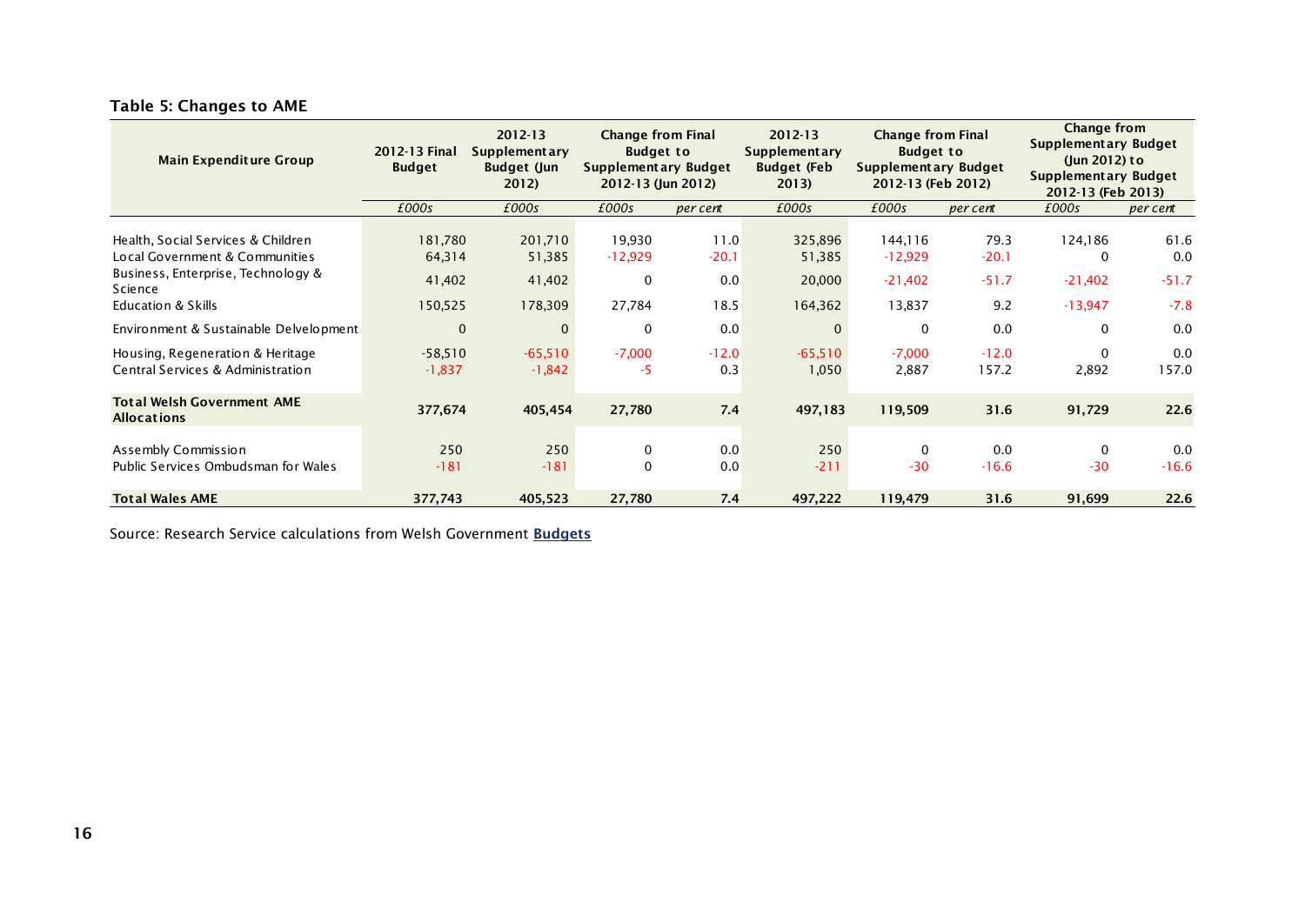### <span id="page-24-0"></span>3. Baseline adjustments

As noted in **[section 2](#page-10-0)** there has been an increase in total DEL in the Welsh block of £123.6 million:<sup>18</sup> comprising an increase of £130.8 million capital DEL, offset by a reduction of in revenue DEL of £7.2 million. These changes are due to baseline adiustments:

- £30.6 million as a result of transfers with the UK Government;
- £93.1 million carried forward from the 2011-12 financial year via the budget exchange system (BES);<sup>19</sup> and
- £113.9 million switched from revenue to capital DEL.

These adjustments are detailed in **[table 6](#page-24-1)**, which also shows the revenue changes separated into fiscal<sup>20</sup> and non fiscal.<sup>21</sup>

Together with the £91.7 million increase in AME, these changes account for the overall increase of £215.3 million TME to the Welsh block.

#### <span id="page-24-1"></span>**Table 6: Baseline adjustments**

| <b>Description</b>                                                                                    | <b>Fiscal</b><br><b>Revenue</b> | Non-fiscal<br><b>Revenue</b> | <b>Revenue</b>    | Capital           |
|-------------------------------------------------------------------------------------------------------|---------------------------------|------------------------------|-------------------|-------------------|
|                                                                                                       | £ millions                      | £ millions                   | <b>f</b> millions | <b>£</b> millions |
| <b>Transfers with UK Government:</b>                                                                  | 0.8                             | 23.4                         | 24.2              | 6.4               |
| From HM Treasury for Coastal<br>Communities Fund                                                      | 1.2                             |                              | 1.2               |                   |
| To HM Treasury for Fire Fighter Pension<br><b>Schemes</b>                                             | $-0.3$                          |                              | $-0.3$            |                   |
| Allocation from UK reserves re student<br>loans                                                       |                                 | 25.0                         | 25.0              |                   |
| Transfer to DEFRA for depreciation costs                                                              |                                 | $-1.7$                       | $-1.7$            |                   |
| AS2012 consequentials<br>Transfer from DCMS for Next Generation<br><b>Broadband</b>                   |                                 |                              |                   | 2.7<br>3.7        |
| Carry forward under Budget<br><b>Exchange System</b>                                                  | 67.1                            | 15.4                         | 82.5              | 10.6              |
| Revenue to capital switch                                                                             | $-113.9$                        |                              | $-113.9$          | 113.9             |
| Total baseline adjust ments<br>Source: Welsh Covernment, Sunnlementary Rudget 2012-13 (February 2013) | $-45.9$                         | 38.8                         | $-7.2$            | 130.8             |

<u>s</u> (February 2013) DEFRA – Department for Environment, Food and Rural Affairs

DCMS – Department of Culture, Media and Sport

<sup>&</sup>lt;sup>18</sup> Figures may not add to totals exactly, due to rounding.

<sup>19</sup> **Budget Exchange System (BES)** - mechanism for the Welsh Government to carry forward any underspends of the assigned budget from one financial year to the next, subject to the agreement of HM Treasury and up to an agreed cap of 0.6 per cent of revenue DEL and 1.5 per cent of capital DEL.

<sup>20</sup> **Fiscal revenue** - A control total used by HM Treasury, this is an accruals measure of transactions which would be expected to turn into cash flow soon. It takes account of differences between resources used and cash flows at the start and end of the financial year. For example, expenditure on gas/electricity is incurred as the fuel is used, although the actual cash payment might be made in arrears on a quarterly basis. Other examples include pay, procurement, revenue grants and subsidies. Fiscal resource excludes non fiscal resource.

<sup>21</sup> **Non-fiscal revenue** - A control total used by HM Treasury, this is an accruals measure used in budgets to ensure they reflect the full economic cost of activities even though there is no direct link to cash flows during the relevant period. Examples of non cash costs include depreciation, provisions and cost of capital. Such payments will either never give rise to an actual cash cost, or will only give rise to cash payments years into the future. Non fiscal resource cannot be used to fund fiscal resource spending.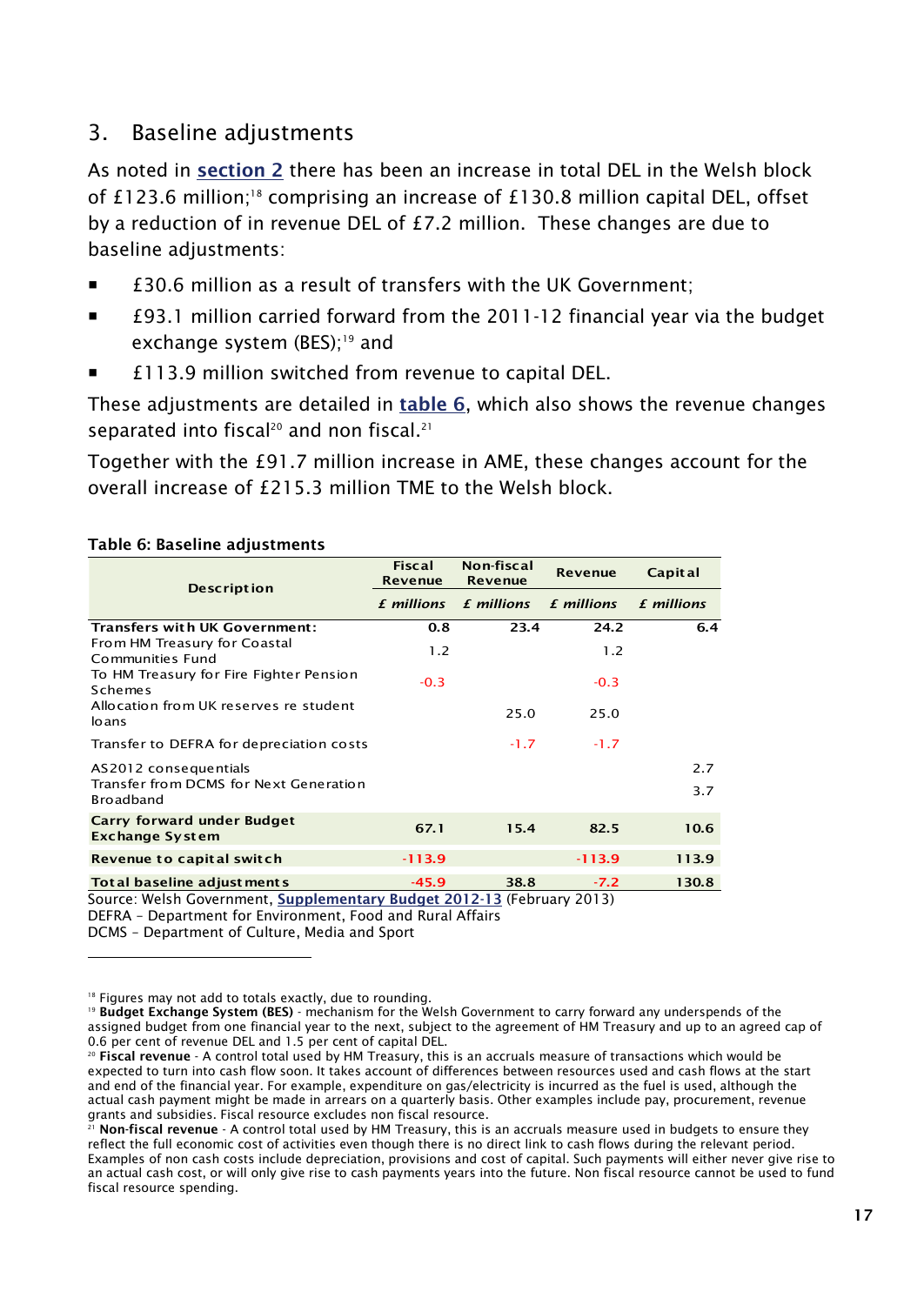### <span id="page-25-0"></span>*3.1. Transfers with UK Government*

As shown in **[table 6](#page-24-1)**, there have been a number of transfers with the UK Government. This shows transfers of fiscal<sup>22</sup> and non-fiscal<sup>23</sup> revenue DEL and capital DEL.

- £1.2 million revenue from HM Treasury with respect to the Coastal Communities Fund. This has been allocated to the *Regeneration* action in the Housing, Regeneration and Heritage MEG (see **[section 11](#page-51-0)**).
- £25 million revenue allocation from UK Reserves reflecting an adjustment to the statistical model used to calculate student loans valuations. This has been allocated to the *Post-16 Learner Support* action in the Education and Skills MEG (see **[section 9](#page-45-0)**).
- £0.3 million revenue transferred out to HM Treasury with respect to Fire Fighters Pension Schemes. This transfer has come out of the *Fire and Rescue Services Resilience* action in the Local Government and Communities MEG. (see **[section](#page-39-0) 7**).
- £1.7 million transferred out to the Department for Environment, Fisheries and Rural Affairs (DEFRA) for depreciation costs as a result of the Clear Line of Sight project. 24 This transfer has come out of the *Promote protected landscapes and countryside access* action in the Environment and Sustainable Development MEG (see **[section 10](#page-48-0)**).
- £2.7 million capital transferred in as a result of consequentials of the Autumn Statement 2012. This has gone into central reserves (see **[table 6](#page-24-1)**).
- £3.7 million capital transferred in from the Department of Culture, Media and Sport (DCMS) to support Next Generation Broadband Wales. This has been allocated to the *Deliver ICT Infrastructure* capital action in the Business, Enterprise, Technology and Science MEG (see **[section 8](#page-42-0)**).

Therefore, there has been an overall increase of £30.6 million as a result of transfers with the UK Government: £24.4 million revenue DEL and £6.4 million capital DEL. All of these transfers have been made via central reserves (as shown in **[table 7](#page-30-0)**).

<sup>22</sup> **Fiscal (or near cash) revenue** – a control total used by HM Treasury, this is an accruals measure of transactions which would be expected to turn into cash flow soon. This takes account of differences between resources used and cash flows at the start and end of the financial year. For example, expenditure on utilities is incurred as the utility is consumed, although the actual cash payment may be made in arrears on a quarterly basis. Other examples include pay, procurement, revenue grants and subsidies. Fiscal revenue excludes non-fiscal (or non cash) costs.

<sup>23</sup> **Non-fiscal (or non cash) revenue** – a control total used by HM Treasury, this is an accruals measure used in budgets to ensure they reflect the full economic cost of activities even though there may not be a direct link to cash flows during the relevant period. Examples of non-fiscal costs include elements of depreciation, provisions and cost of capital. Such payments will either never give rise to an actual cash cost, or will only give rise to cash payments years into the future. Non-fiscal revenue cannot be used to fund fiscal revenue spending.

<sup>&</sup>lt;sup>24</sup> The Clear line of Sight (or Alignment) project aims to simplify the public spending and reporting system. Further details can be found in the Research Service Quick Guide: *Simplifying [Government Finance: The Alignment project and how it](http://www.assemblywales.org/qg10-0015.pdf)  [will impact on Wales](http://www.assemblywales.org/qg10-0015.pdf)* (July 2010). [accessed 11 February 2013]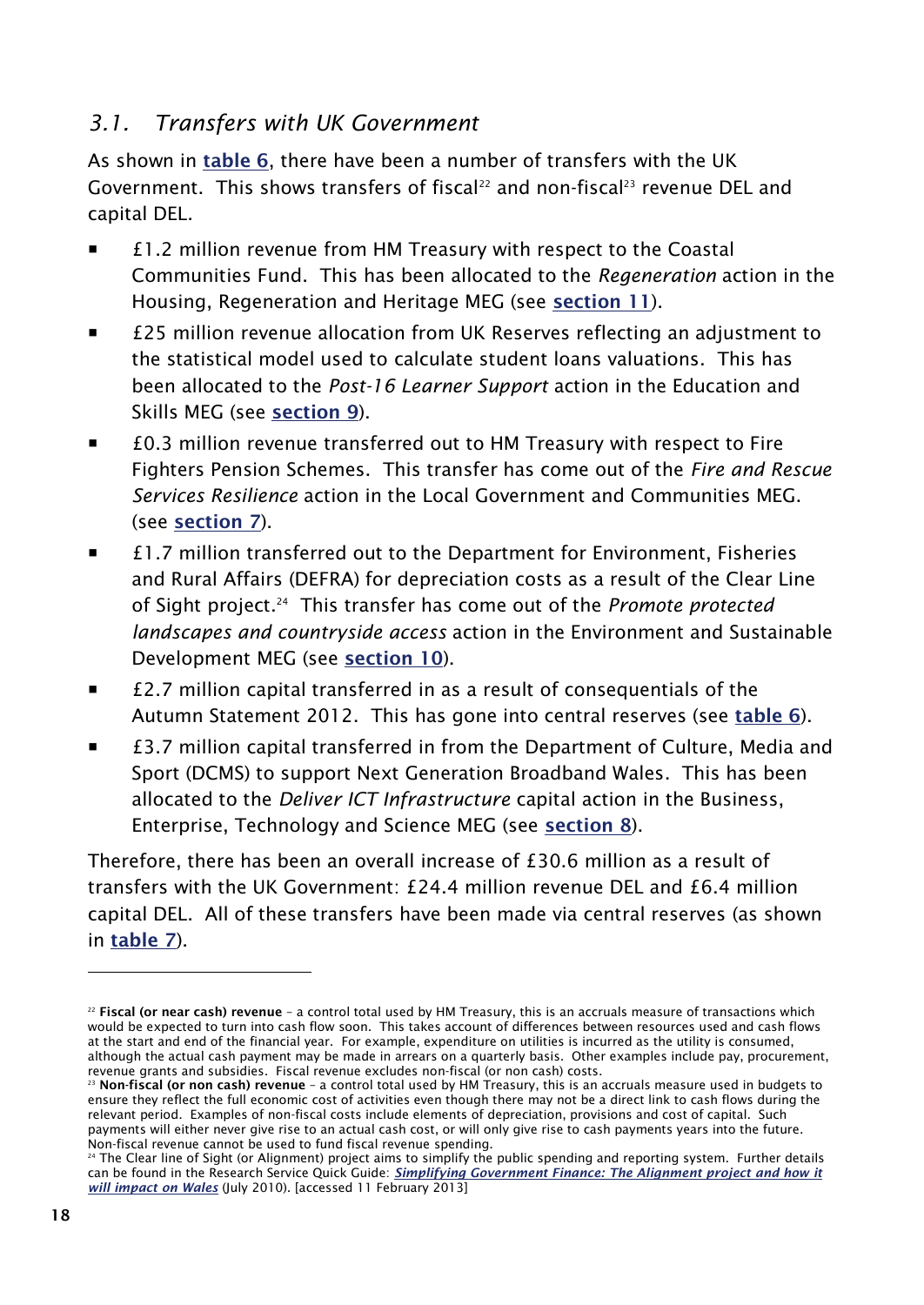The Autumn Statement 2012 (AS2012)<sup>25</sup> gave rise to £227 million capital consequentials over three years: £2.7 million in 2012-13, £92.3 million in 2013- 14 and £132 million in 2014-15. The £2.7 million for the current financial year is transferred via this supplementary budget (as can be seen from **[table 6](#page-24-1)**).

In relation to revenue consequentials the AS2012 suggests that Wales will receive £16.7 million in 2013-14. However, in her response to the AS 2012, the Minister stated:

… the revenue totals include a Barnett consequential for an extension to the Small Business Rate Relief Scheme. The Welsh Government has previously called for an extension to this scheme. If we choose, as we have done previously, to participate in the UK level scheme we will forego the consequential. If this adjustment is taken into account the overall picture in 2013-14 is a revenue decrease of £6.389m.<sup>26</sup>

According to a recent statement by the Minister for Business, Enterprise, Technology and Science (Edwina Hart, AM) the Welsh Government have indeed decided to extend the Small Business Rates Relief Scheme into 2013-14.<sup>27</sup> Therefore, this revenue consequential is likely to be reduced, as suggested above.

# <span id="page-26-0"></span>*3.2. Carry forward under budget exchange*

As can be seen from **[table 6](#page-24-1)**, the actually amount carried forward into 2012-13 under BES is £93.1 million: £82.5 million revenue and £10.6 million capital. This is within the BES caps of 0.6% and 1.5% of the revenue and capital DEL budgets, respectively.

As shown in the outturn report for  $2011-12$ ,<sup>28</sup> the reserves remaining following the second supplementary budget 2011-12 were: £56.8 million fiscal revenue DEL. Of this £28.2 million was allocated in the Final Budget 2012-13<sup>29</sup> and a further £4.8 million was allocated in the first supplementary budget 2012-13. 30 However, as at July 2012, the baseline adjustments had not been made. In addition to this there were underspends meaning the total available for carry over into 2012-13 was around £93 million.<sup>31</sup> Thus, it would appear that this supplementary budget makes these baseline adjustments to account for the entire £93 million. This carry forward is actioned via the central reserves (as shown in **[table 7](#page-30-0)**).

-

<sup>29</sup> As detailed in Research Service paper: **[Final Budget 2012-13](http://www.assemblywales.org/11-070.pdf)**, December 2011 (page 6) [accessed 14 February 2013] <sup>30</sup> As detailed in Research Service paper: **[Supplementary Budget 2012-13](http://www.assemblywales.org/12-033.pdf)**, June 2012 (page 18) [accessed 14 February

<sup>25</sup> HM Treasury, **[Autumn Statement 2012](http://www.hm-treasury.gov.uk/as2012_documents.htm)**, 5 December 2012 [accessed 18 February 2013]

<sup>26</sup> Welsh Government, Jane Hutt (Minister for Finance and Leader of the House), *[Welsh Government Response to the](http://wales.gov.uk/about/cabinet/cabinetstatements/2012/autumnstatement/?lang=en)  Chancellor of the [Exchequer's Autumn Statement](http://wales.gov.uk/about/cabinet/cabinetstatements/2012/autumnstatement/?lang=en)*, Cabinet Written Statement, 5 December 2012 .[accessed 11 February 2013]

<sup>27</sup> Welsh Government, Edwina Hart, (Minister for Business, Enterprise, Technology and Science), *[Small Business Rates](http://wales.gov.uk/about/cabinet/cabinetstatements/2013/smallbusinessratesrelief/?status=closed&lang=en)  [Relief](http://wales.gov.uk/about/cabinet/cabinetstatements/2013/smallbusinessratesrelief/?status=closed&lang=en)*, Cabinet Written Statement, 15 January 2013 .[accessed 11 February 2013]

<sup>28</sup> Welsh Government, *[Outturn Report 2011-12](http://abms/documents/s10059/Private%20paper%20-%20Consideration%20of%20changes%20to%202011-2012%20budgets%20-%20Outturn%20report%20-%20Annex.pdf)*, August 2012 .[accessed 11 February 2013]

<sup>2012]</sup> <sup>31</sup> Welsh Government, *[Outturn Report 2011-12](http://abms/documents/s10059/Private%20paper%20-%20Consideration%20of%20changes%20to%202011-2012%20budgets%20-%20Outturn%20report%20-%20Annex.pdf)*, August 2012 .[accessed 11 February 2013]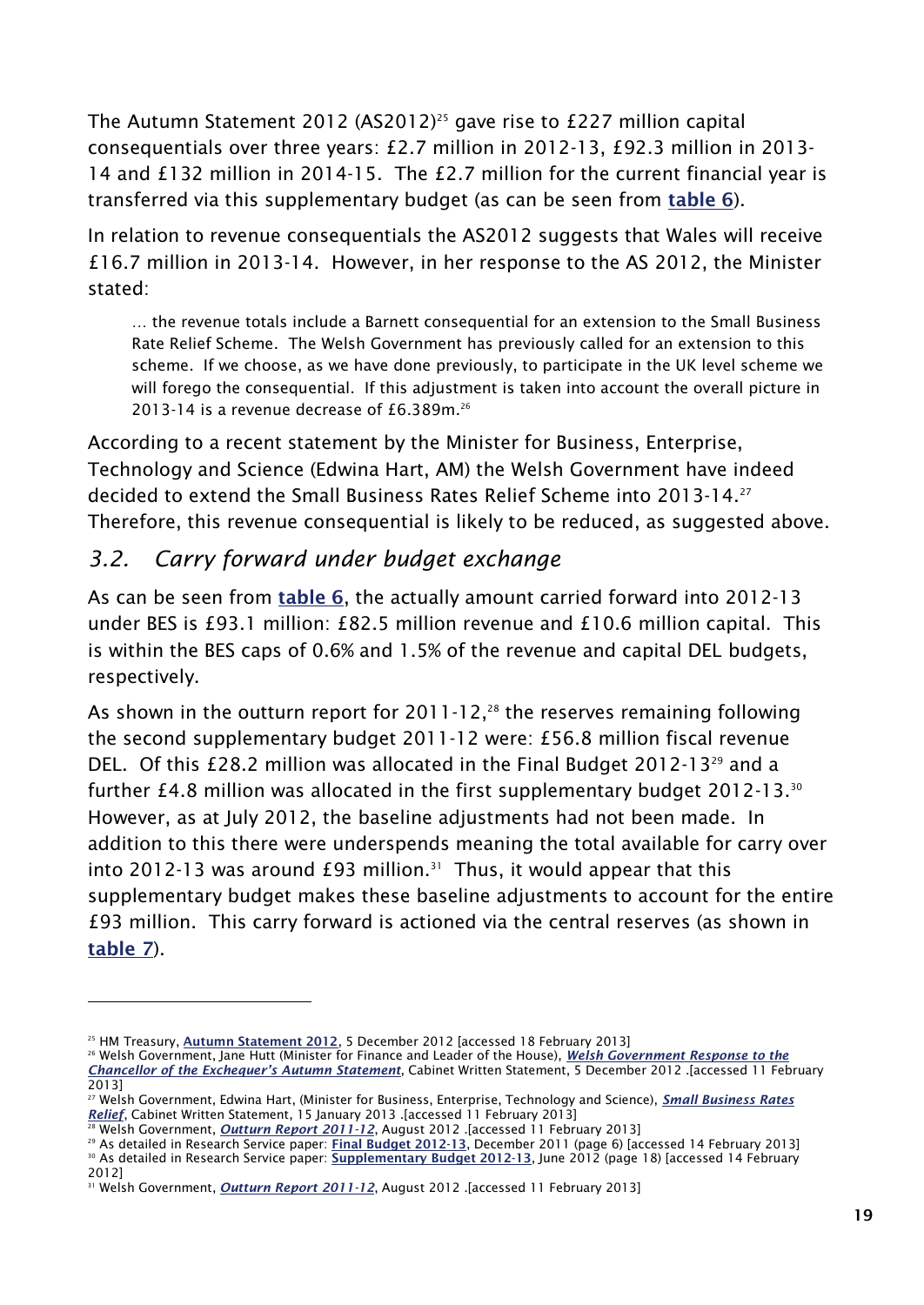At Final Budget 2013-14,<sup>32</sup> it was stated that  $£20$  million will be carried forward to each of the 2013-14 and 2014-15 financial years, to replace the allocation from reserves in relation to apprenticeships. The narrative accompanying this supplementary budget states that in addition to this £40 million, it is also intended to carry forward £19 million revenue from 2012-13 into 2013-14 in relation to council tax support, and £50 million capital in support of the Wales Infrastructure Investment Plan.<sup>33</sup> This would mean a total carry forward of  $£109$ million (£59 million fiscal revenue and £50 million capital) into 2013-14 from the 2012-13 financial year. Following this supplementary budget, the reserves remaining are £61.7 million fiscal revenue, £46.4 million non-fiscal revenue and £50 million capital.

The narrative document accompanying the supplementary budget states that:

Under the Budget Exchange System, the agreed cap for Capital DEL budget is £20m in 2012- 13. However, this year, we have agreed with the UK Government to carry forward up to an additional £50m, over and above the agreed cap. Of the Capital DEL Reserves figure, the Welsh Government plans to carry forward £50m under the Budget Exchange System (BES). Any further unused Reserves or underspends in 2012-13, will be carried forward up to the agreed cap under the BES. 34

### <span id="page-27-0"></span>*3.3. Transfers between revenue and capital*

The supplementary budget makes a baseline adjustment of £113.9 million for a transfer of revenue to capital. There are also a number of transfers between revenue and capital within MEGs as follows:

- Health, Social Services and Children: £42 million from capital to revenue;
- Business, Enterprise, Technology and Science: £22 million from revenue to capital;
- Education and Skills: £12 million revenue to capital;
- Environment and Sustainable Development: £4.75 million revenue to capital;
- Housing, Regeneration and Heritage: £3.9 million revenue to capital; and
- Central Services and Administration: £1.6 million revenue to capital.

As these switches have occurred within MEGs, the impact to the overall DEL budget within each MEG is zero (a reduction offset by a corresponding increase). However, when these are totalled and the overall net impact is considered, there is an overall balance of £2.25 million. This is due to a total of £44.25 million being

<sup>32</sup> As detailed in research Service paper: **[Final Budget 2013-14](http://www.assemblywales.org/12-053.pdf)**, November 2012 (page 36) [accessed 14 February 2013]

<sup>&</sup>lt;sup>33</sup> Welsh Government, **[Supplementary Budget 2012-13 Narrative](http://wales.gov.uk/docs/caecd/publications/130205explanatory2en.pdf)**, February 2013 (page 14) [accessed 11 February 2013]

<sup>34</sup> Welsh Government, *[Supplementary Budget 2012-13 Narrative](http://wales.gov.uk/docs/caecd/publications/130205explanatory2en.pdf)*, February 2013 (footnote to Table 1.1, page 3) [accessed 11 February 2013]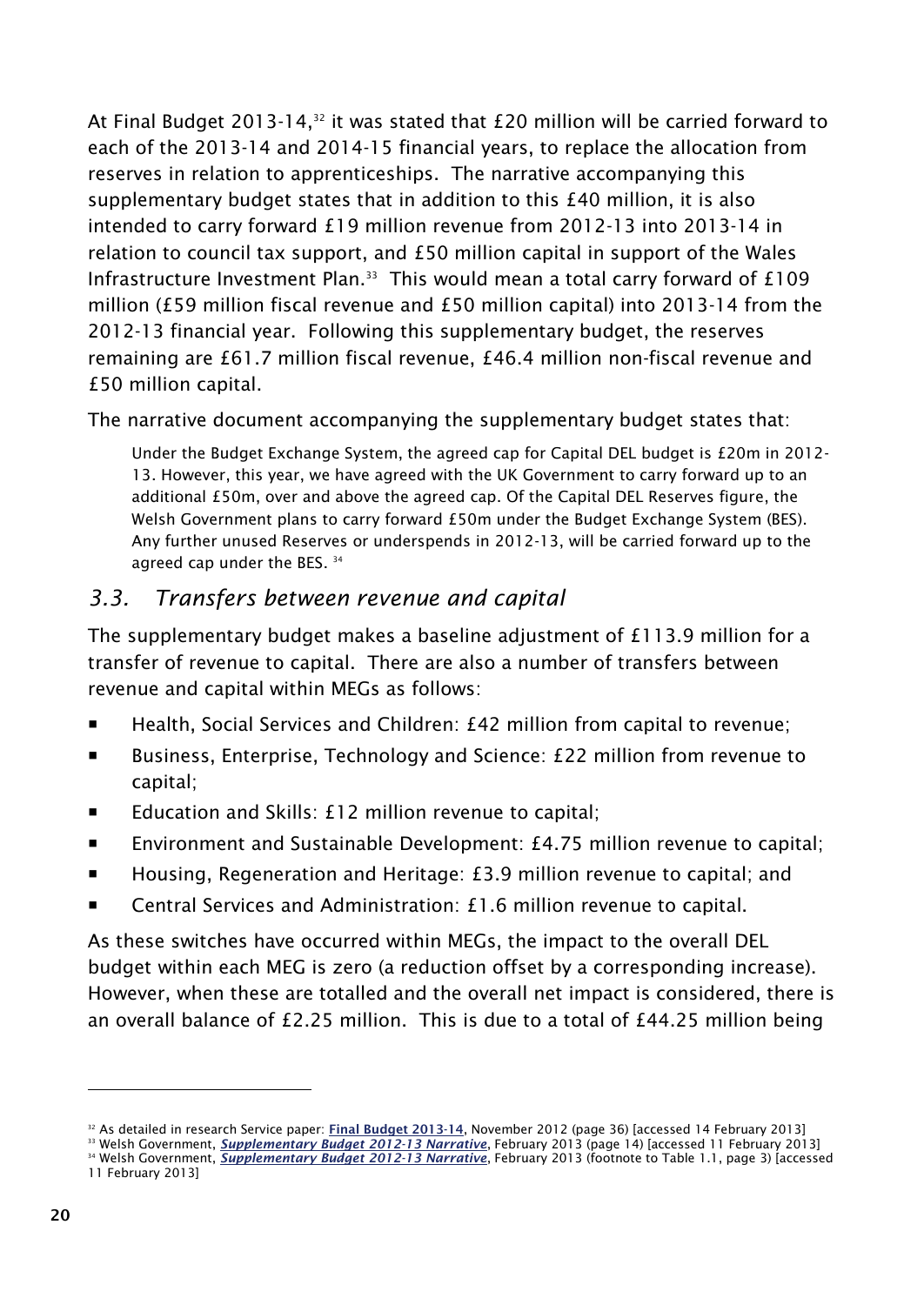transferred from revenue to capital within MEGs, offset by the £42 million capital to revenue switch within the Health, Social Services and Children MEG.

Therefore, to account for this in making the baseline adjustment, the £113.9 million is adjusted to £111.6 million when transferred though reserves, (as shown in **[table 7](#page-30-0)**) to allow for this balance.

In her statement of January 2013 on additional capital allocations (see **[section](#page-31-0)  [4.1](#page-31-0)**), the Minister stated that this would be part-funded by the transfer of £70 million from revenue to capital.<sup>35</sup>

<sup>35</sup> Welsh Government, Jane Hutt (Minister for Finance and Leader of the House), *[Capital Allocations](http://www.assemblywales.org/bus-home/bus-chamber-fourth-assembly-rop/rop20130115qv.pdf?langoption=3&ttl=The%20Record%20%28PDF%2C%201-23MB%29)*, Cabinet Statement, 15 January 2013.[accessed 11 February 2013]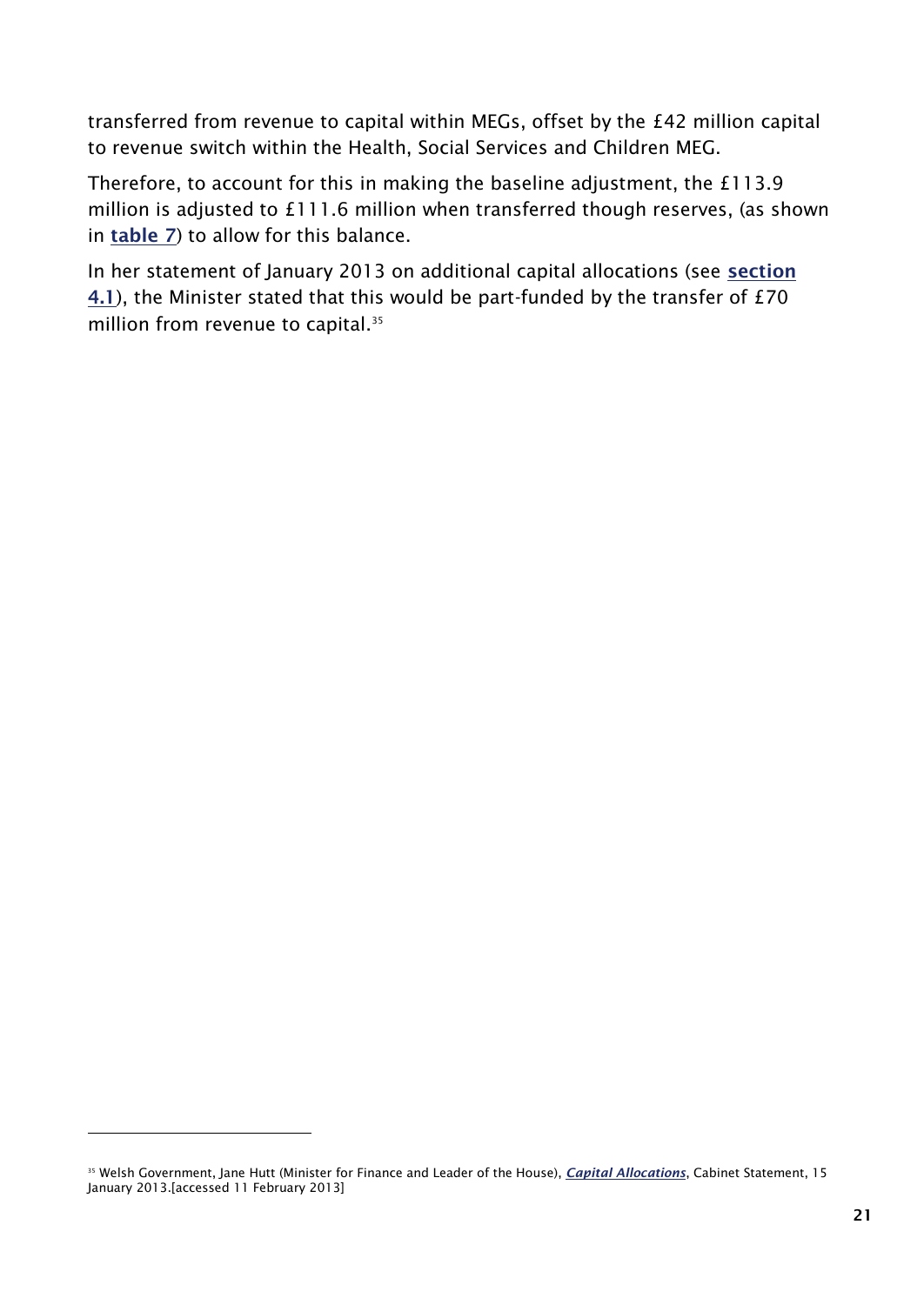### <span id="page-29-0"></span>4. Movements on reserves

This supplementary budget also shows a number of movements on reserves, as detailed in **[table 7](#page-30-0)**. In comparison to the previous supplementary budget 2012-13:

- Revenue reserves have reduced by £41.9 million, this is the net result of:
	- $\circ$  a reduction of £4.9 million as a result of baseline adjustments;
	- $\circ$  allocations from reserves of £66.3 million to Welsh Government departments; and
	- $\circ$  transfers into reserves of £29.3 million from Welsh Government departments.
- Capital reserves have increased by £44.6 million, this is the net result of:
	- $\circ$  an increase of £128.5 million as a result of baseline adjustments;
	- $\circ$  allocations from reserves of £103 million to Welsh Government departments; and
	- o transfers into reserves of £19 million from Welsh Government departments.

Following these movements, the **fiscal revenue reserve is £61.7 million**, the **non fiscal reserve is £46.4 million**, and the **capital reserve is £50 million**. This is the remaining unallocated reserve to deal with any pressures prior to the end of the 2012-13 financial year.

As noted in **[section 3.2](#page-26-0)**, it is intended that £109 million (£59 million fiscal revenue and £50 million capital) will be carried forward into 2013-14 from the 2012-13 financial year, as well as any further remaining reserves at the year end.

The narrative accompanying the supplementary budget provides an annex detailing the recurrent implications of allocations made from reserves which will impact in future years.<sup>36</sup> This indicates that recurrent allocations commit a further  $f$ 32.8 million from reserves in 2013-14 and  $f$ 14.7 million in 2014-15.

<sup>&</sup>lt;sup>36</sup> Welsh Government, **[Supplementary Budget 2012-13 Narrative](http://wales.gov.uk/docs/caecd/publications/130205explanatory2en.pdf)**, February 2013 (Annex 2, page 55) [accessed 11 February 2013]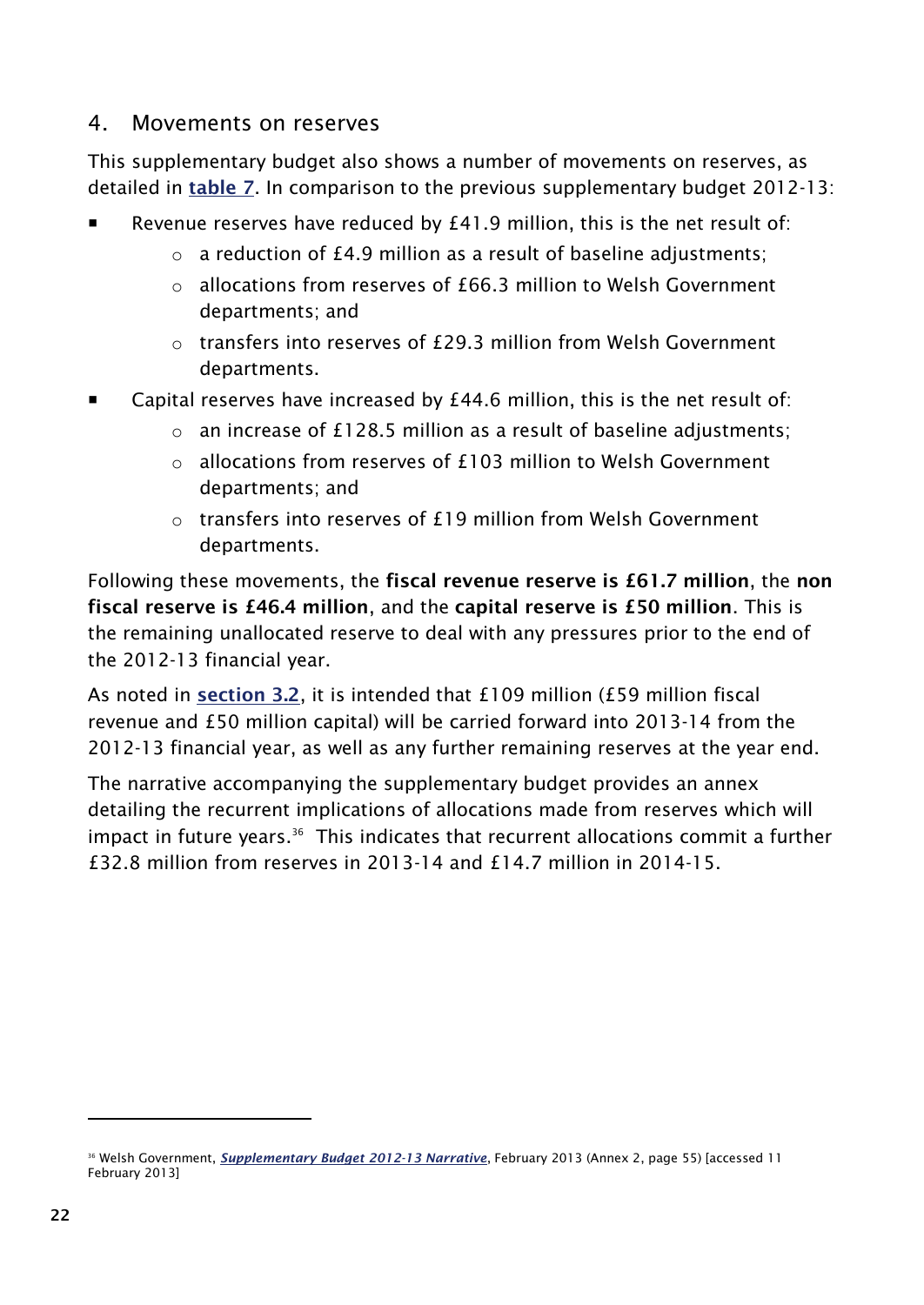#### <span id="page-30-0"></span>**Table 7: Movement on Reserves**

| <b>Revenue Reserve</b>                                             | <b>Fiscal</b><br>£ millions | <b>Non fiscal</b><br>£ millions | <b>Capital Reserve</b>                                      | Capital<br>£ millions |
|--------------------------------------------------------------------|-----------------------------|---------------------------------|-------------------------------------------------------------|-----------------------|
| Reserve at Supplementary Budget 2012-13<br>$($ lun 2012)           | 81.9                        | 68.1                            | Reserve at Supplementary Budget 2012-13<br>$($ lun 2012 $)$ | 5.4                   |
| <b>Baseline adjustments:</b>                                       | $-43.7$                     |                                 | 38.8 Baseline adjust ments:                                 | 128.5                 |
| Transfers with UK Government                                       | 0.8                         |                                 | 23.4 Transfers with UK Government                           | 6.4                   |
| Carry forward under Budget Exchange                                | 67.1                        |                                 | 15.4 Carry forward under Budget Exchange                    | 10.6                  |
| Revenue to capital switch <sup>1</sup>                             | $-111.6$                    |                                 | Revenue to capital switch <sup>1</sup>                      | 111.6                 |
| <b>Allocations to Welsh Government MEGS:</b>                       | $-4.1$                      |                                 | -62.2 Allocations to Welsh Government MEGS:                 | $-103.0$              |
| <b>BETS: Business Rates Relief</b>                                 | $-0.8$                      |                                 | Capital allocations announced January 2013                  | $-91.5$               |
| LGC: Welfare Reform advice services                                | $-0.2$                      |                                 | Centrally retained capital allocations                      | $-7.8$                |
| <b>LGC: Council Tax Support</b>                                    | $-2.0$                      |                                 | BETS: from DCMS for Next Generation<br><b>Broadband</b>     | $-3.7$                |
| LGC: Road impairments                                              |                             | $-31.3$                         |                                                             |                       |
| BETS: Fibrespeed infrastructure assets                             |                             | $-0.5$                          |                                                             |                       |
| BETS: Customer Relationship Management<br>database                 |                             | $-0.3$                          |                                                             |                       |
| BETS: depreciation for PIMMS                                       |                             | $-1.4$                          |                                                             |                       |
| E&S: Adjustment to student loans                                   |                             | $-25.0$                         |                                                             |                       |
| HRH: depreciation for social housing                               |                             | $-0.4$                          |                                                             |                       |
| CSA: depreciation and impairments                                  |                             | $-3.0$                          |                                                             |                       |
| BETS: Welsh fisheries and aquaculture                              |                             | $-0.0$                          |                                                             |                       |
| ESD: Protecting and improving animal health<br>and welfare         |                             | $-0.1$                          |                                                             |                       |
| ESD: Evidence base                                                 |                             | $-0.0$                          |                                                             |                       |
| HRH: transfer from HM Treasury re Coastal<br>Communities Fund      | $-1.2$                      |                                 |                                                             |                       |
| <b>Transfers from Welsh Government MEGS:</b>                       | 27.6                        |                                 | 1.7 Transfers from Welsh Government MEGS:                   | 19.0                  |
| ESD: Wind farm income                                              | 1.3                         |                                 | BETS: repayments from Finance Wales                         | 15.5                  |
| CSA: unallocated targeted match funding                            | 4.0                         |                                 |                                                             |                       |
| CSA: savings from prior year staff severance                       | 22.0                        |                                 | ESD: adjustments to Waste Management<br>Programme           | 3.5                   |
| LGC: to transfer to UK Government re Fire<br>fighters pension Fund | 0.3                         |                                 |                                                             |                       |
| ESD: transfer to DEFRA re depreciation                             | 0.0                         | 1.7                             |                                                             |                       |

| Reserve remaining at Supplementary | 61.7 | 46.4 Reserve remaining at Supplementary Budget<br>2012-13 (Feb 2013) | 50.0 |
|------------------------------------|------|----------------------------------------------------------------------|------|
| Budget 2012-13 (Feb 2013)          |      |                                                                      |      |

Source: Welsh Government, **[Supplementary Budget 2012-13](http://wales.gov.uk/funding/budget/2ndsuppbudget1213/?lang=en)** (February 2013)

1. Note that this is the £113.856m baseline adjustment offset by the £2.25m net impact of the in-MEG transfers.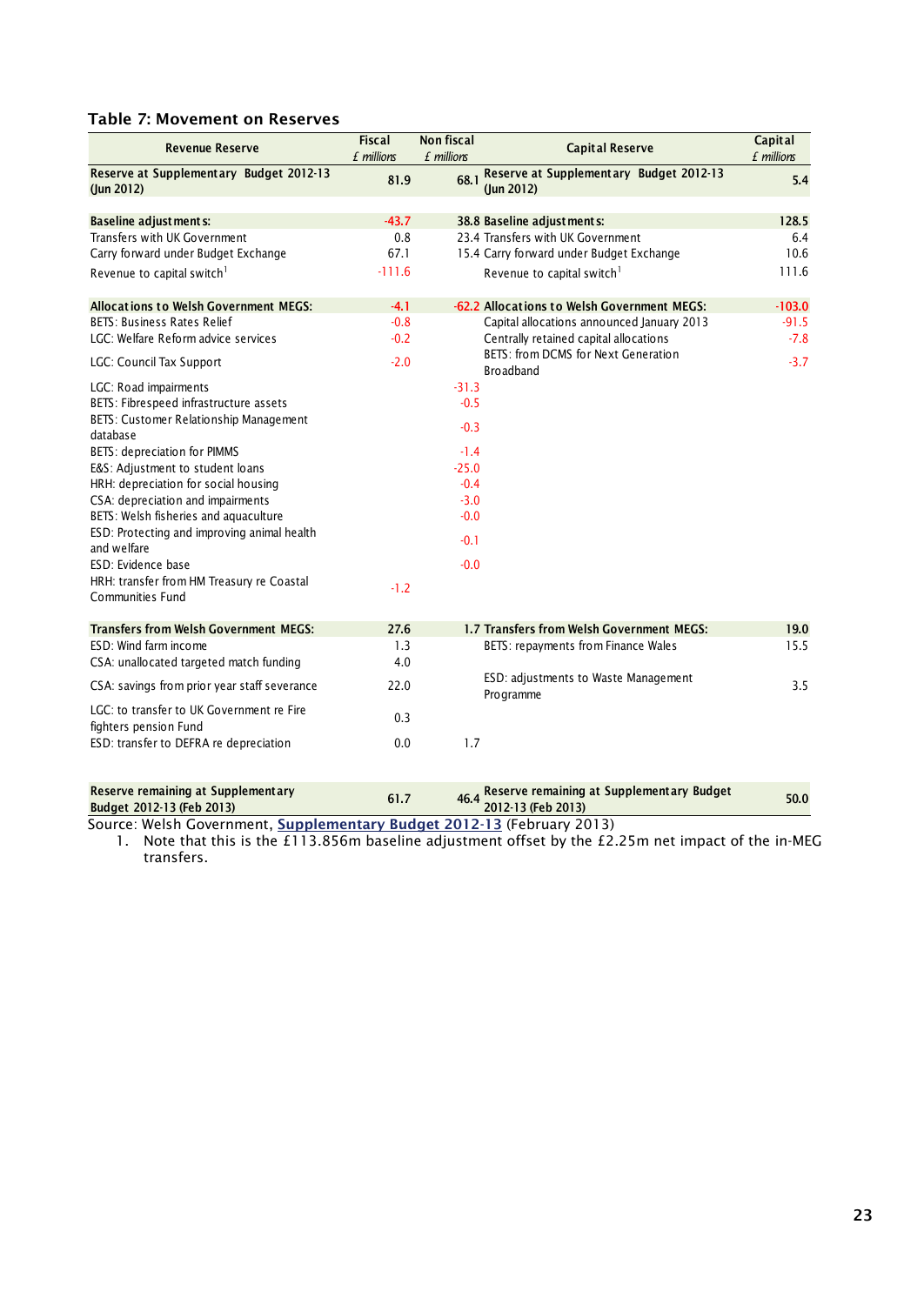### <span id="page-31-0"></span>*4.1. Capital allocations*

In January this year, the Minister announced a package of capital allocations amounting to  $£91.5$  million.<sup>37</sup> These allocations are affected through this supplementary budget and are shown in **[table 8](#page-31-1)**.

| $2012 - 13$<br>Project<br><b>Health Social Services and Children</b><br>5.0                  |
|----------------------------------------------------------------------------------------------|
|                                                                                              |
|                                                                                              |
|                                                                                              |
| 5.0<br>Health Technologies Fund                                                              |
| 11.5<br><b>Local Government and Communities</b>                                              |
| 0.9<br>Improvements to Abercynon Roundabout on A470                                          |
| Improvements on A470 Maes y Helmau to Cross                                                  |
| 3.5<br><b>Foxes</b>                                                                          |
| 1.5<br>A470 Gelligemlyn section                                                              |
| Resurfacing A55 from Puffin Roundabout to                                                    |
| Penmaenbach<br>1.5                                                                           |
| Other road and rail improvement schemes<br>4.1                                               |
| 40.0<br><b>Education and Skills</b>                                                          |
| 17.5<br>Transitional Projects                                                                |
| 21st Century Schools Projects<br>20.2                                                        |
| Repair and maintenance programmes in local                                                   |
| authorities and HE sector<br>2.3                                                             |
|                                                                                              |
| $5.0$<br><b>Environment and Sustainable Development</b>                                      |
| 5.0<br>Flood and coastal risk management schemes                                             |
| 30.0<br><b>Housing, Regeneration and Heritage</b>                                            |
| <b>Social Housing Grant</b><br>29.0                                                          |
| Independent Living Grant<br>1.0                                                              |
|                                                                                              |
| <b>Total</b><br>91.5<br>Course: Walsh Covernment, Sunnlementary Budget 2012 12 (Eebruary 201 |

<span id="page-31-1"></span>

|  | Table 8: Capital allocations announced January 2013 |  |
|--|-----------------------------------------------------|--|
|  |                                                     |  |

Source: Welsh Government, **[Supplementary Budget 2012-13](http://wales.gov.uk/funding/budget/2ndsuppbudget1213/?lang=en)** (February 2013)

In addition to these, the supplementary budget makes further allocations to centrally retained capital (CRC) projects as shown in **[table 9](#page-32-0)**, together with the allocations made at the first supplementary budget 2012-13 and in the draft budget 2013-14.

Following the first supplementary budget in June 2012, there was £7.7 million remaining to be allocated to phase 2 CRC projects in the 2012-13 financial year.<sup>38</sup> Before Finance Committee in July 2012<sup>39</sup> the Minister stated that the business cases for these projects had not yet been confirmed and allocations would be made in subsequent budgets. As can be seen from **[table 9](#page-32-0)**, these allocations are made in this supplementary budget. Together with the allocations made in the

<sup>37</sup> Welsh Government, Jane Hutt (Minister for Finance and Leader of the House), *[Capital Allocations](http://www.assemblywales.org/bus-home/bus-chamber-fourth-assembly-rop/rop20130115qv.pdf?langoption=3&ttl=The%20Record%20%28PDF%2C%201-23MB%29)*, Cabinet Statement, 15 January 2013.[accessed 11 February 2013]

<sup>38</sup> For further details see Research Service paper: *Supplementary [Budget 2012-13 \(June 2012\)](http://www.assemblywales.org/12-033.pdf)*, July 2012.[accessed 11 February 2013]

<sup>&</sup>lt;sup>39</sup> National Assembly for Wales, Finance Committee, [RoP 4 July 2012](http://www.senedd.assemblywales.org/documents/s9301/4%20July%202012.pdf) [accessed 11 February 2013]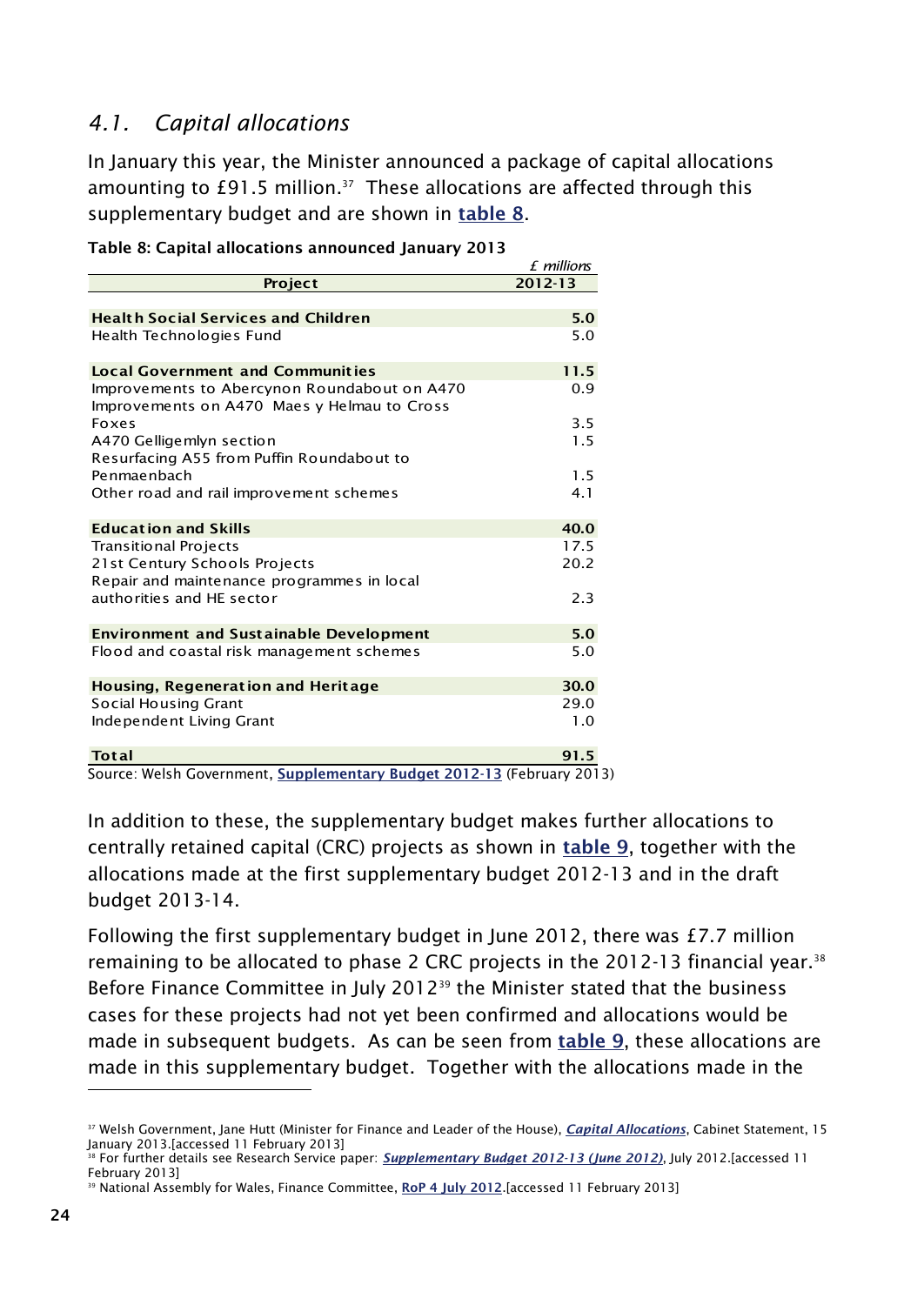first supplementary budget, this means a total of £52 million has been allocated via CRC in 2012-13, with a further £51.8 million already allocated in 2013-14.

<span id="page-32-0"></span>**Table 9: Centrally retained capital allocations**

| Project details                                                                                    | <b>First</b><br>(June 2012) | Second<br>Supplementary Supplementary<br>Budget 2012-13 Budget 2012-13<br>(Feb 2013) | <b>Draft</b><br><b>Budget</b><br>2013-14 |
|----------------------------------------------------------------------------------------------------|-----------------------------|--------------------------------------------------------------------------------------|------------------------------------------|
|                                                                                                    | £ millions                  | f millions                                                                           | £ millions                               |
|                                                                                                    |                             |                                                                                      |                                          |
| <b>PHASE 1 CRC PROJECTS</b>                                                                        |                             |                                                                                      |                                          |
| <b>Local Government and Communities</b>                                                            | 3.9                         | 0.0                                                                                  | 3.9                                      |
| A470 Maes yr Helmau to Cross Foxes improvement                                                     | 1.9                         |                                                                                      | 1.9                                      |
| A470 Gelligemlyn                                                                                   | 2.0                         |                                                                                      | 2.0                                      |
| <b>Business, Enterprise, Technology and Science</b>                                                | 2.9                         | 0.0                                                                                  | 2.7                                      |
| <b>Online Services for Rural Payments</b>                                                          | 2.9                         |                                                                                      | 2.7                                      |
|                                                                                                    |                             |                                                                                      |                                          |
| Housing, Regeneration and Heritage                                                                 | 1.5                         | 0.0                                                                                  | 1.5                                      |
| Merthyr Tydfil Old Town Hall                                                                       | 1.5                         |                                                                                      | 1.5                                      |
| <b>Total Phase 1</b>                                                                               | 8.3                         | 0.0                                                                                  | 8.1                                      |
| <b>PHASE 2 CRC PROJECTS</b>                                                                        |                             |                                                                                      |                                          |
|                                                                                                    |                             |                                                                                      |                                          |
| <b>Health, Social Services and Children</b>                                                        | 8.6                         | 3.0                                                                                  | 5.0                                      |
| Wrexham Ambulance Resource Centre                                                                  | 2.7                         | 0.0                                                                                  | 0.0                                      |
| Cardiff Royal Infirmary                                                                            | 5.9                         | 0.0                                                                                  | 2.0                                      |
| <b>Flying Start</b>                                                                                | 0.0                         | 3.0                                                                                  | 3.0                                      |
| <b>Local Government and Communities</b>                                                            | 6.3                         | 0.0                                                                                  | 5.4                                      |
| Welsh National Traffic Data System                                                                 | 4.0                         | 0.0                                                                                  | 3.0                                      |
| M4 Junction 32 Coryton Improvement Scheme<br>Welsh National Winter Maintenance Resilience Project: | 0.4                         | 0.0                                                                                  | 1.7                                      |
| Road Salt Storage                                                                                  | 1.9                         | 0.0                                                                                  | 0.7                                      |
| <b>Business, Enterprise, Technology and Science</b>                                                | 0.0                         | 0.0                                                                                  | 10.0                                     |
| Next Generation Broadband                                                                          | 0.0                         | 0.0                                                                                  | 10.0                                     |
|                                                                                                    |                             |                                                                                      |                                          |
| <b>Education and Skills</b>                                                                        | 9.0                         | 4.8                                                                                  | 18.3                                     |
| Gateway to the Valleys                                                                             | 2.0                         | 0.0                                                                                  | 2.1                                      |
| Rationalisation of secondary school estate in                                                      |                             |                                                                                      |                                          |
| Carmarthenshire                                                                                    | 7.0                         | 0.0                                                                                  | 7.0                                      |
| Anglesey - Ysgol y Bont project                                                                    | 0.0<br>0.0                  | 2.8                                                                                  | 4.7                                      |
| Merthyr Learning Quarter<br>North Wales Welsh Medium School                                        | 0.0                         | 0.0<br>2.0                                                                           | 3.0<br>1.5                               |
|                                                                                                    |                             |                                                                                      |                                          |
| <b>Environment and Sustainable Development</b>                                                     | 2.0                         | 0.0                                                                                  | 0.0                                      |
| Flood and Coastal Erosion Management projects:                                                     |                             |                                                                                      |                                          |
| reduce risk to vulnerable premises in Colwyn Bay and                                               |                             |                                                                                      |                                          |
| Borth regions                                                                                      | 2.0                         | 0.0                                                                                  | 0.0                                      |
| Housing, Regeneration and Heritage                                                                 | 10.0                        | 0.0                                                                                  | 5.0                                      |
| Houses Into Homes initiative                                                                       | 5.0                         | 0.0                                                                                  |                                          |
| West Rhyl Housing Regeneration project                                                             | 5.0                         | 0.0                                                                                  | 5.0                                      |
| <b>Total Phase 2</b>                                                                               | 35.9                        | 7.8                                                                                  | 43.7                                     |
|                                                                                                    |                             |                                                                                      |                                          |
| <b>Total CRC allocations</b>                                                                       | 44.2                        | 7.8                                                                                  | 51.8                                     |
|                                                                                                    |                             |                                                                                      |                                          |

Source: Welsh Government **[Budgets](http://wales.gov.uk/funding/budget/?lang=en)**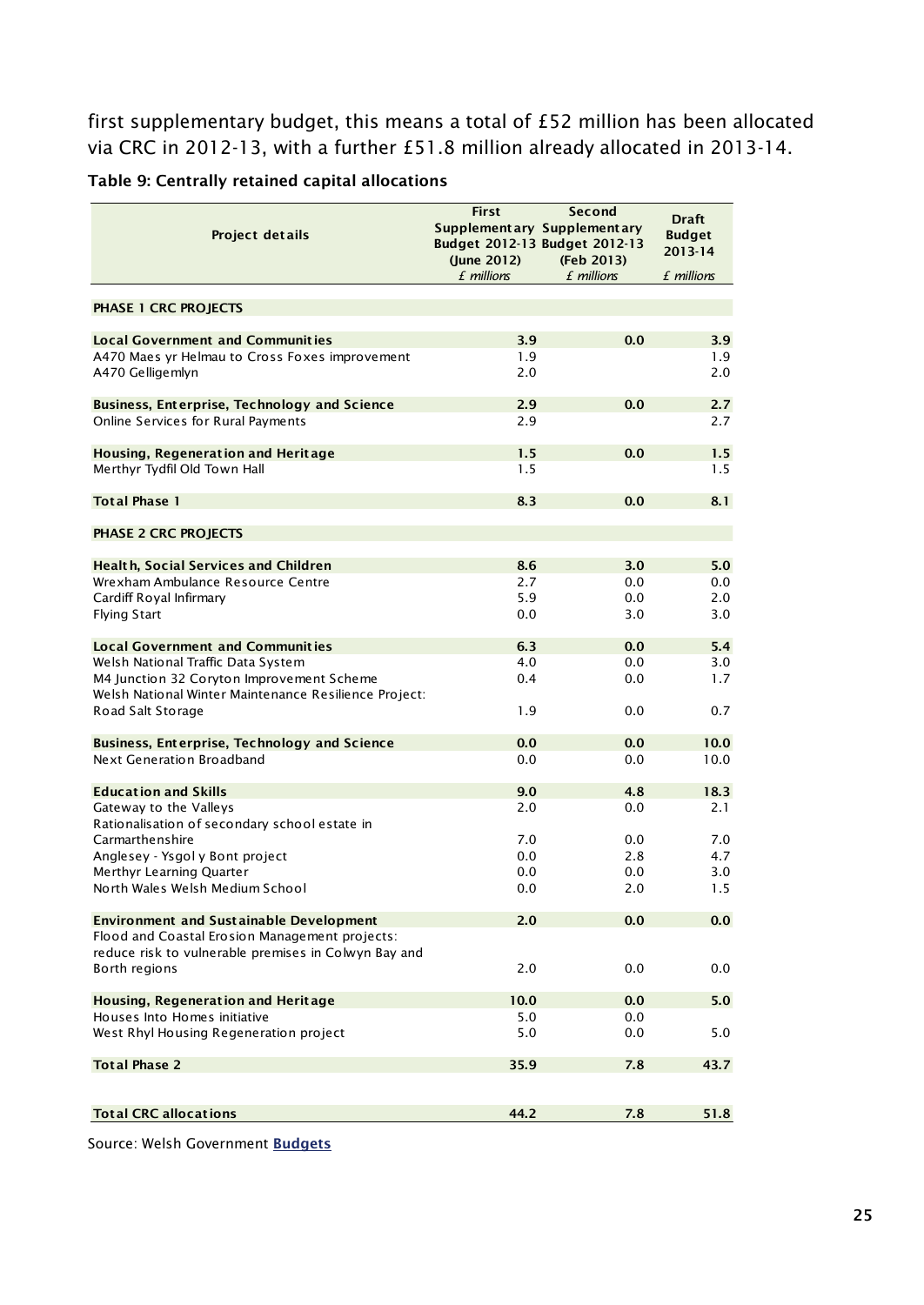The first supplementary budget 2012-13 allocated £44 million in relation to projects within the Wales Infrastructure investment Plan (WIIP).<sup>40</sup> However, it did not make allocations in relation to:

- Welsh Mortgage Guarantee Scheme although this involves no direct funding, it would need to be provided for in the budget. Provisions would have to be scored in AME for the cost of defaults in the year scheme begins; actual defaults would then be scored in capital DEL in the year they actually occur.
- Welsh Housing Bond for which £4 million per year was committed over four years.

In July 2012, the Minister stated that both of these were still in development and allocations would be reflected in subsequent budget.<sup>41</sup> According to the Welsh Government's website, work on New Buy Cymru (the mortgage guarantee scheme) is still underway.<sup>42</sup>

<sup>40</sup> As detailed in Research Service paper: **[Supplementary Budget 2012-13](http://www.assemblywales.org/12-033.pdf)**, June 2012 (page 22) [accessed 14 February 2012]

<sup>41</sup> National Assembly for Wales, Finance Committee, **[RoP 4 July 2012](http://www.senedd.assemblywales.org/documents/s9301/4%20July%202012.pdf)**.[accessed 11 February 2013]

<sup>42</sup> Welsh Government, Housing and Community, **[NewBuy Cymru](http://wales.gov.uk/topics/housingandcommunity/housing/private/buyingandselling/newbuycymru/?lang=en)**, 4 February 2013.[accessed 11 February 2013]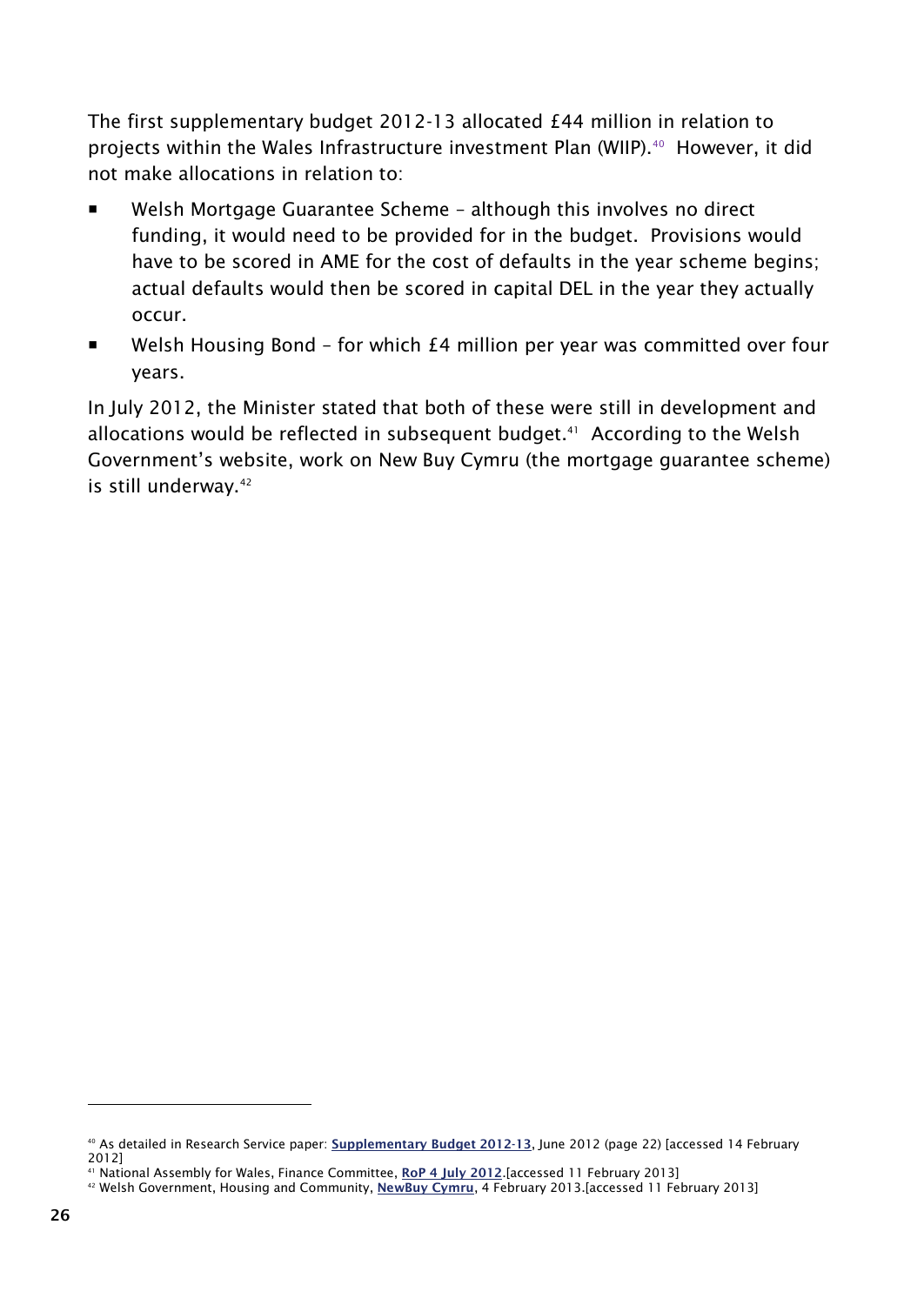### <span id="page-34-0"></span>5. Transfers between MEGs

-

This supplementary budget makes a number of transfers between MEGs, which are detailed in **[table 10](#page-34-1)**. The net impact of these transfers is zero overall.

In addition to these transfers there is a re-structuring of the Housing, Regeneration and Heritage MEG budget, to bring it into line with the structure adopted at the Final Budget 2013-14. A reconciliation of the changes involved in this re-structuring is provided in the narrative accompanying this supplementary budget.<sup>43</sup>

<span id="page-34-1"></span>There have also been a number of transfers within MEGs at this supplementary budget, including the transfers between revenue and capital discussed in **[section](#page-27-0)  [3.3](#page-27-0)**. These transfers are discussed in the following sections in relation to each MEG.

<sup>43</sup> Welsh Government, *[Supplementary Budget 2012-13 Narrative](http://wales.gov.uk/docs/caecd/publications/130205explanatory2en.pdf)*, February 2013 (Annex 3, page 56) [accessed 11 February 2013]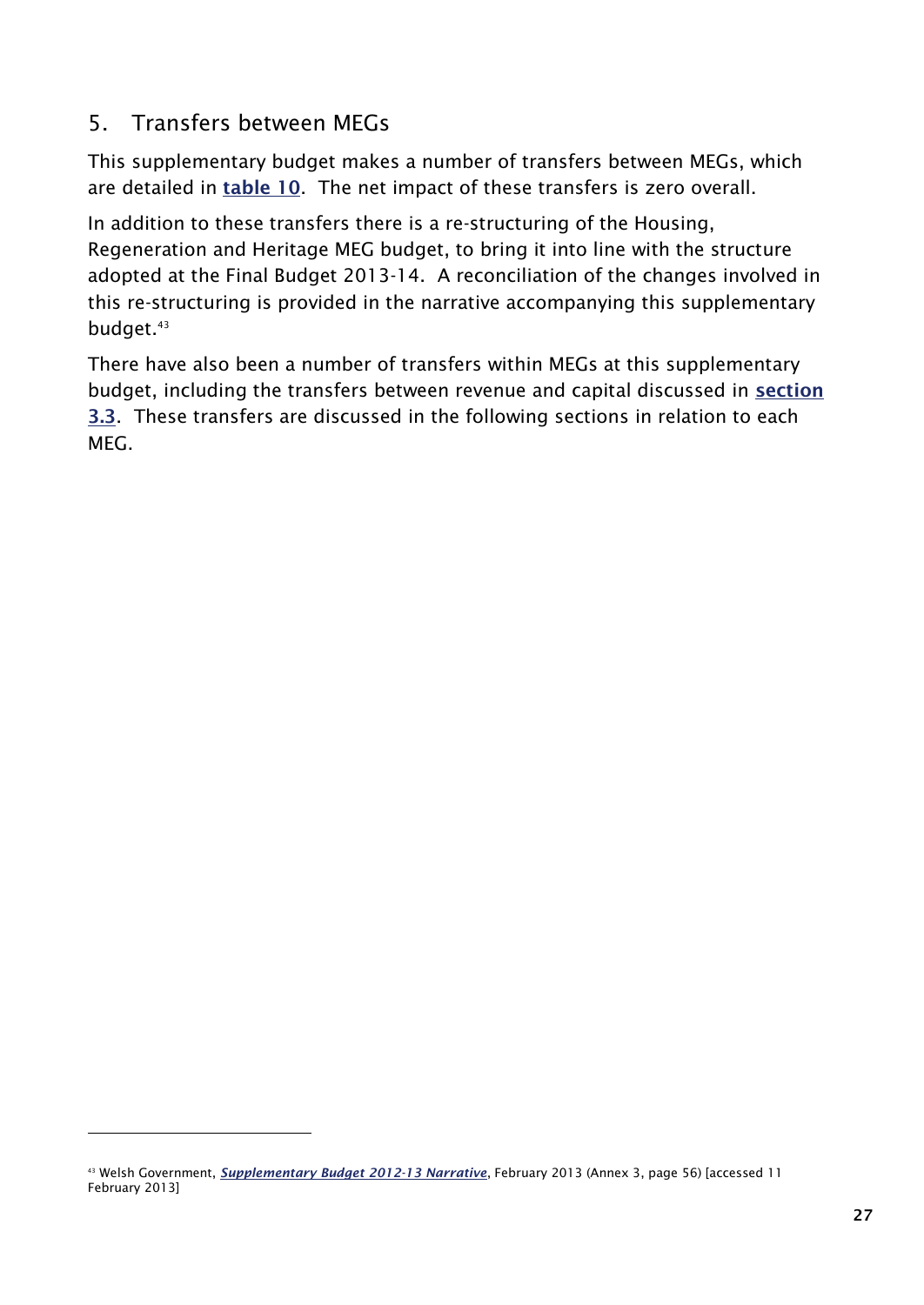#### **Table 10: Transfers between MEGs**

| From                                                                                           | £000s     | To                                                                                     | £000s | <b>Description</b>                                                                                                                                                                                                                                            |
|------------------------------------------------------------------------------------------------|-----------|----------------------------------------------------------------------------------------|-------|---------------------------------------------------------------------------------------------------------------------------------------------------------------------------------------------------------------------------------------------------------------|
| <b>REVENUE TRANSFERS</b>                                                                       |           |                                                                                        |       |                                                                                                                                                                                                                                                               |
| Health, Social Services and Children (HSSC)<br>CSA: Invest-to-Save                             | $-9.745$  | HSSC: Delivery of Targeted NHS<br>Services                                             |       | Net movement: 9,013<br>To support a variety of Invest-to-Save schemes.<br>Comprises £13,830k in support of on-going<br>9,745 schemes from the Invest-to-Save action, offset<br>by £4,085k in savings from previous schemes<br>into the Invest-to-Save action. |
| HSSC: Delivery of Targeted NHS<br>Services                                                     |           | -732 E&S: Post 16 Learner Support                                                      |       | To cover non-fiscal charges associated with<br>732 graduate entry medical and dental students<br>access to tuition fee loans.                                                                                                                                 |
| <b>Local Government and Communities (LGC)</b>                                                  |           |                                                                                        |       | Net movement: -150                                                                                                                                                                                                                                            |
| LGC: Funding Support for Local<br>Government                                                   |           | BETS: Meeting the needs of rural<br>-150 communities and rural proofing WAG<br>actions |       | 150 Transfers below £250,000 are not detailed.                                                                                                                                                                                                                |
| <b>Business, Enterprise, Technology and Science (BETS)</b>                                     |           |                                                                                        |       | Net movement: -2,037                                                                                                                                                                                                                                          |
| <b>BETS: Sectors</b><br><b>BETS: Deliver ICT Infrastructure</b>                                |           | -1,258 CSA: International Development<br>-929 CSA: Invest-to-Save                      | 1,258 | Programme costs for the international offices in<br>China, Japan, India, Dubai and USA.<br>£1,000k from Invest-to-Save action in CSA to<br>support Round IV funding for public sector<br>929 broadband projects, and £1,929 to Invest-to-Save                 |
|                                                                                                |           |                                                                                        |       | action in CSA for repayments of previous rounds<br>of funding.                                                                                                                                                                                                |
| LGC: Funding Support for Local<br>Government                                                   |           | BETS: Meeting the needs of rural<br>-150 communities and rural proofing WAG<br>actions |       | 150 Transfers below £250,000 are not detailed.                                                                                                                                                                                                                |
| <b>Education and Skills (ES)</b>                                                               |           |                                                                                        |       | Net movement: 642                                                                                                                                                                                                                                             |
| HSSC: Delivery of Targeted NHS<br>Services                                                     |           | -732 E&S: Post 16 Learner Support                                                      |       | To cover non-fiscal charges associated with<br>732 graduate entry medical and dental students<br>access to tuition fee loans.                                                                                                                                 |
| E&S: Employment and Skills                                                                     | $-90$     | HRH: Support and sustain a strong arts<br>sector via the Arts Council and others       |       | 90 Transfers below £250,000 are not detailed.                                                                                                                                                                                                                 |
| <b>Environment and Sustainable Development (ESD)</b>                                           |           |                                                                                        |       | Net movement: 2,549                                                                                                                                                                                                                                           |
| CSA: Invest-to-Save                                                                            | $-2,549$  | ESD: Sponsor and manage delivery<br>bodies                                             | 2.549 | To help integrate systems and support<br>transitional costs for Natural Resources Wales.                                                                                                                                                                      |
| Housing, Regeneration and Heritage (HRH)                                                       |           |                                                                                        |       | Net movement: 1,911                                                                                                                                                                                                                                           |
| CSA: Match funding                                                                             | $-2,000$  | HRH: Increase the supply and choice of<br>housing                                      |       | 2,000 Additional funding for social housing.                                                                                                                                                                                                                  |
| HRH: Policy development and<br>implementation                                                  |           | -179 CSA: Tribunals                                                                    |       | 179 Transfers below £250,000 are not detailed.                                                                                                                                                                                                                |
| E&S: Employment and Skills                                                                     | $-90$     | HRH: Support and sustain a strong arts<br>sector via the Arts Council and others       |       | 90 Transfers below £250,000 are not detailed.                                                                                                                                                                                                                 |
| <b>Central Services and Administration (CSA)</b>                                               |           |                                                                                        |       | Net movement: -11.928                                                                                                                                                                                                                                         |
| CSA: Invest-to-Save                                                                            | $-9,745$  | HSSC: Delivery of Targeted NHS<br>Services                                             |       | To support a variety of Invest-to-Save schemes.<br>Comprises £13,830k in support of on-going<br>9,745 schemes from the Invest-to-Save action, offset<br>by £4,085k in savings from previous schemes<br>into the Invest-to-Save action.                        |
| <b>BETS: Sectors</b>                                                                           |           | -1,258 CSA: International Development                                                  | 1,258 | Programme costs for the international offices in<br>China, Japan, India, Dubai and USA.<br>£1,000k from Invest-to-Save action in CSA to                                                                                                                       |
| <b>BETS: Deliver ICT Infrastructure</b>                                                        |           | -929 CSA: Invest-to-Save                                                               |       | support Round IV funding for public sector<br>929 broadband projects, and £1,929 to Invest-to-Save<br>action in CSA for repayments of previous rounds<br>of funding.                                                                                          |
| CSA: Invest-to-Save                                                                            | $-2.549$  | ESD: Sponsor and manage delivery<br>bodies                                             | 2.549 | To help integrate systems and support<br>transitional costs for Natural Resources Wales.                                                                                                                                                                      |
| CSA: Match funding                                                                             | $-2.000$  | HRH: Increase the supply and choice of<br>housing                                      |       | 2,000 Additional funding for social housing.                                                                                                                                                                                                                  |
| HRH: Policy development and<br>implementation                                                  |           | -179 CSA: Tribunals                                                                    |       | 179 Transfers below £250,000 are not detailed.                                                                                                                                                                                                                |
| <b>CAPITAL TRANSFERS</b><br>Health, Social Services and Children (HSSC)<br>CSA: Invest-to-Save |           | -176 HSSC: NHS Delivery                                                                |       | Net movement: 176<br>176 Transfers below £250,000 are not detailed.                                                                                                                                                                                           |
| <b>Central Services and Administration (CSA)</b><br>CSA: Invest-to-Save                        |           | -176 HSSC: NHS Delivery                                                                |       | Net movement: -176<br>176 Transfers below £250,000 are not detailed.                                                                                                                                                                                          |
| <b>Total movement between MEGS</b>                                                             | $-35,616$ |                                                                                        |       | 35,616 Net movement: Zero                                                                                                                                                                                                                                     |

Source: Welsh Government, **[Supplementary Budget 2012-13](http://wales.gov.uk/funding/budget/2ndsuppbudget1213/?lang=en)** (February 2013)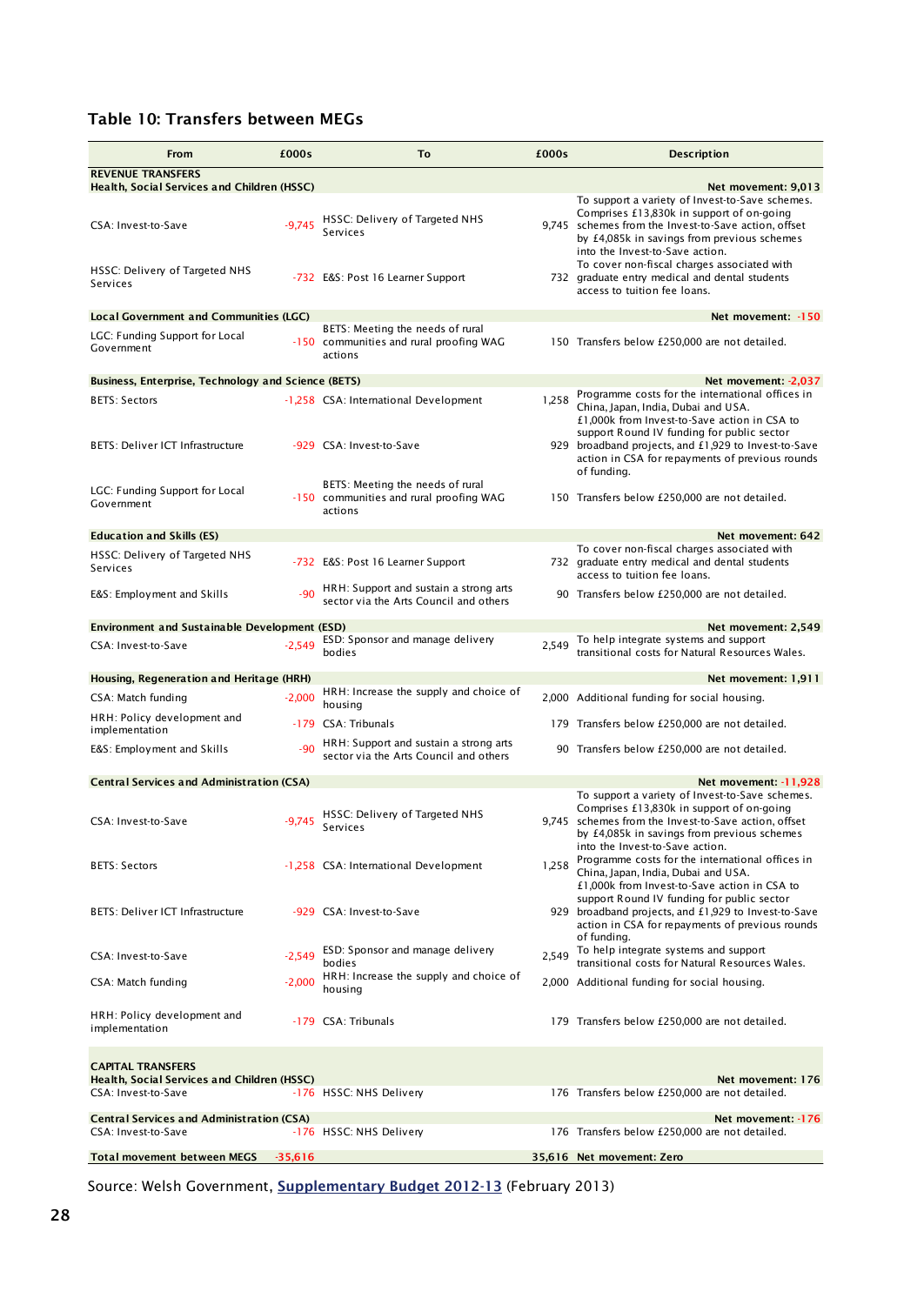## <span id="page-36-0"></span>6. Health, Social Services and Children (HSSC)

**Table 11** summarises changes at the SPA levels in the HSSC MEG, as compared with the previous supplementary budget 2012-13, and the final budget 2012-13.

As compared with the first supplementary budget 2012-13 the HSSC MEG<sup>44</sup>:

- Shows the largest cash increase in TME of £141.4 million, or 2.2%.
- This consists of a £17.2 million (0.3%) increase in total DEL, and a £124.2 million (61.6%) increase in AME.
- The change in total DEL comprises an increase of £51 million (0.8%) in revenue DEL and a decrease of £33.8 million (12.9%) in capital DEL.

The £51 million increase in revenue DEL comprises:

- A net increase of £9 million as a result of transfers with other MEGs, as shown in **[table 10](#page-34-1)**; and
- An increase of £42 million as a result of capital to revenue transfers within the MEG, as shown in **[table 12](#page-38-0)**.

The £33.8 million reduction in capital DEL comprises:

- Allocations of £8 million from capital reserves:
	- o £5 million in relation to the Health Technologies Fund, as shown in **[table 8:](#page-31-1)** and
	- o £3 million in relation to CRC projects, as shown in **[table 9](#page-32-0)**;
- An increase of £0.2 million as a result of transfers with other MEGs, as shown in **[table 10](#page-34-1)**; and
- A decrease of £42 million as a result of capital to revenue transfers within the MEG, as shown in **[table 12](#page-38-0)**.

The £124.2 million increase in AME reflects changes to the latest forecasts for provisions and impairments related to the NHS.

In addition to these changes, there have been a number of internal transfers within the HSSC MEG; these are shown at action<sup>45</sup> level in **[table 12](#page-38-0)**. The net impact of these transfers is a £42 million reduction in capital, with a corresponding increase in revenue, as detailed above.

<sup>44</sup> Figures may not add to totals exactly, due to rounding.

<sup>45</sup> **Action** – the Welsh Government's budget is broken down into several levels of detail for monitoring and control purposes. Actions are the most detailed level published in the budget documentation and indicate policy or initiative areas. However, it should be noted that actions may not necessarily provide detail of allocations at the level of specific policy or programmes.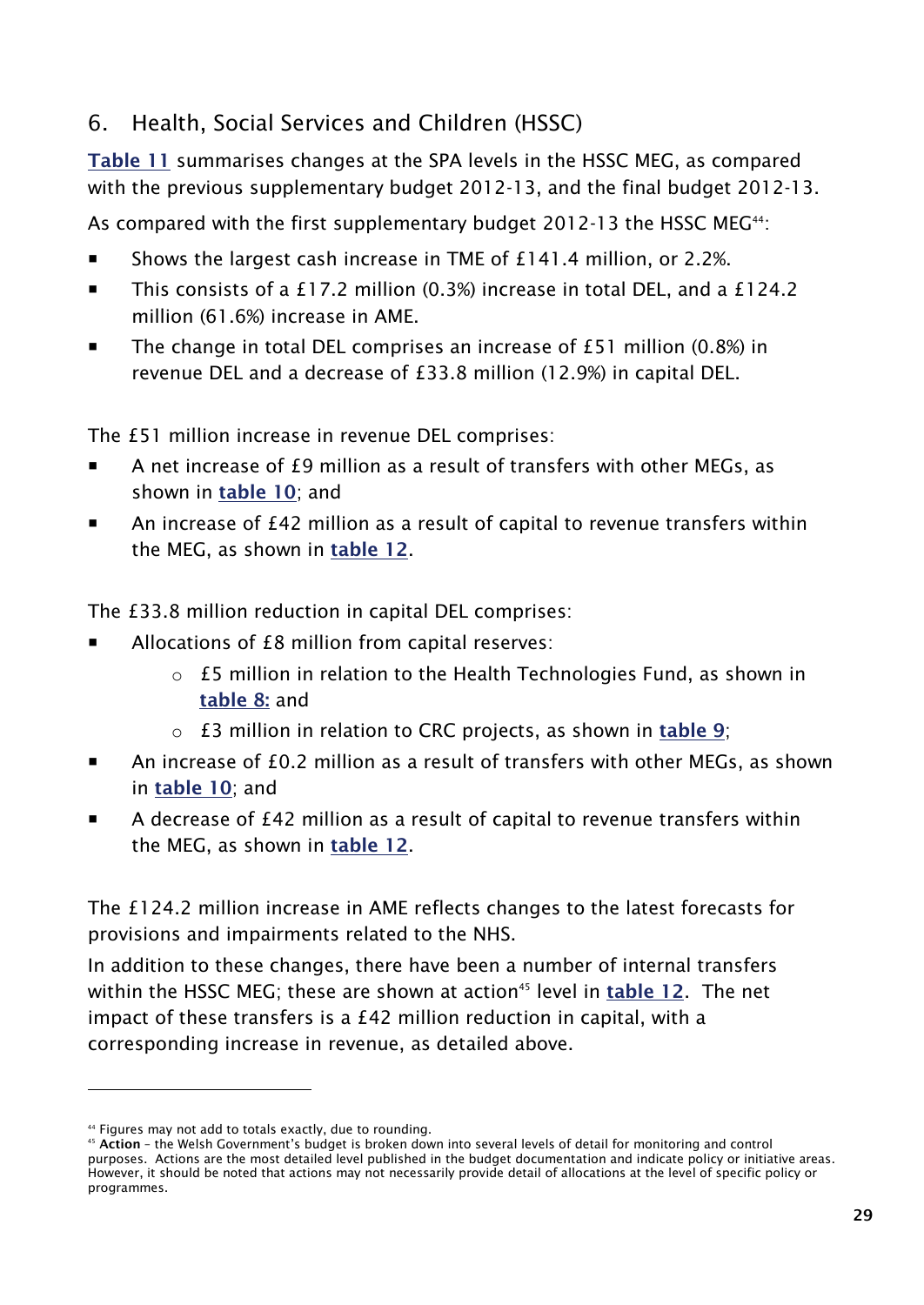| Spending programme area (SPA)  | 2012-13<br>Final<br><b>Budget</b> | 2012-13<br><b>Supplementary</b><br><b>Budget (Jun</b><br>2012) | <b>Change from Final</b><br><b>Budget to</b><br><b>Supplementary Budget</b><br>2012-13 (Jun 2012) |          | 2012-13<br><b>Supplementary</b><br><b>Budget (Feb</b><br>2013) | <b>Change from Final</b><br><b>Budget to</b><br><b>Supplementary Budget</b><br>2012-13 (Feb 2012) |               | <b>Change from Supplementary</b><br>Budget (Jun 2012) to<br>Supplementary Budget 2012-<br>13 (Feb 2013) |          |
|--------------------------------|-----------------------------------|----------------------------------------------------------------|---------------------------------------------------------------------------------------------------|----------|----------------------------------------------------------------|---------------------------------------------------------------------------------------------------|---------------|---------------------------------------------------------------------------------------------------------|----------|
|                                | £000s                             | £000s                                                          | £000s                                                                                             | per cent | £000s                                                          | £000s                                                                                             | per cent      | £000s                                                                                                   | per cent |
| <b>REVENUE DEL</b>             |                                   |                                                                |                                                                                                   |          |                                                                |                                                                                                   |               |                                                                                                         |          |
| NHS Delivery                   | 5,491,962                         | 5,505,426                                                      | 13,464                                                                                            | 0.2      | 5,565,029                                                      | 73,067                                                                                            | 1.3           | 59,603                                                                                                  | 1.1      |
| <b>Health Central Budgets</b>  | 205,374                           | 227,920                                                        | 22,546                                                                                            | 11.0     | 221,612                                                        | 16,238                                                                                            | 7.9           | $-6,308$                                                                                                | $-2.8$   |
| Public Health & Prevention     | 157,548                           | 157,071                                                        | $-477$                                                                                            | $-0.3$   | 154,031                                                        | $-3,517$                                                                                          | $-2.2$        | $-3,040$                                                                                                | $-1.9$   |
| Social Services                | 182,104                           | 181,475                                                        | $-629$                                                                                            | $-0.3$   | 181,706                                                        | $-398$                                                                                            | $-0.2$        | 231                                                                                                     | 0.1      |
| <b>CAFCASS Cymru</b>           | 9,635                             | 9,635                                                          | 0                                                                                                 | 0.0      | 10,162                                                         | 527                                                                                               | 5.5           | 527                                                                                                     | 5.5      |
| <b>TOTAL REVENUE</b>           | 6,046,623                         | 6,081,527                                                      | 34,904                                                                                            | 0.6      | 6,132,540                                                      | 85,917                                                                                            | 1.4           | 51,013                                                                                                  | 0.8      |
| <b>CAPITAL DEL</b>             |                                   |                                                                |                                                                                                   |          |                                                                |                                                                                                   |               |                                                                                                         |          |
| NHS Delivery                   | 230,279                           | 245,699                                                        | 15,420                                                                                            | 6.7      | 215,875                                                        | $-14,404$                                                                                         | $-6.3$        | $-29,824$                                                                                               | $-12.1$  |
| <b>Health Central Budgets</b>  | $\mathbf 0$                       | 5,690                                                          | 5,690                                                                                             |          | 5,690                                                          | 5,690                                                                                             | $\sim$ $\sim$ | 0                                                                                                       | 0.0      |
| Public Health & Prevention     | 5,039                             | 5,039                                                          | $\Omega$                                                                                          | 0.0      | $-1,961$                                                       | $-7,000$                                                                                          | $-138.9$      | $-7,000$                                                                                                | $-138.9$ |
| Social Services Strategy       | 5,285                             | 5,285                                                          | 0                                                                                                 | 0.0      | 8,285                                                          | 3,000                                                                                             | 56.8          | 3,000                                                                                                   | 56.8     |
| <b>TOTAL CAPITAL</b>           | 240,603                           | 261,713                                                        | 21,110                                                                                            | 8.8      | 227,889                                                        | $-12,714$                                                                                         | $-5.3$        | $-33,824$                                                                                               | $-12.9$  |
| <b>AME</b>                     |                                   |                                                                |                                                                                                   |          |                                                                |                                                                                                   |               |                                                                                                         |          |
| NHS Impairments and Provisions | 181,780                           | 201,710                                                        | 19,930                                                                                            | 11.0     | 325,896                                                        | 144,116                                                                                           | 79.3          | 124,186                                                                                                 | 61.6     |
| <b>TOTAL AME</b>               | 181,780                           | 201,710                                                        | 19,930                                                                                            | 11.0     | 325,896                                                        | 144,116                                                                                           | 79.3          | 124,186                                                                                                 | 61.6     |
|                                |                                   |                                                                |                                                                                                   |          |                                                                |                                                                                                   |               |                                                                                                         |          |
| <b>Revenue DEL</b>             | 6,046,623                         | 6,081,527                                                      | 34,904                                                                                            | 0.6      | 6,132,540                                                      | 85,917                                                                                            | 1.4           | 51,013                                                                                                  | 0.8      |
| Capital DEL                    | 240,603                           | 261,713                                                        | 21,110                                                                                            | 8.8      | 227,889                                                        | $-12,714$                                                                                         | $-5.3$        | $-33,824$                                                                                               | $-12.9$  |
| <b>TOTAL DEL</b>               | 6,287,226                         | 6,343,240                                                      | 56,014                                                                                            | 0.9      | 6,360,429                                                      | 73,203                                                                                            | 1.2           | 17,189                                                                                                  | 0.3      |
|                                |                                   |                                                                |                                                                                                   |          |                                                                |                                                                                                   |               |                                                                                                         |          |
| Annually Managed Expenditure   | 181,780                           | 201,710                                                        | 19,930                                                                                            | 11.0     | 325,896                                                        | 144,116                                                                                           | 79.3          | 124,186                                                                                                 | 61.6     |
| <b>TOTAL HSSC</b>              | 6,469,006                         | 6,544,950                                                      | 75,944                                                                                            | 1.2      | 6,686,325                                                      | 217,319                                                                                           | 3.4           | 141,375                                                                                                 | 2.2      |

#### **Table 11: Changes to HSSC allocations**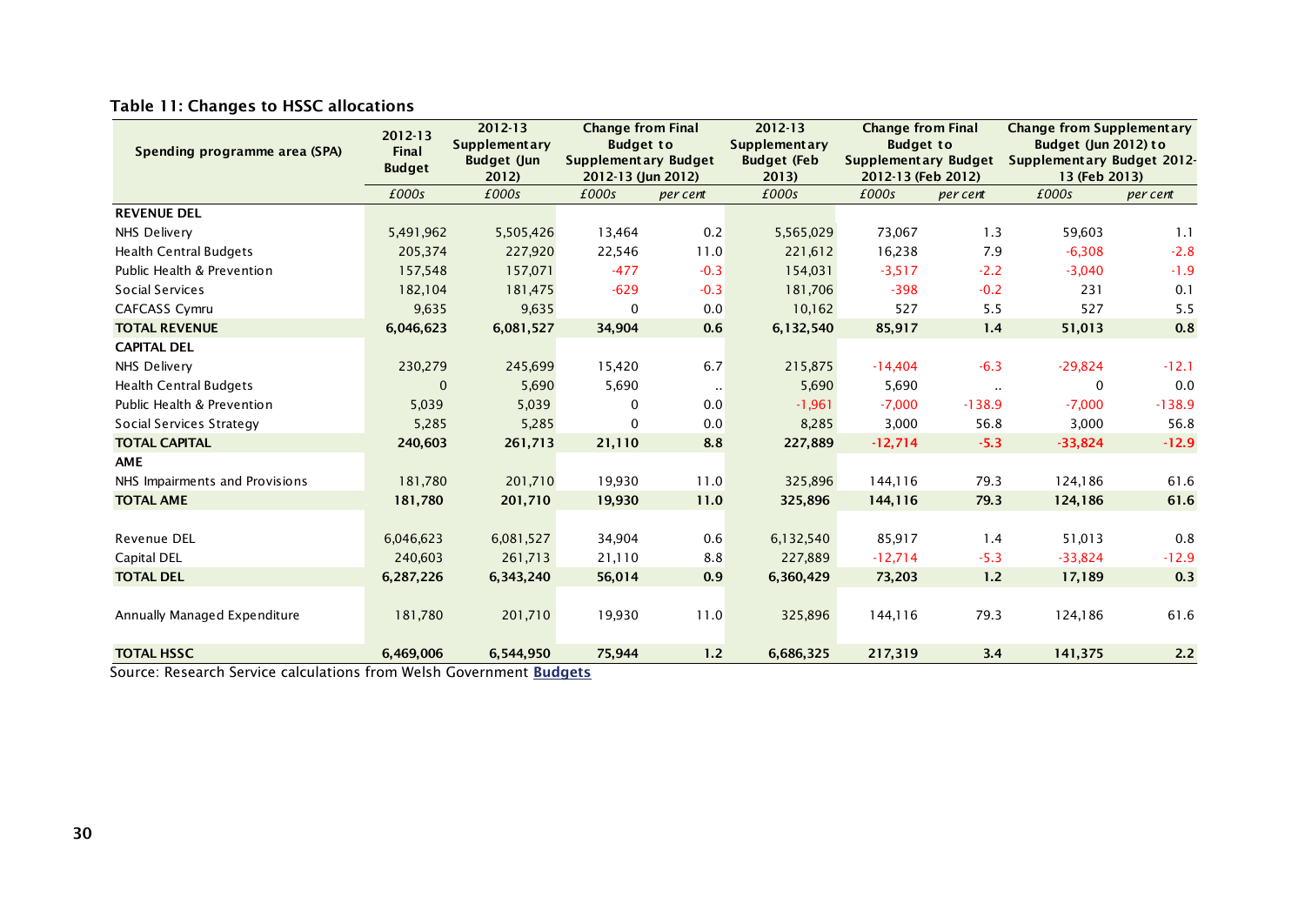#### <span id="page-38-0"></span>**Table 12: Transfers within HSSC MEG, at action level**

| From                                                                                       | Revenue Capital<br>$(£000s)$ $(£000s)$ |                   | To                                                      | Revenue Capital<br>$(£000s)$ $(£000s)$ |          | <b>Description</b>                                                                                           |
|--------------------------------------------------------------------------------------------|----------------------------------------|-------------------|---------------------------------------------------------|----------------------------------------|----------|--------------------------------------------------------------------------------------------------------------|
| NHS Delivery                                                                               |                                        |                   | -35,000 Delivery of Core Services                       | 35,000                                 |          | Capital to revenue transfer to part fund the £82m<br>package of funding for health boards                    |
| Delivery of Targeted Services                                                              | $-28,600$                              |                   | Delivery of Core Services                               | 28,600                                 |          | From contingency reserve to part fund the £82m<br>package of funding for health boards                       |
| Delivery of Targeted Services                                                              | $-5,019$                               |                   | Delivery of Core Services                               | 5,019                                  |          | Adjustments to the baseline NHS allocation                                                                   |
| Support Mental Health Policies and<br>Legislation                                          | $-1,400$                               |                   | Delivery of Core Services                               | 1,400                                  |          | In respect of the Mental Health Measure                                                                      |
| Deliver Targeted Health Protection and<br>Immunisation Activity                            | $-614$                                 |                   | Delivery of Core Services                               | 614                                    |          | In respect of immunisation costs into the General<br>Medical Services allocation                             |
| Delivery of Targeted Services                                                              | $-293$                                 |                   | Delivery of Core Services                               | 293                                    |          | Transfer of funding from NHS Wales Shared Services<br>Partnership back to core health board allocations      |
| Unknown                                                                                    | $-263$                                 |                   | Delivery of Core Services                               | 263                                    |          | Not detailed, so likely due to transfers less than<br>£250,000                                               |
| Hospice Support                                                                            | $-500$                                 |                   | Delivery of Targeted Services                           | 500                                    |          | Reflecting identified savings and efficiencies to part<br>fund the £82m package of funding for health boards |
| Support Education and Training of the<br>NHS Workforce                                     | $-4,527$                               |                   | Delivery of Targeted Services                           | 4,527                                  |          | Reflecting identified savings and efficiencies to part<br>fund the £82m package of funding for health boards |
| Deliver the Substance Misuse Strategy<br>Implementation Plan                               | $-350$                                 |                   | Delivery of Targeted Services                           | 350                                    |          | Reflecting identified savings and efficiencies to part<br>fund the £82m package of funding for health boards |
| Deliver Targeted Health Protection and<br>Immunisation Activity                            | $-1,901$                               |                   | Delivery of Targeted Services                           | 1,901                                  |          | Reflecting identified savings and efficiencies to part<br>fund the £82m package of funding for health boards |
| Promote Healthy Improvement and<br>Health Working                                          | $-2,040$                               |                   | Delivery of Targeted Services                           | 2,040                                  |          | Reflecting identified savings and efficiencies to part<br>fund the £82m package of funding for health boards |
| Tackle Health Inequalities and Develop<br>Partnership Working Arrangements                 | $-975$                                 |                   | Delivery of Targeted Services                           | 975                                    |          | Reflecting identified savings and efficiencies to part<br>fund the £82m package of funding for health boards |
| Effective Health Emergency<br>Preparedness Arrangements                                    | $-1,191$                               |                   | Delivery of Targeted Services                           | 1,191                                  |          | Reflecting identified savings and efficiencies to part<br>fund the £82m package of funding for health boards |
| Develop and Implement Research and<br>Development for patient and Public<br><b>Benefit</b> | $-3,900$                               |                   | Delivery of Targeted Services                           | 3,900                                  |          | Reflecting identified savings and efficiencies to part<br>fund the £82m package of funding for health boards |
| Delivery of Targeted Services                                                              | $-527$                                 |                   | CAFCASS Cymru Programmes                                | 527                                    |          | CAFCASS staff costs                                                                                          |
| Delivery of Targeted Services                                                              | $-650$                                 |                   | Support Mental Health policies and<br>Legislation       | 650                                    |          | In respect of the Mental Health Measure                                                                      |
| Delivery of Targeted Services                                                              | $-763$                                 |                   | Sponsorship of Public Health Bodies                     | 763                                    |          | Programme Management Unit (PMU) costs into public<br>Health Wales allocation                                 |
| Delivery of Targeted Services                                                              | $-131$                                 |                   | Unknown                                                 | 131                                    |          | Transfers less than £250,000 are not detailed                                                                |
| Support Education and Training of the<br>NHS Workforce                                     | $-100$                                 |                   | Unknown                                                 | 100                                    |          | Transfers less than £250,000 are not detailed                                                                |
| Support Mental Health Policies and<br>Legislation                                          | $-81$                                  |                   | Unknown                                                 | 81                                     |          | Transfers less than £250,000 are not detailed                                                                |
| Unknown<br>Food Standards Agency                                                           | $-18$<br>$-200$                        |                   | Sponsorship of Public Health Bodies<br>Unknown          | 18<br>200                              |          | Transfers less than £250,000 are not detailed<br>Transfers less than £250,000 are not detailed               |
| Deliver Targeted Health Protection and                                                     | $-1,691$                               |                   | Effective Health Emergency                              | 1,691                                  |          | Relating to merger of Pandemic Flu budgets                                                                   |
| Immunisation Activity<br>Effective Health Emergency                                        |                                        |                   | Preparedness Arrangements<br>Effective Health Emergency |                                        |          | Revenue to capital switch to fund accounting                                                                 |
| Preparedness Arrangements                                                                  |                                        | $-7.000$          | Preparedness Arrangements                               | 7,000                                  |          | treatment for expiry of pandemic flu drugs                                                                   |
| Social Services Strategy<br>Unknown                                                        | $-650$<br>$-231$                       |                   | Children's Social Services<br>Care Council for Wales    | 650<br>231                             |          | For vulnerable children<br>Transfers less than £250,000 are not detailed                                     |
| Tot al transfers                                                                           |                                        | $-56,615 -42,000$ |                                                         | 98,615                                 | $\bf{0}$ |                                                                                                              |

Source: Research Service calculations from Welsh Government, **[Supplementary Budget 2012-13](http://wales.gov.uk/funding/budget/2ndsuppbudget1213/?lang=en)** (February 2013)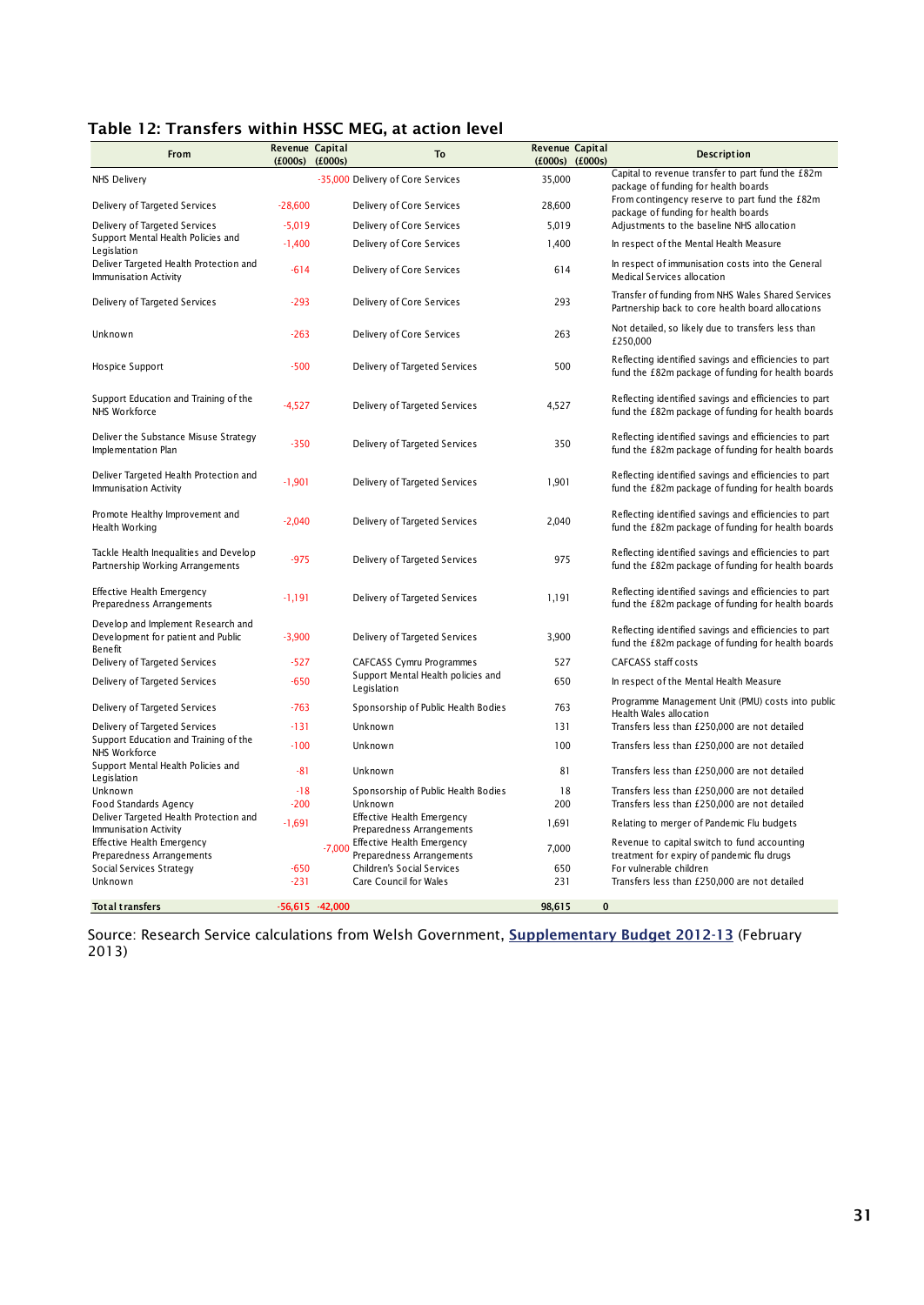# <span id="page-39-0"></span>7. Local Government and Communities (LGC)

**Table 13** summarises changes at the SPA levels in the LGC MEG, as compared with the previous supplementary budget 2012-13, and the final budget 2012-13.

As compared with the first supplementary budget 2012-13 the LGC MEG<sup>46</sup>:

- Shows an increase in TME of £44.5 million, or 0.9%.
- This consists entirely of a £44.5 million (0.9%) increase in total DEL.
- The change in total DEL comprises an increase of  $£33$  million (0.7%) in revenue DEL and an increase of £11.5 million (4.3%) in capital DEL.

The £33 million increase in revenue DEL comprises:

- Allocations from revenue reserves of £33.5 million, as shown in **[table 7](#page-30-0)**;
	- o £2 million in respect of Council Tax support to the *Funding Support for Local Government* action;
	- o £31.3 million to the *Improve and Maintain Local Roads – Non cash* action, relating to road impairments; and
	- o £0.2 million to the *Financial Inclusion* action for advice services on benefits entitlements as a result of Welfare Reform;
- A net decrease of £0.5 million as a result of transfers out of the MEG:
	- o £0.3 million transferred out of the *Fire and Rescue Services resilience* action (via reserves) to HM Treasury to fund increased levels of pension contributions for Fire Fighter Pension Schemes (as shown in tables **[6](#page-24-1)** and **[7](#page-30-0)**); and
	- $\circ$  £0.2 million reduction as a result of a transfer out to the BETS MEG, as shown in **[table 10](#page-34-1)**.

The £11.5 million increase in capital DEL comprises:

- Allocations of £11.5 million from capital reserves for a range of road and rail projects, as shown in **[table 8](#page-31-1)**;
	- o £8.5 million to the *Motorway and Trunk Road Operations* action; and
	- o £3 million to the *Road and Rail Schemes* action.

There has been a reduction of £4.6 million in the AME associated with *the Funding Support for Local Government* action in relation to Fire Service pensions. However, this has been used against anticipated increases in impairments in the

<sup>46</sup> Figures may not add to totals exactly, due to rounding.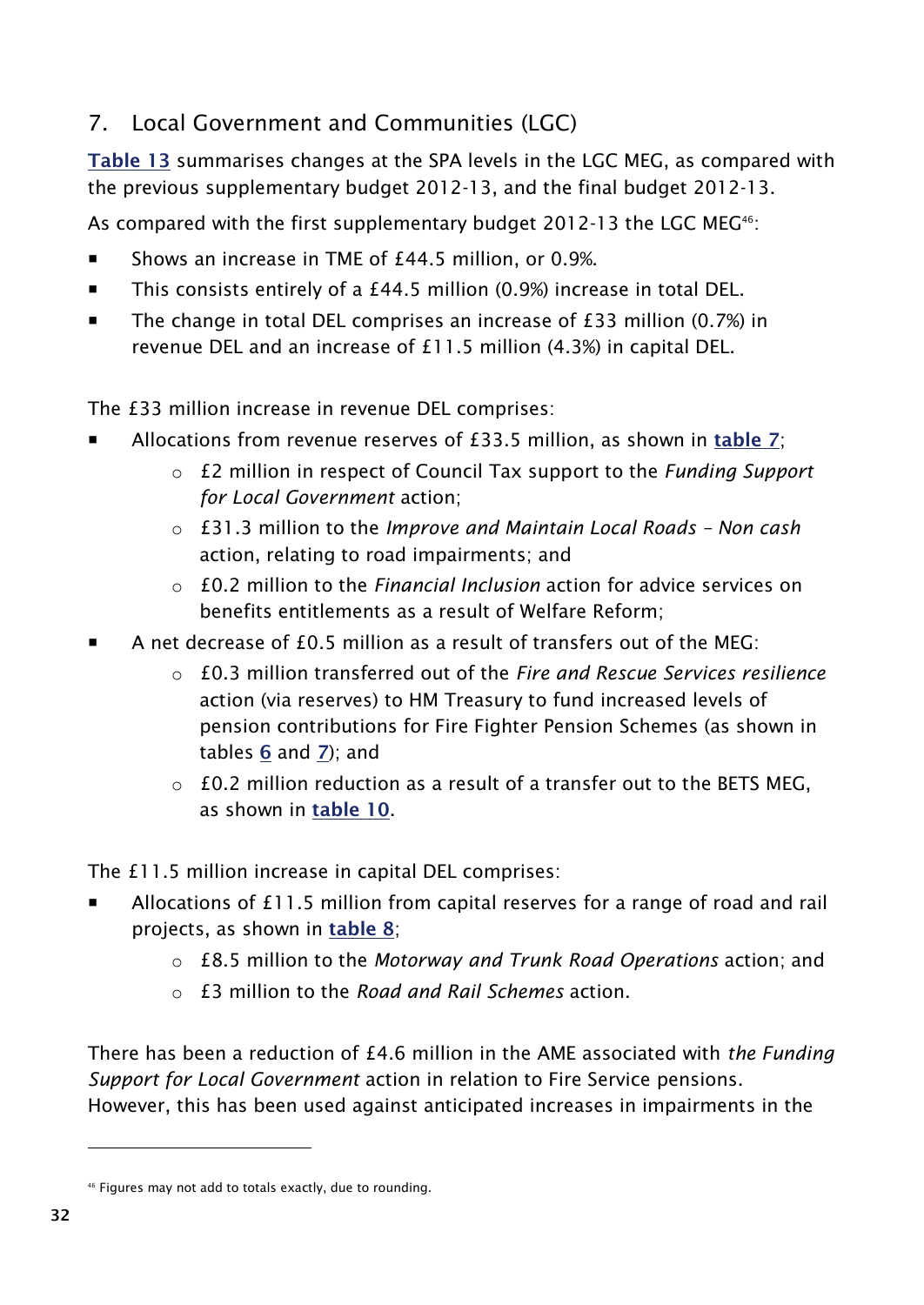*Motorway and Trunk Road Operations* action. Therefore, overall there is no change to the AME in the LGC MEG.

In addition to these changes, there have been a number of internal transfers within the LGC MEG; these are shown at action level in **[table 14](#page-40-0)**. The net impact of these transfers is zero overall.

| From                                                           | Revenue Capital | $(f000s)$ $(f000s)$ | <b>To</b>                                                                              | Revenue Capital<br>$(f000s)$ $(f000s)$ | <b>Description</b>                                                                                                                                                                            |  |  |
|----------------------------------------------------------------|-----------------|---------------------|----------------------------------------------------------------------------------------|----------------------------------------|-----------------------------------------------------------------------------------------------------------------------------------------------------------------------------------------------|--|--|
|                                                                |                 |                     |                                                                                        |                                        | Savings due to transition to new Communities First                                                                                                                                            |  |  |
| <b>Communities First</b>                                       | $-2,389$        |                     | Motorway and Trunk Road Operations                                                     | 2,389                                  | programme. Allocated to improve the condition of<br>the road network.                                                                                                                         |  |  |
| <b>Communities First</b>                                       | $-61$           |                     | <b>Funding Support for Local Government</b>                                            | 61                                     | Transfers less than £250,000 are not detailed<br>Result of anticipated projects not progressing.                                                                                              |  |  |
| <b>Financial Inclusion Action</b>                              | $-338$          |                     | Motorway and Trunk Road Operations                                                     | 338                                    | Allocated to improve the condition of the road<br>network.                                                                                                                                    |  |  |
| <b>Financial Inclusion Action</b>                              | $-793$          |                     | <b>Rail and Air Services</b>                                                           | 793                                    | Result of anticipated projects not progressing.<br>Allocated to rail strengthening project                                                                                                    |  |  |
| <b>Third Sector</b>                                            | $-908$          |                     | <b>Rail and Air Services</b>                                                           | 908                                    | As a result of project delays and recovery of<br>funding. Allocated to rail strengthening project                                                                                             |  |  |
| Fire and Rescue Services Resilience                            | $-732$          |                     | <b>Rail and Air Services</b>                                                           | 732                                    | Result of delays to some Fire and Rescue Service<br>initiatives. Allocated to rail strengthening project                                                                                      |  |  |
| Fire and Rescue Services National<br>Framework                 | $-430$          |                     | <b>Rail and Air Services</b>                                                           | 430                                    | Result of underspends. Allocated to rail<br>strengthening project                                                                                                                             |  |  |
| Youth Justice                                                  | $-183$          |                     | <b>Rail and Air Services</b>                                                           | 183                                    | Transfers less than £250,000 are not detailed                                                                                                                                                 |  |  |
| Local Government Improvement                                   | $-763$          |                     | <b>Rail and Air Services</b>                                                           | 763                                    | Due to reduced payments on Outcome Agreements.<br>Allocated to rail strengthening project                                                                                                     |  |  |
| Local Government Improvement                                   | $-1,103$        |                     | Sustainable Travel                                                                     | 1,103                                  | Due to reduced payments on Outcome Agreements.<br>Allocated for bus service transition costs and<br>concessionary fares accounting effects<br>Due to delays in recruitment. Allocated for bus |  |  |
| Supporting Collaboration and Reform                            | $-604$          |                     | Sustainable Travel                                                                     | 604                                    | service transition costs and concessionary fares<br>accounting effects<br>Due to delays in recruitment. Allocated for bus                                                                     |  |  |
| Care and Social Services Inspectorate                          | $-2,306$        |                     | Sustainable Travel                                                                     | 2,306                                  | service transition costs and concessionary fares<br>accounting effects                                                                                                                        |  |  |
| Estyn                                                          | $-2,403$        |                     | Sustainable Travel                                                                     | 2,403                                  | Result of efficiency savings. Allocated for bus<br>service transition costs and concessionary fares<br>accounting effects<br>Available as result of delays to Communities                     |  |  |
| Community Development                                          |                 |                     | -1.000 Road and Rail Schemes                                                           |                                        | 1,000 Facilities projects. Allocated to road construction<br>projects                                                                                                                         |  |  |
| Fire and Rescue Services Resilience<br>Domestic Abuse<br>Estyn |                 |                     | -228 Road and Rail Schemes<br>-400 Road and Rail Schemes<br>-165 Road and Rail Schemes |                                        | 228 Transfers less than £250,000 are not detailed<br>400 Allocated to road construction projects<br>165 Transfers less than £250,000 are not detailed                                         |  |  |
| Motorway and Trunk Road Operations                             |                 |                     | -1,508 Road and Rail Schemes                                                           |                                        | 1,508 Available as a result of project delays. Allocated to<br>road construction projects                                                                                                     |  |  |
| Sustainable Travel                                             |                 |                     | -11,540 Road and Rail Schemes                                                          |                                        | Due to concessionary fares accounting<br>11,540 requirements and project savings. Allocated to<br>road construction projects                                                                  |  |  |
| Sustainable Travel                                             |                 | $-1,191$            | Improve and Maintain Local Roads<br>Infrastructure                                     |                                        | Due to concessionary fares accounting<br>1,191 requirements and project savings. Allocated for<br>additional projects.                                                                        |  |  |

#### <span id="page-40-0"></span>**Table 14: Transfers within LGC MEG, at action level**

**Total transfers -13,013 -16,032 13,013 16,032** 

Source: Research Service calculations from Welsh Government, **[Supplementary Budget 2012-13](http://wales.gov.uk/funding/budget/2ndsuppbudget1213/?lang=en)** (February 2013)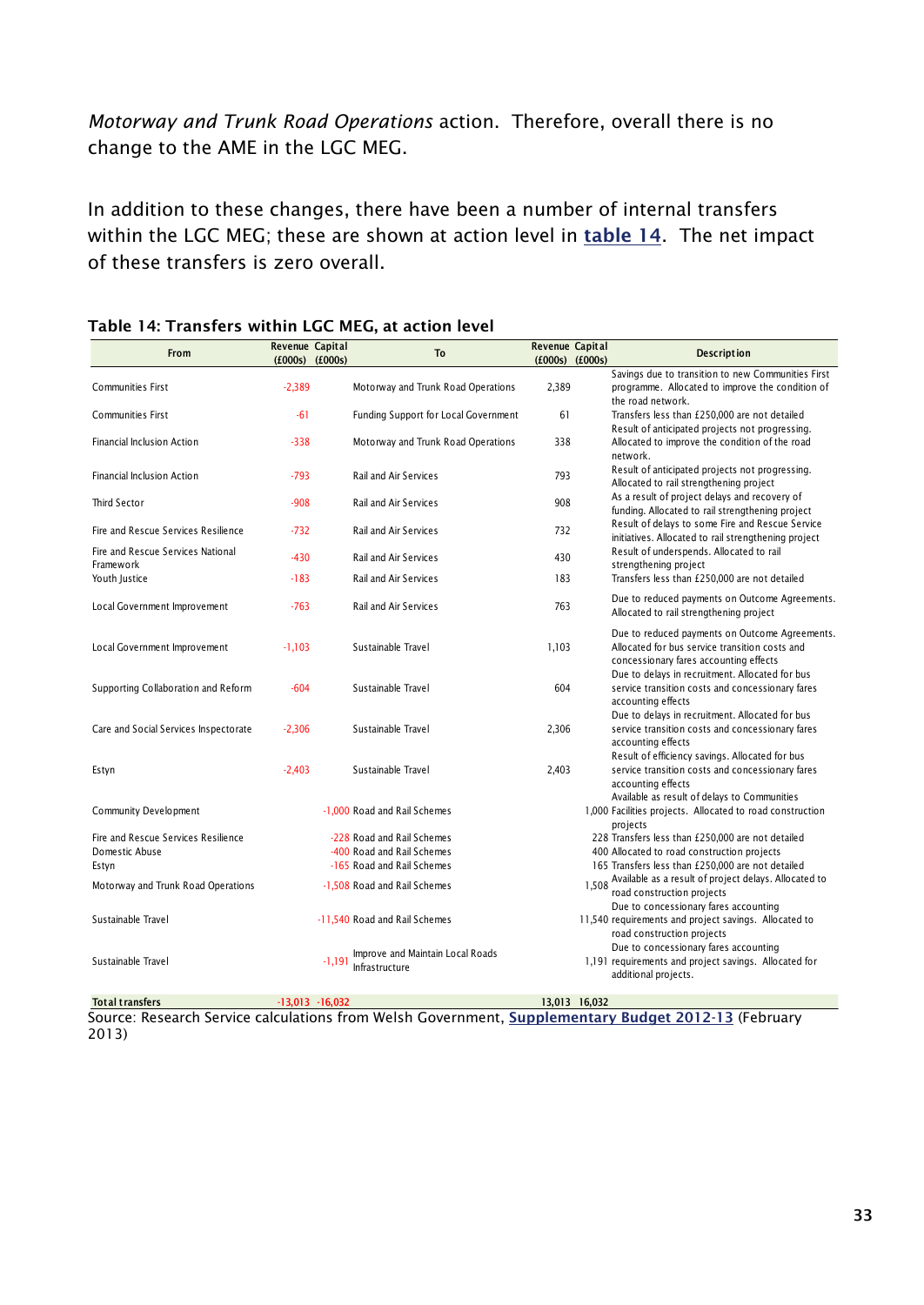#### **Table 13: Changes to LGC allocations**

|                                                        | 2012-13       | 2012-13                     | <b>Change from Final</b>                          |          | 2012-13                     |                                     |          | Change from Final Budget Change from Supplementary |          |
|--------------------------------------------------------|---------------|-----------------------------|---------------------------------------------------|----------|-----------------------------|-------------------------------------|----------|----------------------------------------------------|----------|
| Spending programme area (SPA)                          | <b>Final</b>  | <b>Supplementary</b>        | <b>Budget to</b>                                  |          | <b>Supplementary</b>        | to Supplementary                    |          | Budget (Jun 2012) to                               |          |
|                                                        | <b>Budget</b> | <b>Budget (Jun</b><br>2012) | <b>Supplementary Budget</b><br>2012-13 (Jun 2012) |          | <b>Budget (Feb</b><br>2013) | <b>Budget 2012-13 (Feb</b><br>2012) |          | Supplementary Budget 2012-<br>13 (Feb 2013)        |          |
|                                                        | £000s         | £000s                       | £000s                                             | per cent | £000s                       | £000s                               | per cent | £000s                                              | per cent |
| <b>REVENUE DEL</b>                                     |               |                             |                                                   |          |                             |                                     |          |                                                    |          |
| Local Government Funding                               | 4,240,114     | 4,239,269                   | $-845$                                            | $-0.0$   | 4,241,180                   | 1.066                               | 0.0      | 1.911                                              | 0.0      |
| Supporting Communities and People                      | 53,227        | 53,963                      | 736                                               | 1.4      | 49,687                      | $-3,540$                            | $-6.7$   | $-4,276$                                           | $-7.9$   |
| Safer Communities                                      | 44,026        | 16,551                      | $-27,475$                                         | $-62.4$  | 14,878                      | $-29,148$                           | $-66.2$  | $-1,673$                                           | $-10.1$  |
| Improving Services, Collaboration and<br>Democracy     | 41,896        | 41,896                      | $\mathbf 0$                                       | 0.0      | 39,426                      | $-2,470$                            | $-5.9$   | $-2,470$                                           | $-5.9$   |
| Care & Social Services Inspectorate                    | 15,190        | 15,190                      | $\mathbf 0$                                       | 0.0      | 12,884                      | $-2,306$                            | $-15.2$  | $-2,306$                                           | $-15.2$  |
| Healthcare Inspectorate Wales                          | 2,722         | 2,722                       | $\mathbf 0$                                       | 0.0      | 2,722                       | $\mathbf 0$                         | 0.0      | $\mathbf 0$                                        | 0.0      |
| Estyn                                                  | 12,968        | 12,968                      | $\Omega$                                          | 0.0      | 10,565                      | $-2,403$                            | $-18.5$  | $-2,403$                                           | $-18.5$  |
| Motorway and Trunk Road Network<br>Operations          | 168,951       | 168,951                     | $\Omega$                                          | 0.0      | 202,987                     | 34,036                              | 20.1     | 34,036                                             | 20.1     |
| Rail & Air Services                                    | 173,971       | 173,971                     | $\mathbf 0$                                       | 0.0      | 177,780                     | 3.809                               | 2.2      | 3,809                                              | 2.2      |
| Sustainable Travel                                     | 84,091        | 95,091                      | 11,000                                            | 13.1     | 101,507                     | 17,416                              | 20.7     | 6,416                                              | 6.7      |
| Improve Road Safety                                    | 5,716         | 5,716                       | $\Omega$                                          | 0.0      | 5,716                       | $\Omega$                            | 0.0      | $\Omega$                                           | 0.0      |
| <b>TOTAL REVENUE</b>                                   | 4,842,872     | 4,826,288                   | $-16,584$                                         | $-0.3$   | 4,859,332                   | 16,460                              | 0.3      | 33,044                                             | 0.7      |
| <b>CAPITAL DEL</b>                                     |               |                             |                                                   |          |                             |                                     |          |                                                    |          |
| Local Government Funding                               | 20,000        | 20,000                      | 0                                                 | 0.0      | 20,000                      | $\mathbf 0$                         | 0.0      | $\mathbf 0$                                        | 0.0      |
| Supporting Communities and People                      | 14,774        | 14,774                      | $\mathbf 0$                                       | 0.0      | 13,774                      | $-1,000$                            | $-6.8$   | $-1,000$                                           | $-6.8$   |
| Safer Communities                                      | 8,529         | 3,339                       | $-5,190$                                          | $-60.9$  | 2,711                       | $-5,818$                            | $-68.2$  | $-628$                                             | $-18.8$  |
| Estyn                                                  | 315           | 315                         | $\mathbf 0$                                       | 0.0      | 150                         | $-165$                              | $-52.4$  | $-165$                                             | $-52.4$  |
| Motorway and Trunk Road<br>Operations                  | 46,366        | 55,366                      | 9,000                                             | 19.4     | 62,358                      | 15,992                              | 34.5     | 6,992                                              | 12.6     |
| Road & Rail Investment                                 | 92,794        | 96,694                      | 3,900                                             | 4.2      | 114,535                     | 21,741                              | 23.4     | 17,841                                             | 18.5     |
| Sustainable Travel                                     | 43,826        | 43,826                      | $\Omega$                                          | 0.0      | 31,095                      | $-12,731$                           | $-29.0$  | $-12,731$                                          | $-29.0$  |
| Improve and Maintain Local Roads<br>Infractructura     | 28,137        | 28,137                      | $\mathbf 0$                                       | 0.0      | 29,328                      | 1,191                               | 4.2      | 1,191                                              | 4.2      |
| Improve Road Safety                                    | 6,900         | 6,900                       |                                                   |          | 6,900                       | $\mathbf 0$                         | 0.0      | $\mathbf 0$                                        | 0.0      |
| <b>TOTAL CAPITAL</b>                                   | 261,641       | 269,351                     | 7,710                                             | 2.9      | 280,851                     | 19,210                              | 7.3      | 11,500                                             | 4.3      |
| <b>AME</b>                                             |               |                             |                                                   |          |                             |                                     |          |                                                    |          |
| Local Government Funding                               | 20,717        | 20,717                      | 0                                                 | 0.0      | 16,152                      | $-4,565$                            | $-22.0$  | $-4,565$                                           | $-22.0$  |
| Improve Domestic Connectivity<br>(Regional & National) | 43,597        | 30,668                      | $-12,929$                                         | $-29.7$  | 35,233                      | $-8,364$                            | $-19.2$  | 4,565                                              | 14.9     |
| <b>TOTAL AME</b>                                       | 64,314        | 51,385                      | $-12,929$                                         | $-20.1$  | 51,385                      | $-12,929$                           | $-20.1$  | $\mathbf 0$                                        | 0.0      |
| Revenue DEL                                            | 4,842,872     | 4,826,288                   | $-16,584$                                         | $-0.3$   | 4,859,332                   | 16,460                              | 0.3      | 33,044                                             | 0.7      |
| Capital DEL                                            | 261,641       | 269,351                     | 7,710                                             | 2.9      | 280,851                     | 19,210                              | 7.3      | 11,500                                             | 4.3      |
| <b>TOTAL DEL</b>                                       | 5,104,513     | 5,095,639                   | $-8,874$                                          | $-0.2$   | 5,140,183                   | 35,670                              | 0.7      | 44,544                                             | 0.9      |
| Annually Managed Expenditure                           | 64,314        | 51,385                      | $-12,929$                                         | $-20.1$  | 51,385                      | $-12,929$                           | $-20.1$  | 0                                                  | 0.0      |
| <b>TOTAL LGC</b>                                       | 5,168,827     | 5,147,024                   | $-21,803$                                         | $-0.4$   | 5,191,568                   | 22,741                              | 0.4      | 44,544                                             | 0.9      |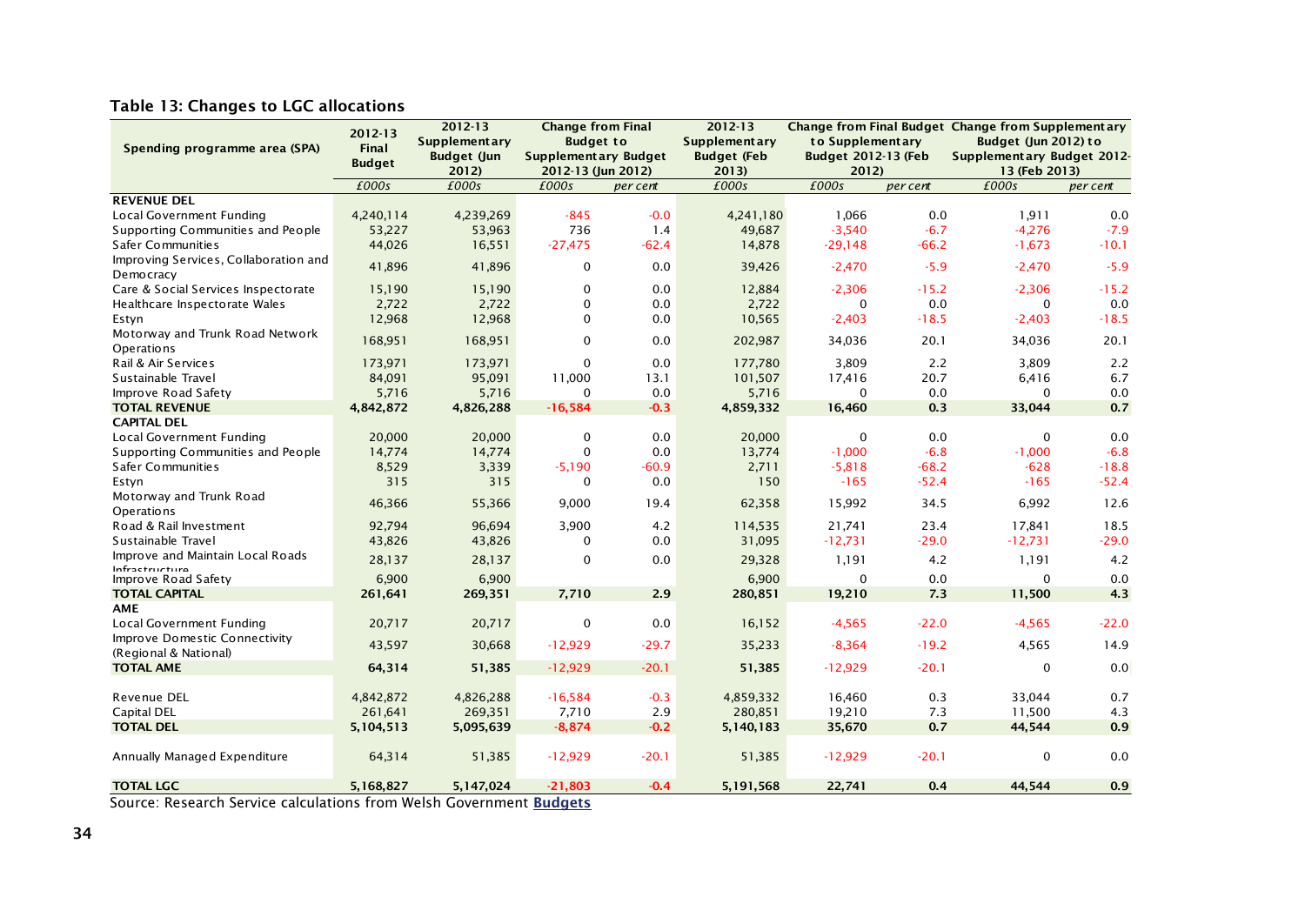## <span id="page-42-0"></span>8. Business, Enterprise, Technology and Science (BETS)

**Table 15** summarises changes at the SPA levels in the BETS MEG, as compared with the previous supplementary budget 2012-13, and the final budget 2012-13.

As compared with the first supplementary budget 2012-13 the BETS MEG<sup>47</sup>:

- Shows a decrease in TME of £32.2 million, or 10.2%.
- This consists of a £10.8 million (3.9%) decrease in total DEL, and a £21.4 million (51.7%) decrease in AME.
- The change in total DEL comprises a decrease of £21 million (11.9%) in revenue DEL and an increase of £10.2 million (10.4%) in capital DEL.

The £21 million decrease in revenue DEL comprises:

- Allocations from reserves of £3.1 million, as shown in **[table 7](#page-30-0)**;
	- o £0.8 million to the *Sectors* action in relation to Business Rates Relief;
	- o £2.3 million in respect of depreciation charges following a review of non fiscal revenue requirements in the BETS MEG; including;
		- £0.5 million to the *Delivery ICT Infrastructure – Non cash* action in relation to fibrespeed infrastructure assets;
		- £0.3 million to the *Corporate Programmes – Non cash* action for the Customer Relationship Management database;
		- £1.4 million to the *Manage Delivery of Structural Fund Programmes in Wales – Non cash* action for the Programme Information Management and Monitoring System (PIMMS); and
		- £23,000 to the *Developing, managing and enforcing Welsh Fisheries and Aquaculture – Non cash* action for capital assets relating to existing fisheries vessels; 48
- A net decrease of £2 million as a result of transfers with other MEGs, as shown in **[table 10](#page-34-1)**; and
- A reduction of £22 million as a result of revenue to capital transfers within the MEG, as shown in **[table 16](#page-43-0)**.

<sup>&</sup>lt;sup>47</sup> Figures may not add to totals exactly, due to rounding.

<sup>48</sup> National Assembly for Wales, Environment and Sustainability Committee, *[E&S\(4\)-06-13 paper 2, Paper from the Deputy](http://www.senedd.assemblywales.org/documents/s14347/Paper%202.pdf) [Minister for Agriculture, Fisheries, Food and European Programmes](http://www.senedd.assemblywales.org/documents/s14347/Paper%202.pdf)*, February 2013 [no link available at time of writing]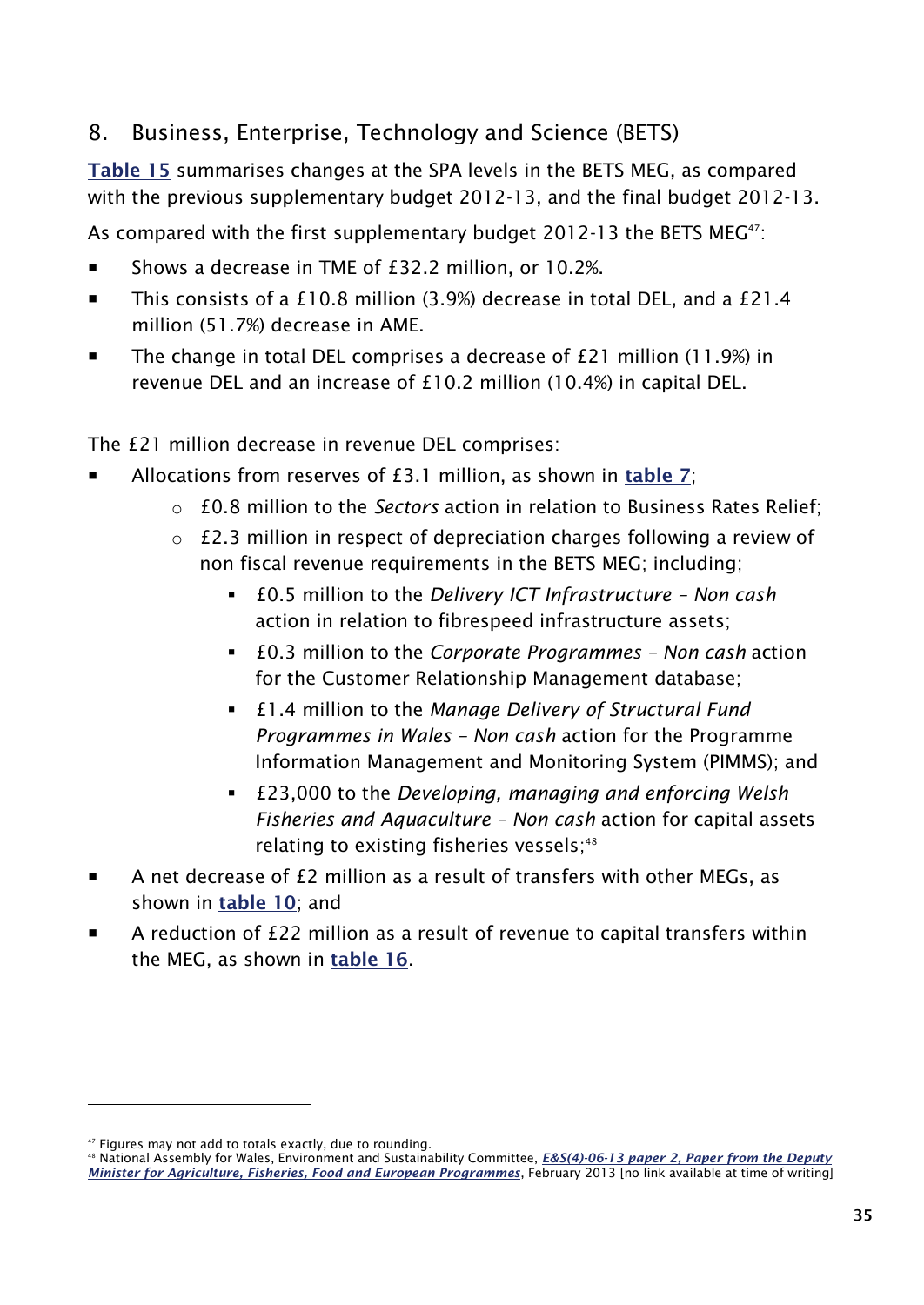The £10.2 million increase in capital DEL comprises:

- Transfer out to reserves of £15.5 million, as shown in **[table 7](#page-30-0)**, from the *Finance Wales* action for in year loan repayments on borrowings of Finance Wales plc;
- Transfer in of £3.7 million from the UK Government's Department of Culture, Media and Sport (DCMS) via reserves, to the *Deliver ICT Infrastructure* action for the Next Generation Broadband Wales project, as shown in tables **[6](#page-24-1)** and **[7](#page-30-0)**; and
- An increase of £22 million as a result of revenue to capital transfers within the MEG, as shown in **[table 16](#page-43-0)**.

The £21.4 million decrease in AME reflects reduced requirements for charges such as impairments on property, joint ventures and investments as property values have stabilised.

In addition to these changes, there have been a number of internal transfers within the BETS MEG; these are shown at action level in **[table 16](#page-43-0)**. The net impact of these transfers is a £22 million reduction in revenue, with a corresponding increase in capital, as detailed above.

| From                                                                     | Revenue Capital<br>(£000s) | (£000s)           | To                                                                       | <b>Revenue Capital</b><br>(£000s) | (£000s)      | <b>Description</b>                                                                                                                                     |
|--------------------------------------------------------------------------|----------------------------|-------------------|--------------------------------------------------------------------------|-----------------------------------|--------------|--------------------------------------------------------------------------------------------------------------------------------------------------------|
| Innovation                                                               | $-1,332$                   |                   | Science                                                                  | .332                              |              | For Science Agenda as result of reprofiling<br>implementation of Innovation strategy and National<br>Science Academy Programme                         |
| Delivering the programmes within the<br>Rural Development Plan           | $-20,295$                  |                   | Sectors                                                                  |                                   | 20.295       | Following re-profiling of Axis 2 and 3 programmes.<br>For delivery of strategic investments.                                                           |
| Meeting the needs of rural communities<br>and rural proofing WAG actions | $-1,705$                   |                   | Meeting the needs of rural communities<br>and rural proofing WAG actions |                                   |              | 1,705 For Young Entrants Support Scheme (capital grant)                                                                                                |
| Legacy SIF                                                               |                            |                   | $-24.526$ Sectors                                                        |                                   |              | 24,526 Reflecting tapering commitments for legacy<br>projects. For delivery of strategic investments<br>Following early repayment for commitment under |
| Finance Wales                                                            |                            |                   | $-1.500$ Sectors                                                         |                                   |              | 1,500 JEREMIE project. For deliver of strategic<br>investments                                                                                         |
| Deliver ICT Infrastructure                                               |                            |                   | -7.000 Sectors                                                           |                                   | 7.000        | Due to delay in spend on Next Generation<br>Broadband UK project. For strategic investments                                                            |
| <b>Total transfers</b>                                                   |                            | $-23,332 -33,026$ |                                                                          |                                   | 1,332 55,026 |                                                                                                                                                        |

#### <span id="page-43-0"></span>**Table 16: Transfers within BETS MEG, at action level**

Source: Research Service calculations from Welsh Government, **[Supplementary Budget 2012-13](http://wales.gov.uk/funding/budget/2ndsuppbudget1213/?lang=en)** (February 2013)

With respect to the transfer of £20.3 million from the Rural Development Plan action, this has been re-profiled and allocated to meet other priorities within the portfolio, as detailed in the Deputy Minister's paper to the Environment and Sustainability Committee.<sup>49</sup>

<sup>49</sup> National Assembly for Wales, Environment and Sustainability Committee, *[E&S\(4\)-06-13 paper 2, Paper from the Deputy](http://www.senedd.assemblywales.org/documents/s14347/Paper%202.pdf)  [Minister for Agriculture, Fisheries, Food and European Programmes](http://www.senedd.assemblywales.org/documents/s14347/Paper%202.pdf)*, February 2013 [no link available at time of writing]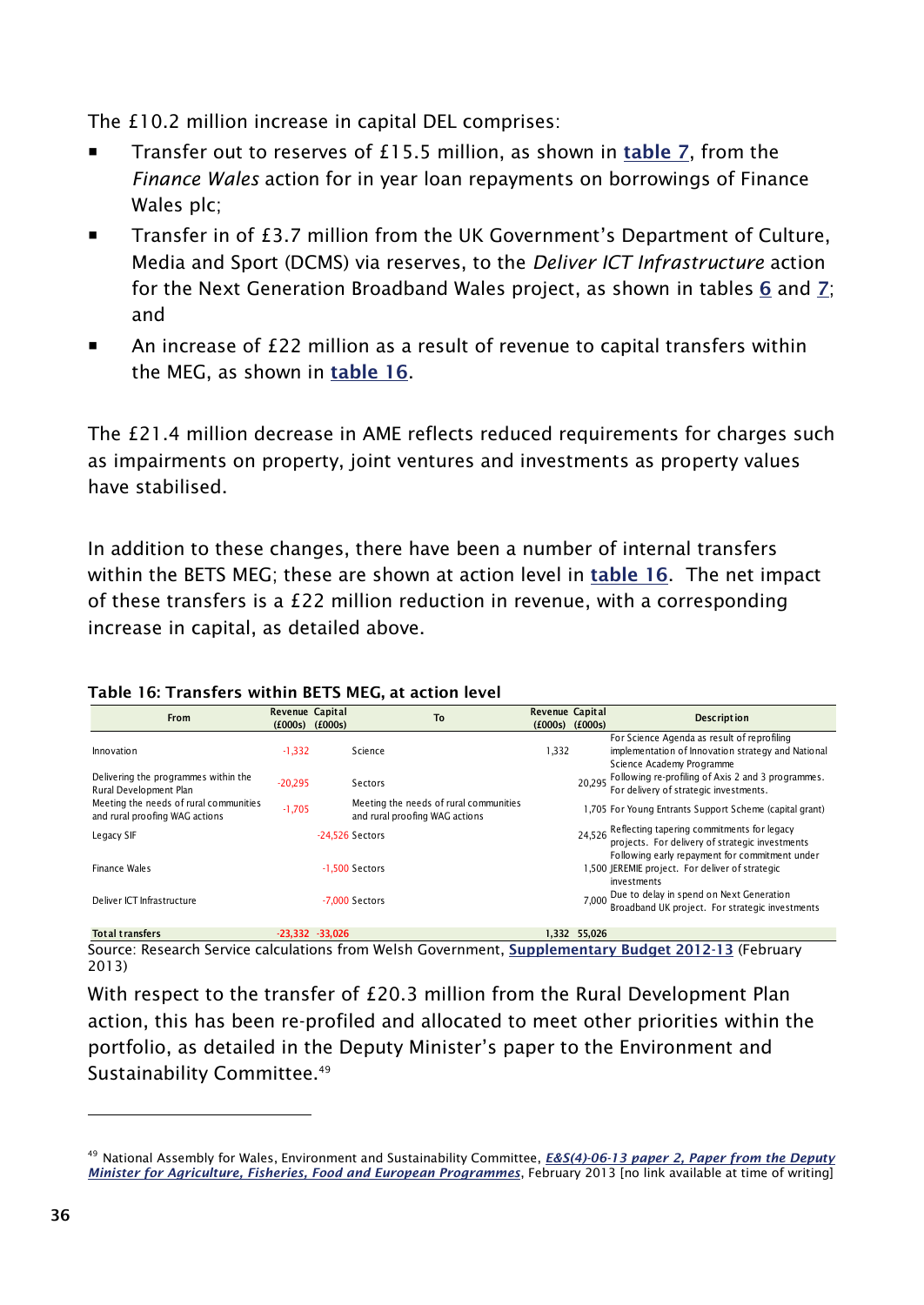|  |  | Table 15: Changes to BETS allocations |  |
|--|--|---------------------------------------|--|
|--|--|---------------------------------------|--|

|                                                                                         | 2012-13       | 2012-13              |              | <b>Change from Final</b>    | 2012-13              |                     |            | Change from Final Budget Change from Supplementary |          |
|-----------------------------------------------------------------------------------------|---------------|----------------------|--------------|-----------------------------|----------------------|---------------------|------------|----------------------------------------------------|----------|
| Spending programme area (SPA)                                                           | <b>Final</b>  | <b>Supplementary</b> |              | <b>Budget to</b>            | <b>Supplementary</b> | to Supplementary    |            | Budget (Jun 2012) to                               |          |
|                                                                                         | <b>Budget</b> | Budget (Jun 2012)    |              | <b>Supplementary Budget</b> | <b>Budget (Feb</b>   | Budget 2012-13 (Feb |            | Supplementary Budget 2012-                         |          |
|                                                                                         |               |                      |              | 2012-13 (Jun 2012)          | 2013                 | 2012                |            | 13 (Feb 2013)                                      |          |
|                                                                                         | £000s         | £000s                | £000s        | per cent                    | £000s                | £000s               | per cent   | £000s                                              | per cent |
| <b>REVENUE DEL</b>                                                                      |               |                      |              |                             |                      |                     |            |                                                    |          |
| <b>Sectors and Business</b>                                                             | 45,831        | 50,722               | 4,891        | 10.7                        | 50,231               | 4,400               | 9.6        | $-491$                                             | $-1.0$   |
| Science and Innovation                                                                  | 5,785         | 10,656               | 4,871        | 84.2                        | 10,656               | 4,871               | 84.2       | 0                                                  | 0.0      |
| Major Events                                                                            | 3,870         | 4,831                | 961          | 24.8                        | 4,831                | 961                 | 24.8       | $\Omega$                                           | 0.0      |
| Infrastructure                                                                          | 22,415        | 22,415               | 0            | 0.0                         | 21,990               | $-425$              | $-1.9$     | $-425$                                             | $-1.9$   |
| Strategy & Corporate Programmes                                                         | 12,478        | 12,478               | $\Omega$     | 0.0                         | 12,825               | 347                 | 2.8        | 347                                                | 2.8      |
| <b>WEFO</b>                                                                             | 1,522         | 1,522                | $\Omega$     | 0.0                         | 2,947                | 1,425               | 93.6       | 1,425                                              | 93.6     |
| <b>Rural Affairs</b>                                                                    | 78,246        | 74,246               | $-4,000$     | $-5.1$                      | 52,419               | $-25,827$           | $-33.0$    | $-21,827$                                          | $-29.4$  |
| Tourism                                                                                 | 12,723        | $\mathbf{0}$         | $-12,723$    | $-100.0$                    | $\mathbf{0}$         | $-12,723$           | $-100.0$   | 0                                                  | 0.0      |
| <b>TOTAL Revenue</b>                                                                    | 182,870       | 176,870              | $-6,000$     | $-3.3$                      | 155,899              | $-26,971$           | $-14.7$    | $-20,971$                                          | $-11.9$  |
| <b>CAPITAL DEL</b>                                                                      |               |                      |              |                             |                      |                     |            |                                                    |          |
| <b>Sectors and Business</b>                                                             | 59,992        | 68,832               | 8,840        | 14.7                        | 97,627               | 37,635              | 62.7       | 28,795                                             | 41.8     |
| Science & Innovation                                                                    | 357           | 1,107                | 750          | 210.1                       | 1,107                | 750                 | 210.1      | 0                                                  | 0.0      |
| Regional Funding                                                                        | 995           | $\mathbf{0}$         | $-995$       | $-100.0$                    | $\mathbf{0}$         | $-995$              | $-100.0$   |                                                    | 0.0      |
| <b>Finance Wales</b>                                                                    | 1,500         | $\mathbf{0}$         | $-1,500$     | $-100.0$                    | $\Omega$             | $-1,500$            | $-100.0$   | $\Omega$                                           | 0.0      |
| Infrastructure                                                                          | 11,031        | 11,031               | $\Omega$     | 0.0                         | 7,731                | $-3,300$            | $-29.9$    | $-3,300$                                           | $-29.9$  |
| Strategy & Corporate Programmes                                                         | 417           | 1,917                | 1,500        | 359.7                       | $-15,083$            | $-15,500$           | $-3,717.0$ | $-17,000$                                          | $-886.8$ |
| <b>Rural Affairs</b>                                                                    | 12,569        | 15,469               | 2,900        | 23.1                        | 17,174               | 4,605               | 36.6       | 1,705                                              | 11.0     |
| Tourism                                                                                 | 2,595         | $\mathbf{0}$         | $-2,595$     | $-100.0$                    | $\Omega$             | $-2,595$            | $-100.0$   | 0                                                  | 0.0      |
| <b>TOTAL Capital</b>                                                                    | 89,456        | 98,356               | 8,900        | 9.9                         | 108,556              | 19,100              | 21.4       | 10,200                                             | 10.4     |
| <b>AME</b>                                                                              |               |                      |              |                             |                      |                     |            |                                                    |          |
| Infrastructure                                                                          | 41,402        | 41,402               | 0            | 0.0                         | 20,000               | $-21,402$           | $-51.7$    | $-21,402$                                          | $-51.7$  |
| <b>TOTAL AME</b>                                                                        | 41,402        | 41,402               | $\mathbf{0}$ | 0.0                         | 20,000               | $-21,402$           | $-51.7$    | $-21,402$                                          | $-51.7$  |
|                                                                                         |               |                      |              |                             |                      |                     |            |                                                    |          |
| Revenue DEL                                                                             | 182,870       | 176,870              | $-6,000$     | $-3.3$                      | 155,899              | $-26,971$           | $-14.7$    | $-20,971$                                          | $-11.9$  |
| Capital DEL                                                                             | 89,456        | 98,356               | 8,900        | 9.9                         | 108,556              | 19,100              | 21.4       | 10,200                                             | 10.4     |
| <b>TOTAL DEL</b>                                                                        | 272,326       | 275,226              | 2,900        | 1.1                         | 264,455              | $-7,871$            | $-2.9$     | $-10,771$                                          | $-3.9$   |
|                                                                                         |               |                      |              |                             |                      |                     |            |                                                    |          |
| Annually Managed Expenditure                                                            | 41,402        | 41,402               | $\mathbf 0$  | $0.0\,$                     | 20,000               | $-21,402$           | $-51.7$    | $-21,402$                                          | $-51.7$  |
|                                                                                         |               |                      |              |                             |                      |                     |            |                                                    |          |
| <b>TOTAL BETS</b><br>Course: Desearch Comise solaulations from Welch Coursement Budnets | 313,728       | 316,628              | 2,900        | 0.9                         | 284,455              | $-29,273$           | $-9.3$     | $-32,173$                                          | $-10.2$  |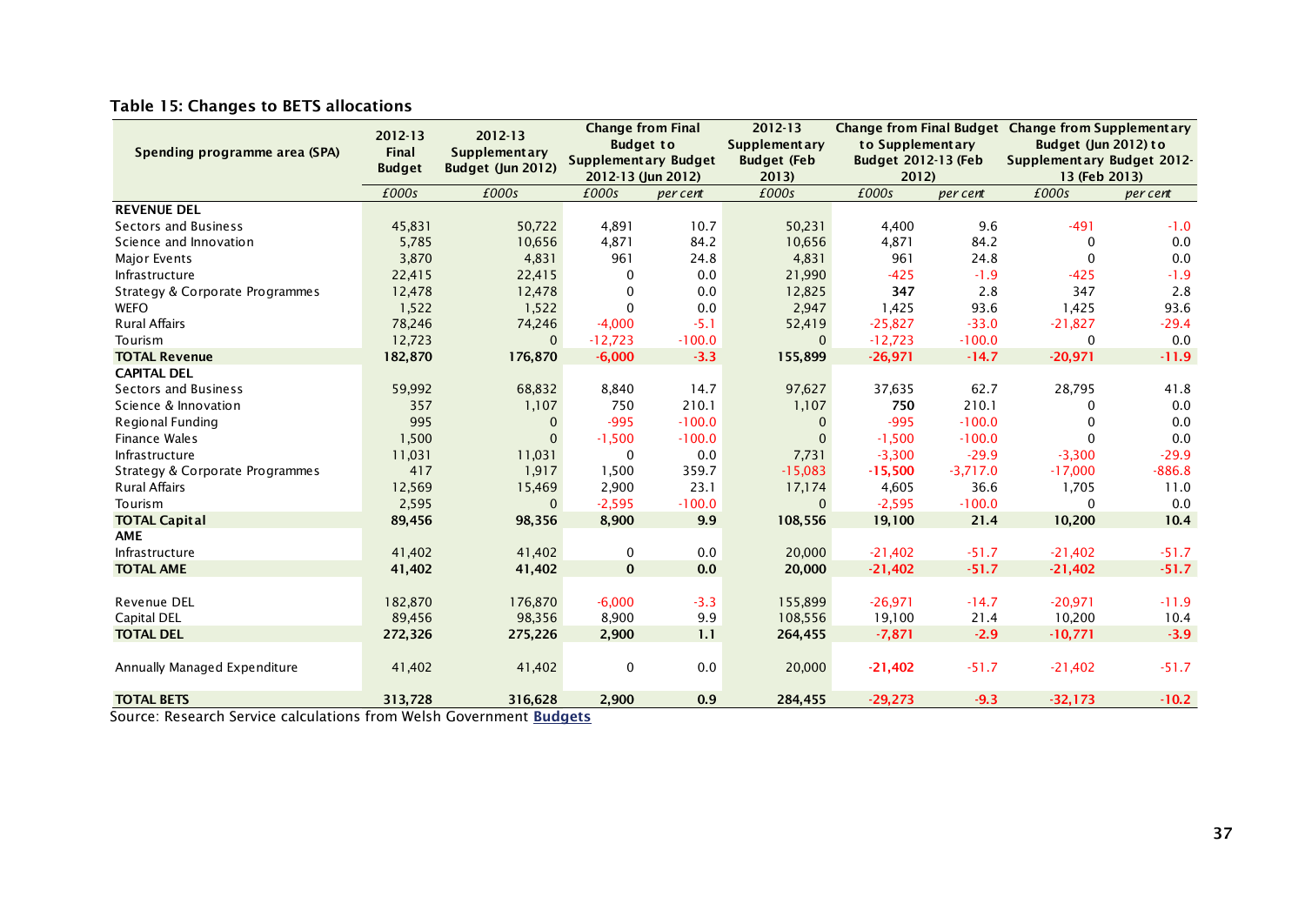## <span id="page-45-0"></span>9. Education and Skills (E&S)

**Table 17** summarises changes at the SPA levels in the E&S MEG, as compared with the previous supplementary budget 2012-13, and the final budget 2012-13.

As compared with the first supplementary budget 2012-13 the E&S MEG<sup>50</sup>:

- Shows an increase in TME of £56.4 million, or 2.8%.
- This consists of a £70.4 million (3.8%) increase in total DEL, and a £13.9 million (7.8%) decrease in AME.
- The change in total DEL comprises an increase of  $£13.6$  million (0.8%) in revenue DEL and an increase of £56.8 million (31.8%) in capital DEL.

The increase of £13.6 million in revenue DEL comprises:

- Transfer in of £25 million from the UK Reserves (via reserves), to the *Post 16 Learner Support* action as additional cover for the operation of the student loans valuation model, as shown in tables **[6](#page-24-1)** and **[7](#page-30-0)**;
- A net increase of £0.6 million as a result of transfers with other MEGs, as shown in **[table 10](#page-34-1)**; and
- A reduction of £12 million as a result of revenue to capital transfers within the MEG, as shown in **[table 18](#page-47-0)**.

The increase of £56.8 million in capital DEL comprises:

- Allocations of £44.8 million from capital reserves, to the *Estates and IT Provision* capital action:
	- $\circ$  £40 million in support of transitional projects, the 21<sup>st</sup> century schools programme and the capital repair and maintenance scheme in local authorities and higher education, as shown in **[table 8](#page-31-1)**; and
	- o £4.8 million in relation to CRC projects, as shown in **[table 9](#page-32-0)**;
- An increase of £12 million as a result of revenue to capital transfers within the MEG, as shown in **[table 18](#page-47-0)**.

The £13.9 million decrease in AME reflects the latest forecasts for student loans. In addition to these changes, there have been a number of internal transfers within the E&S MEG; these are shown at action level in **[table 18](#page-47-0)**. The net impact of these transfers is a £12 million reduction in revenue, with a corresponding increase in capital, as detailed above.

<sup>&</sup>lt;sup>50</sup> Figures may not add to totals exactly, due to rounding.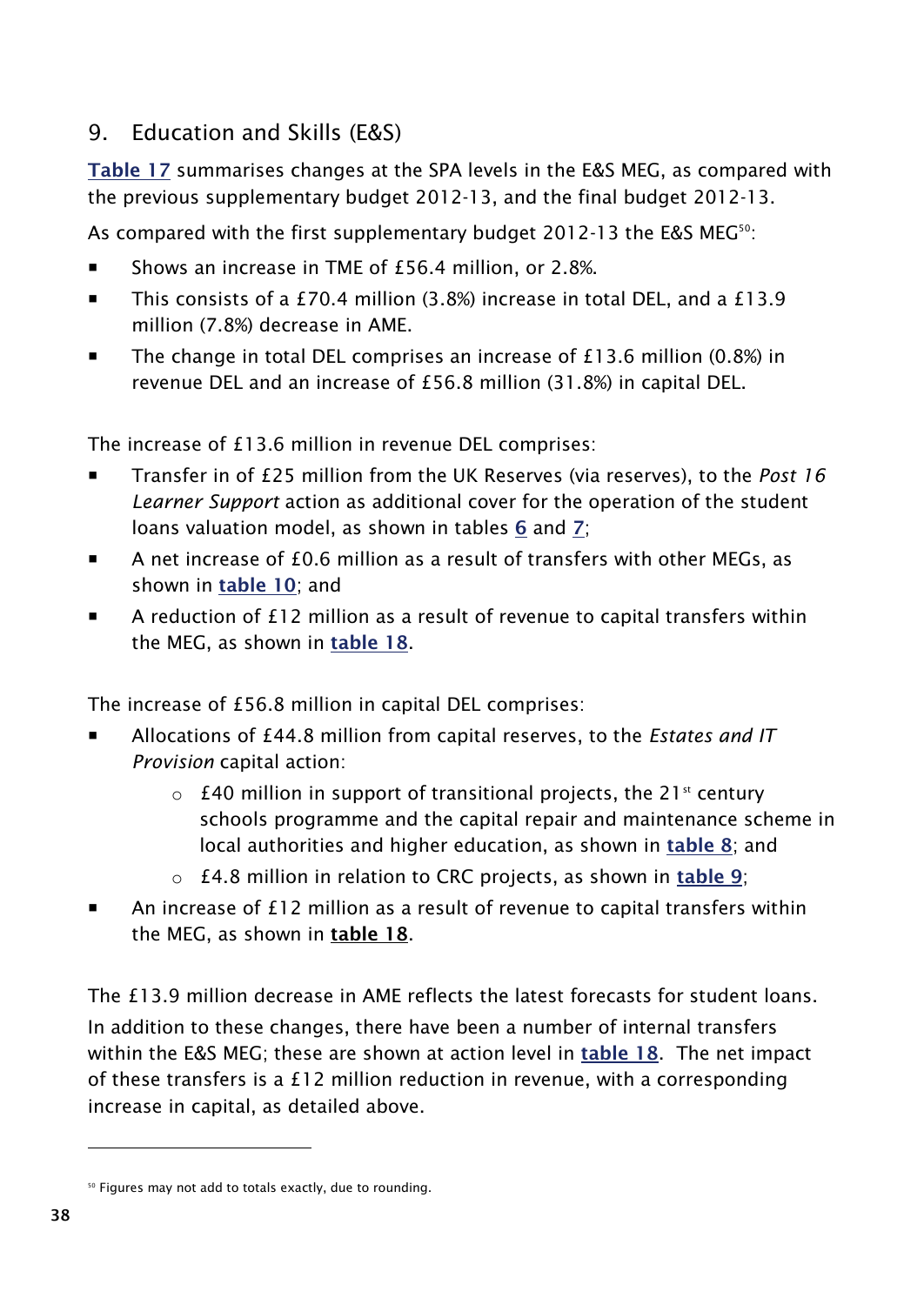| Spending programme area (SPA)                            | 2012-13 Final<br><b>Budget</b> | 2012-13<br><b>Supplementary</b><br><b>Budget (Jun</b><br>2012) |          | <b>Change from Final Budget</b><br><b>Supplementary</b><br>to Supplementary<br>Budget 2012-13 (Jun 2012) |              | <b>Change from Final Budget</b><br>to Supplementary Budget<br>2012-13 (Feb 2012) |          | <b>Change from Supplementary</b><br>Budget (Jun 2012) to<br>Supplementary Budget 2012-<br>13 (Feb 2013) |          |  |
|----------------------------------------------------------|--------------------------------|----------------------------------------------------------------|----------|----------------------------------------------------------------------------------------------------------|--------------|----------------------------------------------------------------------------------|----------|---------------------------------------------------------------------------------------------------------|----------|--|
|                                                          | £000s                          | £000s                                                          | £000s    | per cent                                                                                                 | £000s        | £000s                                                                            | per cent | £000s                                                                                                   | per cent |  |
| <b>REVENUE DEL</b>                                       |                                |                                                                |          |                                                                                                          |              |                                                                                  |          |                                                                                                         |          |  |
| <b>Education and Training Standards</b>                  | 1,165,476                      | 1,166,961                                                      | 1,485    | 0.1                                                                                                      | 1,157,902    | $-7,574$                                                                         | $-0.6$   | $-9,059$                                                                                                | $-0.8$   |  |
| Skilled Workforce                                        | 89,669                         | 89,649                                                         | $-20$    | $-0.0$                                                                                                   | 77,966       | $-11,703$                                                                        | $-13.1$  | $-11,683$                                                                                               | $-13.0$  |  |
| Economic and Social Wellbeing and<br>Reducing Inequality | 390,762                        | 390,752                                                        | $-10$    | $-0.0$                                                                                                   | 425,242      | 34,480                                                                           | 8.8      | 34,490                                                                                                  | 8.8      |  |
| Welsh Language                                           | 26,355                         | 24,976                                                         | $-1,379$ | $-5.2$                                                                                                   | 24,670       | $-1,685$                                                                         | $-6.4$   | $-306$                                                                                                  | $-1.2$   |  |
| Delivery Support                                         | 3,148                          | 4,191                                                          | 1,043    | 33.1                                                                                                     | 4,391        | 1,243                                                                            | 39.5     | 200                                                                                                     | 4.8      |  |
| <b>TOTAL REVENUE</b>                                     | 1,675,410                      | 1,676,529                                                      | 1,119    | 0.1                                                                                                      | 1,690,171    | 14,761                                                                           | 0.9      | 13,642                                                                                                  | 0.8      |  |
| <b>CAPITAL DEL</b>                                       |                                |                                                                |          |                                                                                                          |              |                                                                                  |          |                                                                                                         |          |  |
| <b>Education and Training Standards</b>                  | 161,243                        | 178,293                                                        | 17,050   | 10.6                                                                                                     | 235,043      | 73,800                                                                           | 45.8     | 56,750                                                                                                  | 31.8     |  |
| Welsh Language Board                                     | 100                            | $\mathbf{0}$                                                   | $-100$   | $-100.0$                                                                                                 | $\mathbf{0}$ | $-100$                                                                           | $-100.0$ | 0                                                                                                       | 0.0      |  |
| <b>TOTAL CAPITAL</b>                                     | 161,343                        | 178,293                                                        | 16,950   | 10.5                                                                                                     | 235,043      | 73,700                                                                           | 45.7     | 56,750                                                                                                  | 31.8     |  |
| <b>AME</b>                                               |                                |                                                                |          |                                                                                                          |              |                                                                                  |          |                                                                                                         |          |  |
| Economic and Social Wellbeing and<br>Reducing Inequality | 150,525                        | 178,309                                                        | 27,784   | 18.5                                                                                                     | 164,362      | 13,837                                                                           | 9.2      | $-13,947$                                                                                               | $-7.8$   |  |
| <b>TOTAL AME</b>                                         | 150,525                        | 178,309                                                        | 27,784   | 18.5                                                                                                     | 164,362      | 13,837                                                                           | 9.2      | $-13,947$                                                                                               | $-7.8$   |  |
|                                                          |                                |                                                                |          |                                                                                                          |              |                                                                                  |          |                                                                                                         |          |  |
| Revenue DEL                                              | 1,675,410                      | 1,676,529                                                      | 1,119    | 0.1                                                                                                      | 1,690,171    | 14,761                                                                           | 0.9      | 13,642                                                                                                  | 0.8      |  |
| Capital DEL                                              | 161,343                        | 178,293                                                        | 16,950   | 10.5                                                                                                     | 235,043      | 73,700                                                                           | 45.7     | 56,750                                                                                                  | 31.8     |  |
| <b>TOTAL DEL</b>                                         | 1,836,753                      | 1,854,822                                                      | 18,069   | 1.0                                                                                                      | 1,925,214    | 88,461                                                                           | 4.8      | 70,392                                                                                                  | 3.8      |  |
| Annually Managed Expenditure                             | 150,525                        | 178,309                                                        | 27,784   | 18.5                                                                                                     | 164,362      | 13,837                                                                           | 9.2      | $-13,947$                                                                                               | $-7.8$   |  |
| <b>TOTAL E&amp;S</b><br>$\sim$                           | 1,987,278                      | 2,033,131                                                      | 45,853   | 2.3                                                                                                      | 2,089,576    | 102,298                                                                          | 5.1      | 56,445                                                                                                  | 2.8      |  |

#### **Table 17: Changes to E&S allocations**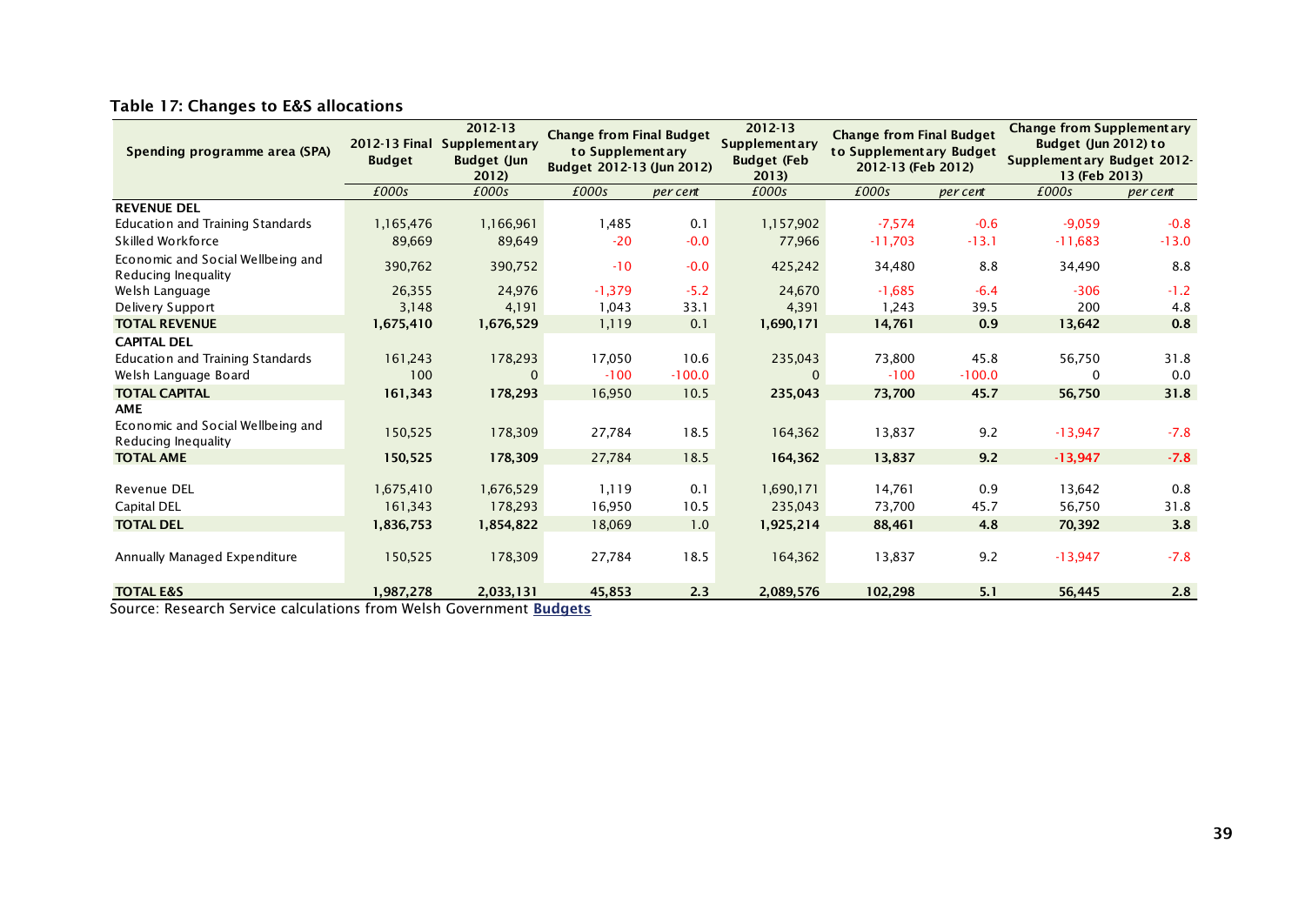| From                            | Revenue Capital | $(£000s)$ $(£000s)$ | <b>To</b>                              | Revenue Capital<br>$(£000s)$ $(£000s)$ |               | <b>Description</b>                                                                                                                                                     |
|---------------------------------|-----------------|---------------------|----------------------------------------|----------------------------------------|---------------|------------------------------------------------------------------------------------------------------------------------------------------------------------------------|
| Curriculum                      | $-150$          |                     | Literacy and Numeracy                  | 150                                    |               | Transfers less than £250,000 are not detailed                                                                                                                          |
| Welsh Learning                  | $-300$          |                     | Curriculum                             | 300                                    |               | Contribution towards Welsh-medium funding for 14-<br>19 Learning pathways grant                                                                                        |
| Curriculum                      | $-250$          |                     | Wellbeing of Children and Young People | 250                                    |               | Available as result of savings in staff costs for 14-19<br>Learning Pathways                                                                                           |
| Qualifications                  | $-1,637$        |                     | Wellbeing of Children and Young People | 1,637                                  |               | Available as result of savings against Welsh<br>Baccalaureate budget                                                                                                   |
| <b>Oualifications</b>           | $-40$           |                     | Post 16 Education                      | 40                                     |               | Transfers less than £250,000 are not detailed<br>£4,230k for Young Recruits Programme, £47k for                                                                        |
| <b>Employment and Skills</b>    | $-4,577$        |                     | Post 16 Education                      | 4,577                                  |               | Pathways to Apprenticeships and £300k for<br>apprenticeship policy development, as result of<br>administrative change to management of<br>Employment and Skills budget |
| Post 16 Education               | $-300$          |                     | Delivery Support                       | 300                                    |               | To raise employer awareness of apprenticeship<br>schemes and Young Recruits Programme<br>For costs associated with extension of Assembly                               |
| Higher Education                | $-11,355$       |                     | Post 16 Learner Support                | 11,355                                 |               | Learning Grant (£4,400k) and to support<br>development of priorities within higher education<br>(£6,955k) agreed in response to Browne Review in<br>2010               |
| Welsh Learning                  | $-6$            |                     | Higher Education                       | 6                                      |               | Transfers less than £250,000 are not detailed                                                                                                                          |
| <b>Education Structures</b>     | $-500$          |                     | Wellbeing of Children and Young People | 500                                    |               | Available as result of savings against mergers and<br>collaboration projects                                                                                           |
| <b>Education Structures</b>     | $-165$          |                     | Post 16 Education                      | 165                                    |               | Transfers less than £250,000 are not detailed<br>Revenue to capital transfer as result of lower than                                                                   |
| Employment and Skills           | $-12,000$       |                     | Estate and IT Provision                |                                        | 12.000        | expected demand. Will support Programme for<br>Government commitment to enhance broadband in<br>schools                                                                |
| Youth Engagement and Employment | $-3,901$        |                     | Employment and Skills                  | 3,901                                  |               | Administrative change in management of<br>Employment and Skills budget<br>Administrative transfer as result of creation of new                                         |
| <b>Access Opportunities</b>     | $-4,984$        |                     | Youth Engagement and Employment        | 4,984                                  |               | Youth Engagement and Employment Division within<br>department                                                                                                          |
| Delivery Support                | $-100$          |                     | Post 16 Education                      | 100                                    |               | Transfers less than £250,000 are not detailed                                                                                                                          |
| <b>Total transfers</b>          | $-40.265$       | $\bf{0}$            |                                        |                                        | 28,265 12,000 |                                                                                                                                                                        |

#### <span id="page-47-0"></span>**Table 18: Transfers within E&S MEG, at action level**

Source: Research Service calculations from Welsh Government, **[Supplementary Budget 2012-13](http://wales.gov.uk/funding/budget/2ndsuppbudget1213/?lang=en)** (February 2013)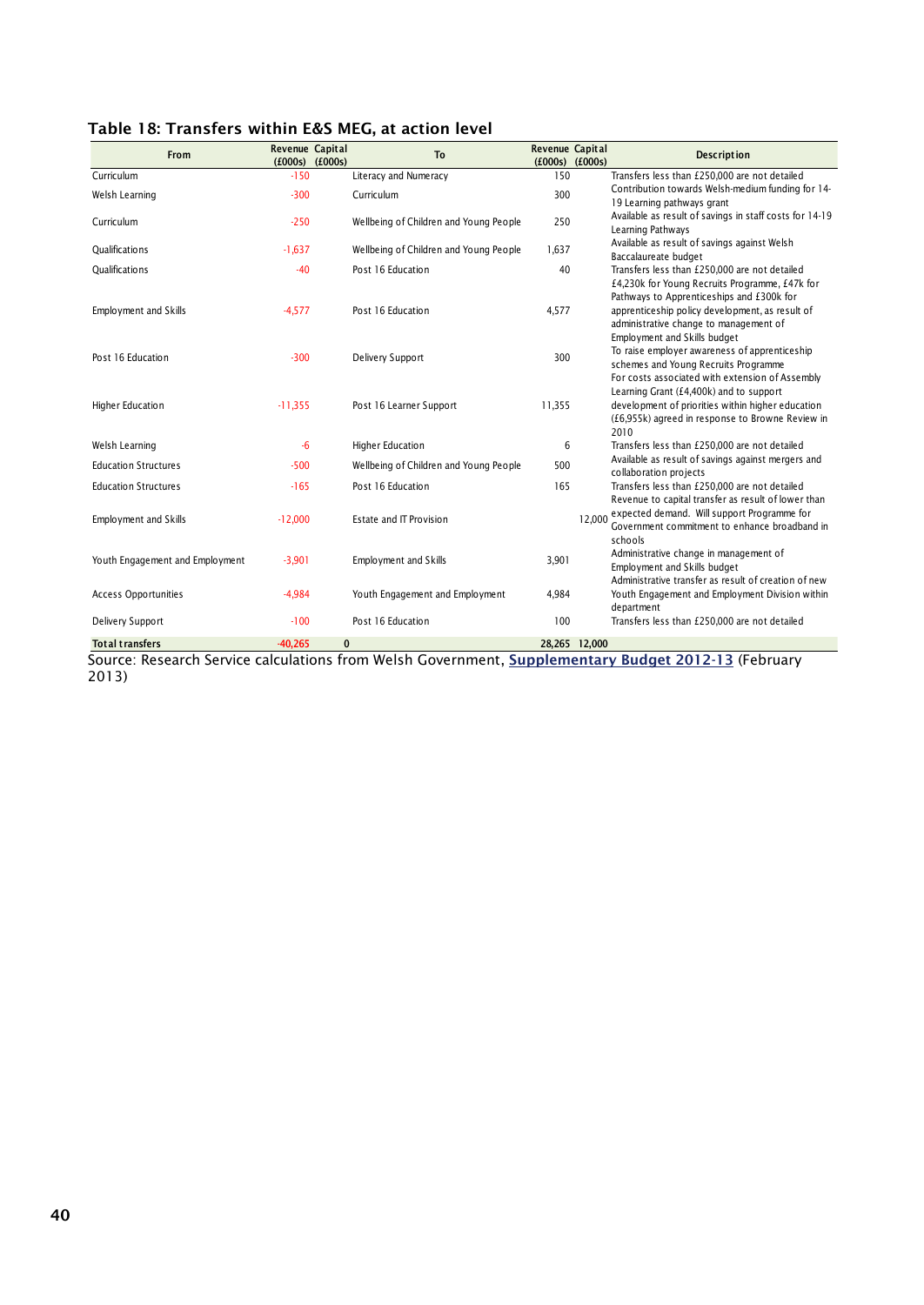## <span id="page-48-0"></span>10. Environment and Sustainable Development (ESD)

**[Table 19](#page-49-0)** summarises changes at the SPA levels in the ESD MEG, as compared with the previous supplementary budget 2012-13, and the final budget 2012-13.

As compared with the first supplementary budget 2012-13 the ESD MEG<sup>51</sup>:

- Shows an increase in TME of  $£1.2$  million, or 0.4%.
- This consists entirely of a £1.2 million (0.4%) increase in total DEL, as there is no AME in the ESD MEG.
- The change in total DEL comprises a decrease of  $£5$  million (1.9%) in revenue DEL offset by an increase of £6.3 million (8.3%) in capital DEL.

The decrease of £5 million in revenue DEL comprises:

- Transfer to reserves of £1.3 million from the *Implementing the new Woodland Strategy through Forestry Commission Wales* action relating to wind farm receipts administered and received by Forestry Commission Wales, as shown in **[table 7](#page-30-0)**;
- Transfer out of £1.7 million to the Department for Environment, Food and Rural Affairs (DEFRA) from the *Sponsor and Manage Delivery Bodies* action (via reserves), in relation to depreciation for the Environment Agency Wales, as part of the Clear Line of Sight Project,<sup>52</sup> as shown in tables [6](#page-24-1) and [7](#page-30-0);
- Transfer from the CSA MEG of £2.5 million, as shown in **[table 10](#page-34-1)**, in relation to Invest-to-Save funding for transitional costs associated with the Natural Resources Body;
- Transfers from reserves of £29,000 into the *Evidence Base* action, and £0.1million into the *protect and Improve Animal Health and Welfare* action, as shown in **[table 7](#page-30-0)**; details of the nature of these allocations are not detailed as they are less than £250,000; and
- A reduction of £4.8 million as a result of revenue to capital transfers within the MEG, as shown in **[table 20](#page-49-0)**.

<sup>&</sup>lt;sup>51</sup> Figures may not add to totals exactly, due to rounding.

 $52$  The Clear line of Sight (or Alignment) project aims to simplify the public spending and reporting system. Further details can be found in the Research Service Quick Guide: *[Simplifying Government Finance: The Alignment project and how it](http://www.assemblywales.org/qg10-0015.pdf)  [will impact on Wales](http://www.assemblywales.org/qg10-0015.pdf)* (July 2010).[accessed 11 February 2013]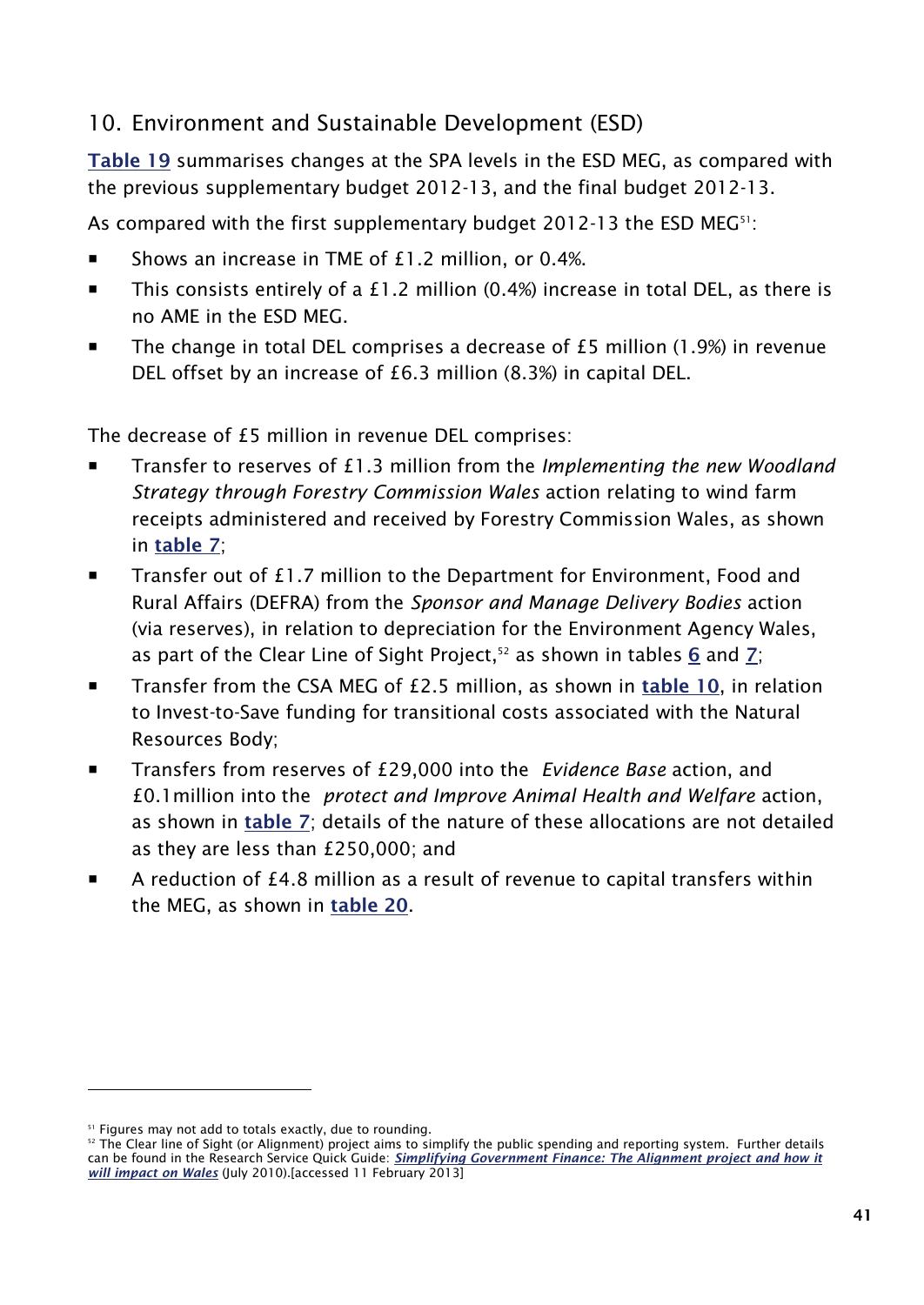The increase of £6.3 million in capital DEL comprises:

- Allocation of £5 million from capital reserves, to the *Develop and implement flood and coastal risk, water and sewage policy and legislation* capital action, as shown in **[table 8](#page-31-1)**; this relates to flood and coastal risk management schemes in Conwy and Denbighshire, as well as a number of Environment Agency schemes;
- Transfer of £3.5 million to capital reserves from the *Manage and implement the Waste Strategy and waste procurement* action, as shown in **[table 7](#page-30-0)**, as a result of adjustments to the funding for the Waste Management Programme; and
- An increase of £4.8 million as a result of revenue to capital transfers within the MEG, as shown in **[table 20](#page-49-0)**.

In addition to these changes, there have been a number of internal transfers within the ESD MEG; these are shown at action level in **[table 20](#page-49-0)**. The net impact of these transfers is a £4.8 million reduction in revenue, with a corresponding increase in capital, as detailed above.

| From                                                                                                                                   | Revenue Capital<br>(£000s) | (f000s)      | T <sub>0</sub>                                                          | Revenue Capital<br>(f000s) | (f000s) | <b>Description</b>                                                                                                                                                    |
|----------------------------------------------------------------------------------------------------------------------------------------|----------------------------|--------------|-------------------------------------------------------------------------|----------------------------|---------|-----------------------------------------------------------------------------------------------------------------------------------------------------------------------|
| Develop and implement climate change,<br>emission prevention and fuel poverty<br>policy, communications, legislation and<br>regulation | $-700$                     |              | Manage and implement EU waste<br>legislation, LEQ and contaminated land | 700                        |         | Part of Tidy Towns initiative to improve local<br>environment quality                                                                                                 |
| Sponsor and manage delivery bodies                                                                                                     | $-1,000$                   |              | Sponsor and manage delivery bodies                                      |                            |         | .000 To fund IT requirements of Natural Resources Wales                                                                                                               |
| Implementing the new woodland<br>strategy through Forestry Commission<br><b>Wales</b>                                                  | $-800$                     |              | Sponsor and manage delivery bodies                                      | 800                        |         | To provide additional funding for transitional costs<br>and IT requirements of Natural Resources Wales.                                                               |
| Protecting and improving animal health<br>and welfare                                                                                  | $-250$                     |              | Protecting and improving animal health<br>and welfare                   |                            |         | 250 Revenue to capital transfer for purchase of plant<br>and machinery for TB eradication programme                                                                   |
| Protecting and improving animal health<br>and welfare                                                                                  | $-3,500$                   |              | Sponsor and manage delivery bodies                                      |                            |         | Revenue to capital transfer due to net underspend<br>3,500 from offsetting income in TB eradication programme.<br>To fund IT requirements of Natural Resources Wales. |
| Total transfers                                                                                                                        | $-6.250$                   | $\mathbf{0}$ |                                                                         | 1.500.                     | 4.750   |                                                                                                                                                                       |

#### <span id="page-49-0"></span>**Table 20: Transfers within ESD MEG, at action level**

Source: Research Service calculations from Welsh Government, **[Supplementary Budget 2012-13](http://wales.gov.uk/funding/budget/2ndsuppbudget1213/?lang=en)** (February 2013)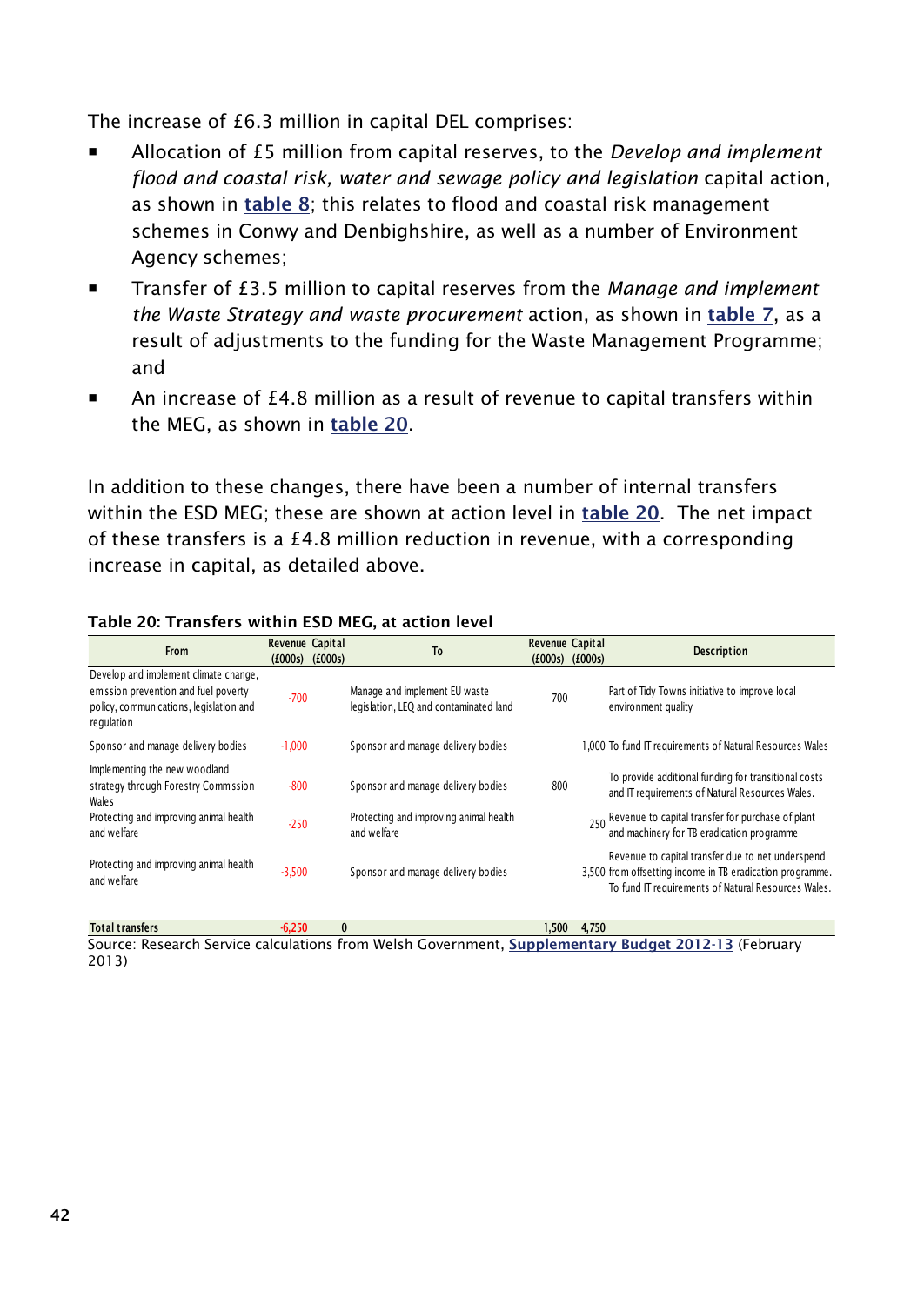#### **Table 19: Changes to ESD allocations**

| Spending programme area (SPA)                         | 2012-13<br><b>Final</b><br><b>Budget</b> | 2012-13<br><b>Supplementary</b><br><b>Budget (Jun</b><br>2012) | <b>Change from Final</b><br><b>Budget to</b><br><b>Supplementary</b><br><b>Budget 2012-13</b><br>(Jun 2012) |          | 2012-13<br><b>Supplementary</b><br><b>Budget (Feb</b><br>2013 | <b>Change from Final</b><br><b>Budget to</b><br><b>Supplementary Budget</b><br>2012-13 (Feb 2012) |          | <b>Change from</b><br><b>Supplementary Budget</b><br>(Jun 2012) to<br><b>Supplementary Budget</b><br>2012-13 (Feb 2013) |          |  |
|-------------------------------------------------------|------------------------------------------|----------------------------------------------------------------|-------------------------------------------------------------------------------------------------------------|----------|---------------------------------------------------------------|---------------------------------------------------------------------------------------------------|----------|-------------------------------------------------------------------------------------------------------------------------|----------|--|
|                                                       | £000s                                    | £000s                                                          | £000s                                                                                                       | per cent | £000s                                                         | £000s                                                                                             | per cent | £000s                                                                                                                   | per cent |  |
| <b>REVENUE DEL</b>                                    |                                          |                                                                |                                                                                                             |          |                                                               |                                                                                                   |          |                                                                                                                         |          |  |
| Climate Change and Sustainability                     | 115,885                                  | 115,855                                                        | $-30$                                                                                                       | $-0.0$   | 115,155                                                       | $-730$                                                                                            | $-0.6$   | $-700$                                                                                                                  | $-0.6$   |  |
| Environment                                           | 80,887                                   | 80,887                                                         | $\mathbf{0}$                                                                                                | 0.0      | 82,286                                                        | 1,399                                                                                             | 1.7      | 1,399                                                                                                                   | 1.7      |  |
| Planning                                              | 7,403                                    | 7,403                                                          | 0                                                                                                           | 0.0      | 7,403                                                         | 0                                                                                                 | 0.0      | 0                                                                                                                       | 0.0      |  |
| Protecting & Improving Animal<br>Health & Welfare     | 39,454                                   | 39,454                                                         | $\mathbf 0$                                                                                                 | 0.0      | 35,804                                                        | $-3,650$                                                                                          | $-9.3$   | $-3,650$                                                                                                                | $-9.3$   |  |
| Evidence Base                                         | 354                                      | 354                                                            | $\mathbf{0}$                                                                                                | 0.0      | 383                                                           | 29                                                                                                | 8.2      | 29                                                                                                                      | 8.2      |  |
| Forestry                                              | 21,200                                   | 21,200                                                         | $\mathbf{0}$                                                                                                | 0.0      | 19,100                                                        | $-2,100$                                                                                          | $-9.9$   | $-2,100$                                                                                                                | $-9.9$   |  |
| <b>TOTAL REVENUE</b>                                  | 265,183                                  | 265,153                                                        | $-30$                                                                                                       | $-0.0$   | 260,131                                                       | $-5,052$                                                                                          | $-1.9$   | $-5,022$                                                                                                                | $-1.9$   |  |
| <b>CAPITAL DEL</b>                                    |                                          |                                                                |                                                                                                             |          |                                                               |                                                                                                   |          |                                                                                                                         |          |  |
| Climate Change and Sustainability                     | 57,196                                   | 69,936                                                         | 12,740                                                                                                      | 22.3     | 71,456                                                        | 14,260                                                                                            | 24.9     | 1,520                                                                                                                   | 2.2      |  |
| Environment                                           | 4,600                                    | 5,600                                                          | 1,000                                                                                                       | 21.7     | 10,100                                                        | 5,500                                                                                             | 119.6    | 4,500                                                                                                                   | 80.4     |  |
| Protecting and Improving Animal<br>Health and Welfare | $\mathbf{0}$                             | $\Omega$                                                       | $\mathbf{0}$                                                                                                | 0.0      | 250                                                           | 250                                                                                               | 100.0    | 250                                                                                                                     | 100.0    |  |
| Evidence Base                                         | 38                                       | 38                                                             | 0                                                                                                           | 0.0      | 38                                                            | 0                                                                                                 | 0.0      | $\Omega$                                                                                                                | 0.0      |  |
| Forestry                                              | $-205$                                   | $-205$                                                         | $\mathbf{0}$                                                                                                | 0.0      | $-205$                                                        | 0                                                                                                 | 0.0      | $\Omega$                                                                                                                | 0.0      |  |
| <b>TOTAL CAPITAL</b>                                  | 61,629                                   | 75,369                                                         | 13,740                                                                                                      | 22.3     | 81,639                                                        | 20,010                                                                                            | 32.5     | 6,270                                                                                                                   | 8.3      |  |
|                                                       |                                          |                                                                |                                                                                                             |          |                                                               |                                                                                                   |          |                                                                                                                         |          |  |
| <b>TOTAL AME</b>                                      | $\bf{0}$                                 | $\bf{0}$                                                       | $\mathbf{0}$                                                                                                | 0.0      | $\bf{0}$                                                      | $\mathbf{0}$                                                                                      | 0.0      | $\mathbf{0}$                                                                                                            | 0.0      |  |
|                                                       |                                          |                                                                |                                                                                                             |          |                                                               |                                                                                                   |          |                                                                                                                         |          |  |
| Revenue DEL                                           | 265,183                                  | 265,153                                                        | $-30$                                                                                                       | $-0.0$   | 260,131                                                       | $-5,052$                                                                                          | $-1.9$   | $-5,022$                                                                                                                | $-1.9$   |  |
| <b>Capital DEL</b>                                    | 61,629                                   | 75,369                                                         | 13,740                                                                                                      | 22.3     | 81,639                                                        | 20,010                                                                                            | 32.5     | 6,270                                                                                                                   | 8.3      |  |
| <b>TOTAL DEL</b>                                      | 326,812                                  | 340,522                                                        | 13,710                                                                                                      | 4.2      | 341,770                                                       | 14,958                                                                                            | 4.6      | 1,248                                                                                                                   | 0.4      |  |
|                                                       |                                          |                                                                |                                                                                                             |          |                                                               |                                                                                                   |          |                                                                                                                         |          |  |
| Annually Managed Expenditure                          | $\Omega$                                 | $\Omega$                                                       | $\mathbf{0}$                                                                                                | 0.0      | $\Omega$                                                      | $\mathbf{0}$                                                                                      | 0.0      | $\Omega$                                                                                                                | 0.0      |  |
| <b>TOTAL ESD</b>                                      | 326,812<br>$\epsilon$                    | 340,522<br>$341.11 \times 10^{-1}$                             | 13,710<br><b>Profit</b>                                                                                     | 4.2      | 341,770                                                       | 14,958                                                                                            | 4.6      | 1,248                                                                                                                   | 0.4      |  |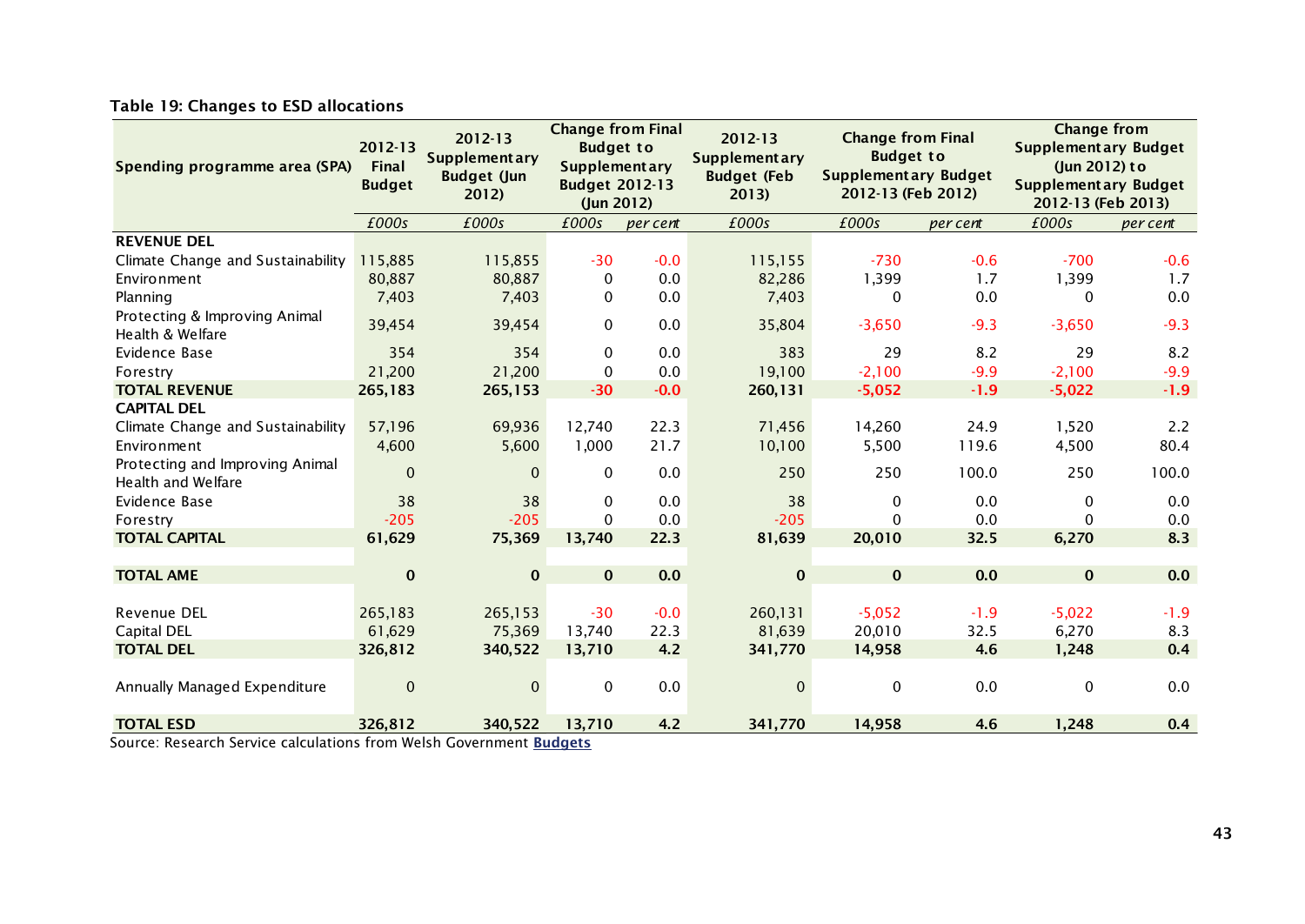# <span id="page-51-0"></span>11. Housing, Regeneration and Heritage (HRH)

**Table 21** summarises changes at the SPA levels in the HRH MEG, as compared with the previous supplementary budget 2012-13, and the final budget 2012-13.

As compared with the first supplementary budget 2012-13 the HRH MEG<sup>53</sup>:

- Shows an increase in TME of £33.5 million, or 6.4%.
- This consists entirely of a £33.5 million (5.6%) increase in total DEL, as there is no change to AME in the HRH MEG.
- $\blacksquare$  The change in total DEL comprises a decrease of £0.4 million (0.2%) in revenue DEL offset by an increase of £33.9 million (10.8%) in capital DEL.

The decrease of £0.4 million in revenue DEL comprises:

- Transfer from reserves of £0.4 million into the *Increase the Supply and Choice of Housing* action relating to a reduction in the value of land used for social housing (non fiscal), as shown in **[table 7](#page-30-0)**;
- Transfer of £1.2 million from HM Treasury to the *Regeneration* action (via reserves), in relation to the coastal Communities Fund, as shown in tables **[6](#page-24-1)** and **[7](#page-30-0)**;
- **Transfers with other MEGs, the overall impact of which is an increase of £1.9** million, as shown in **[table 10](#page-34-1)**; and
- A reduction of £3.9 million as a result of revenue to capital transfers within the MEG, as shown in **[table 22](#page-53-0)**.

The increase of £33.9 million in capital DEL comprises:

- Allocation of £30 million from capital reserves, to the *Increase the Supply and Choice of Housing* capital action, as shown in **[table 8](#page-31-1)**, representing additional funding for the Social Housing Grant (£29 million) and Independent Living Grant (£1 million); and
- An increase of £3.9 million as a result of revenue to capital transfers within the MEG, as shown in **[table 22](#page-53-0)**.

In addition to these changes, there have been a number of internal transfers within the HRH MEG; these are shown at action level in **[table 22](#page-53-0)**. The net impact of these transfers is a £3.9 million reduction in revenue, with a corresponding increase in capital, as detailed above.

<sup>&</sup>lt;sup>53</sup> Figures may not add to totals exactly, due to rounding.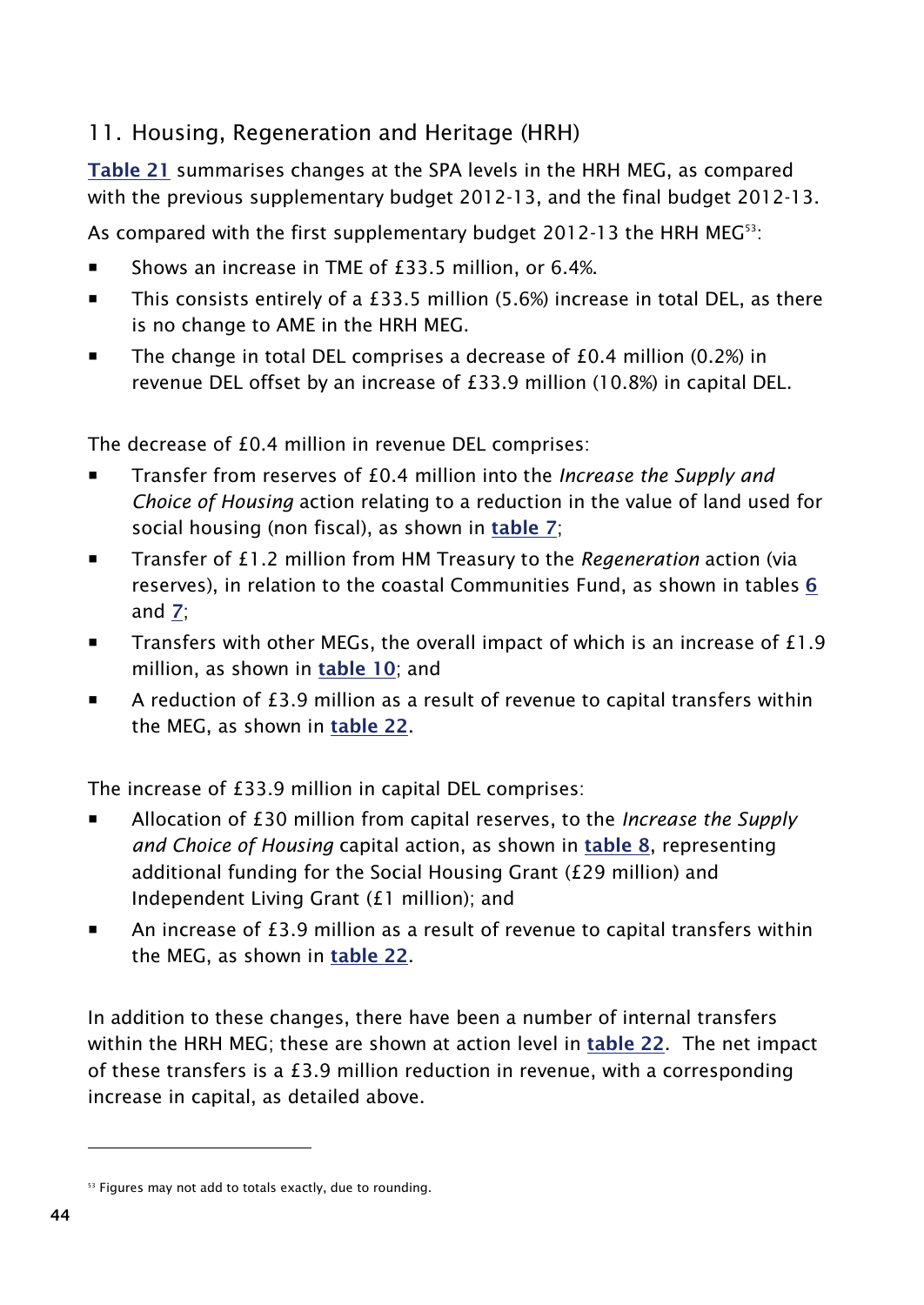#### **Table 21: Changes to HRH allocations**

|                                          | 2012-13<br>2012-13 |                    | <b>Change from Final</b>    |          | 2012-13              | <b>Change from Final</b>    |          | <b>Change from Supplementary</b> |          |
|------------------------------------------|--------------------|--------------------|-----------------------------|----------|----------------------|-----------------------------|----------|----------------------------------|----------|
| Spending programme area (SPA)            | Final              | Supplement ary     | <b>Budget to</b>            |          | <b>Supplementary</b> | <b>Budget to</b>            |          | Budget (Jun 2012) to             |          |
|                                          | <b>Budget</b>      | <b>Budget (Jun</b> | <b>Supplementary Budget</b> |          | <b>Budget (Feb</b>   | <b>Supplementary Budget</b> |          | Supplementary Budget 2012-       |          |
|                                          |                    | 2012)              | 2012-13 (Jun 2012)          |          | 2013                 | 2012-13 (Feb 2012)          |          | 13 (Feb 2013)                    |          |
|                                          | £000s              | £000s              | £000s                       | per cent | £000s                | £000s                       | per cent | £000s                            | per cent |
| <b>REVENUE DEL</b>                       |                    |                    |                             |          |                      |                             |          |                                  |          |
| Housing policy                           | 150,493            | 150,493            | $\Omega$                    | 0.0      | 150,068              | $-425$                      | $-0.3$   | $-425$                           | $-0.3$   |
| Homes and Places                         | 14,990             | 15,038             | 48                          | 0.3      | 14,953               | $-37$                       | $-0.2$   | $-85$                            | $-0.6$   |
| Support and sustain a strong arts sector | 34,802             | 34,802             | $\mathbf 0$                 | $0.0\,$  | 34,860               | 58                          | 0.2      | 58                               | 0.2      |
| via the Arts Council and others          |                    |                    |                             |          |                      |                             |          |                                  |          |
| Museums, Archives and Libraries          | 37,436             | 37,436             | $\mathbf 0$                 | 0.0      | 37,436               | $\mathbf 0$                 | 0.0      | $\mathbf{0}$                     | 0.0      |
| Delivery of effective sports & physical  | 24,923             | 24,923             | 0                           | 0.0      | 24,830               | $-93$                       | $-0.4$   | $-93$                            | $-0.4$   |
| activity programmes                      |                    |                    |                             |          |                      |                             |          |                                  |          |
| Media & publishing                       | 3,980              | 3,980              | $\mathbf 0$                 | 0.0      | 4,030                | 50                          | 1.3      | 50                               | 1.3      |
| Conserve, protect, sustain and promote   | 11,658             | 11,658             | $\mathbf 0$                 | 0.0      | 11,733               | 75                          | 0.6      | 75                               | 0.6      |
| access to the historic environment       |                    |                    |                             |          |                      |                             |          |                                  |          |
| <b>TOTAL REVENUE</b>                     | 278,282            | 278,330            | 48                          | 0.0      | 277,910              | $-372$                      | $-0.1$   | $-420$                           | $-0.2$   |
| <b>CAPITAL DEL</b>                       |                    |                    |                             |          |                      |                             |          |                                  |          |
| Housing Policy                           | 1,641              | 1,641              | $\mathbf 0$                 | 0.0      | 11,641               | 10,000                      | 609.4    | 10,000                           | 609.4    |
| Homes and Paces                          | 281,806            | 302,566            | 20,760                      | 7.4      | 326,216              | 44,410                      | 15.8     | 23,650                           | 7.8      |
| Support and sustain a strong arts sector | 455                | 455                | $\mathbf 0$                 | 0.0      | 455                  | 0                           | 0.0      | $\mathbf 0$                      | 0.0      |
| via the Arts Council and others          |                    |                    |                             |          |                      |                             |          |                                  |          |
| Museums, Archives and Libraries          | 4,973              | 3,973              | $-1,000$                    | $-20.1$  | 4,523                | $-450$                      | $-9.0$   | 550                              | 13.8     |
| Delivery of effective sports & physical  | 345                | 345                | $\mathbf 0$                 | 0.0      | 345                  | 0                           | 0.0      | $\mathbf 0$                      | 0.0      |
| activity programmes                      |                    |                    |                             |          |                      |                             |          |                                  |          |
| Media & publishing                       | 25                 | 25                 | $\mathbf 0$                 | 0.0      | 25                   | $\mathbf 0$                 | 0.0      | $\mathbf 0$                      | 0.0      |
| Conserve, protect, sustain and promote   | 5,313              | 5,313              | $\mathbf 0$                 | 0.0      | 5,013                | $-300$                      | $-5.6$   | $-300$                           | $-5.6$   |
| access to the historic environment       |                    |                    |                             |          |                      |                             |          |                                  |          |
| <b>TOTAL CAPITAL</b>                     | 294,558            | 314,318            | 19,760                      | 6.7      | 348,218              | 53,660                      | 18.2     | 33,900                           | 10.8     |
| <b>AME</b>                               |                    |                    |                             |          |                      |                             |          |                                  |          |
| Museums and Libraries Pensions           | 2,490              | 2,490              | $\mathbf 0$                 | 0.0      | 2,490                | $\mathbf 0$                 | 0.0      | $\Omega$                         | 0.0      |
| Housing                                  | $-61,000$          | $-68,000$          | $-7,000$                    | 11.5     | $-68,000$            | $-7,000$                    | 11.5     | $\mathbf 0$                      | 0.0      |
| <b>TOTAL AME</b>                         | $-58,510$          | $-65,510$          | $-7,000$                    | 12.0     | $-65,510$            | $-7,000$                    | $-12.0$  | $\mathbf{0}$                     | 0.0      |
|                                          |                    |                    |                             |          |                      |                             |          |                                  |          |
| <b>Revenue DEL</b>                       | 278,282            | 278,330            | 48                          | 0.0      | 277,910              | $-372$                      | $-0.1$   | $-420$                           | $-0.2$   |
| <b>Capital DEL</b>                       | 294,558            | 314,318            | 19,760                      | 6.7      | 348,218              | 53,660                      | 18.2     | 33,900                           | 10.8     |
| <b>TOTAL DEL</b>                         | 572,840            | 592,648            | 19,808                      | 3.5      | 626,128              | 53,288                      | 9.3      | 33,480                           | 5.6      |
|                                          |                    |                    |                             |          |                      |                             |          |                                  |          |
| Annually Managed Expenditure             | $-58,510$          | $-65,510$          | $-7,000$                    | $-12.0$  | $-65,510$            | $-7,000$                    | $-12.0$  | 0                                | 0.0      |
| <b>TOTAL HRH</b>                         | 514,330            | 527,138            | 12,808                      | 2.5      | 560,618              | 46,288                      | 9.0      | 33,480                           | 6.4      |
|                                          |                    |                    |                             |          |                      |                             |          |                                  |          |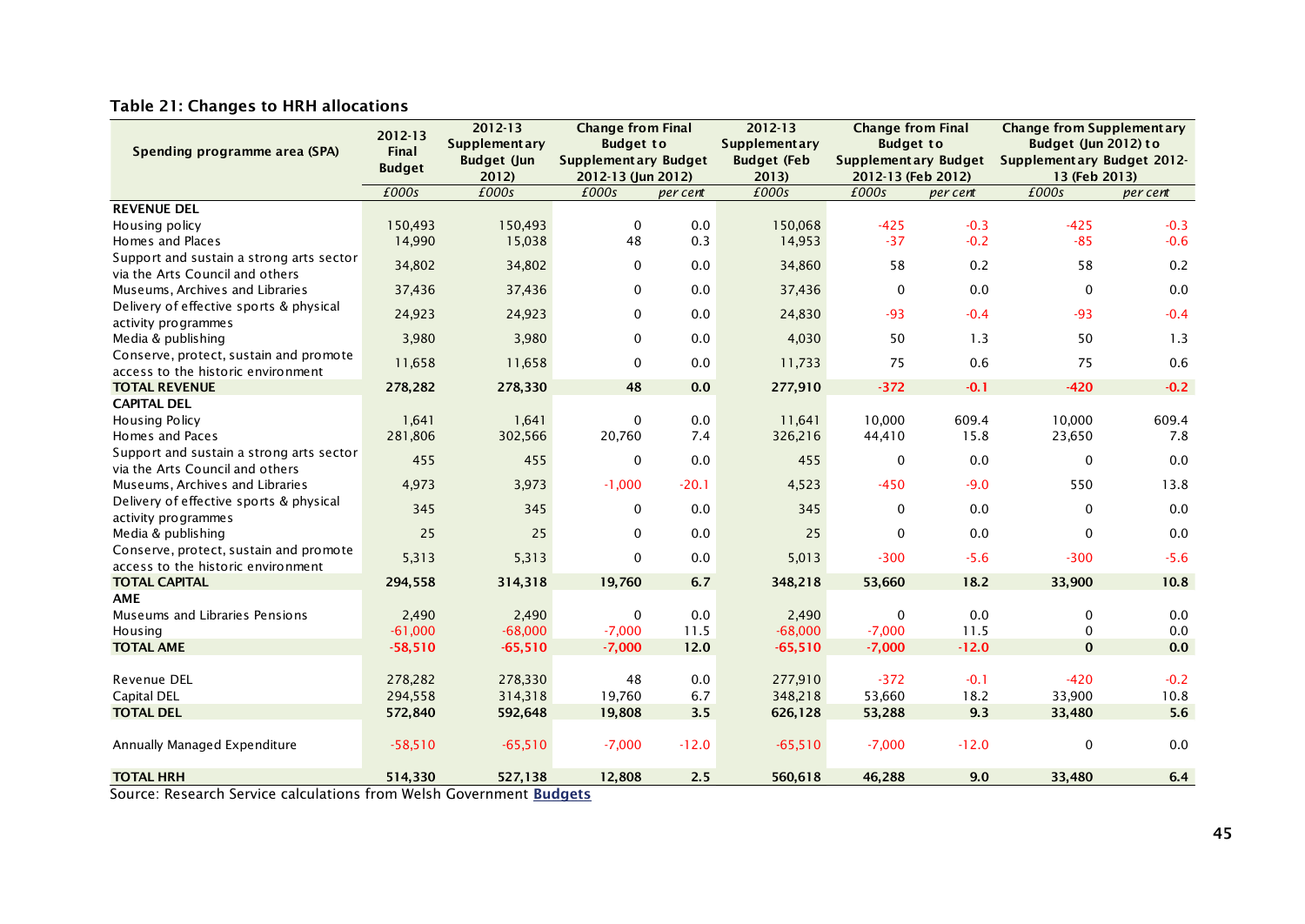#### <span id="page-53-0"></span>**Table 22: Transfers within HRH MEG, at action level**

| From                                                                         | Revenue Capital<br>(£000s) | (£000s)           | To                                                                           | Revenue Capital<br>(£000s) | (£000s)    | <b>Description</b>                                                                     |
|------------------------------------------------------------------------------|----------------------------|-------------------|------------------------------------------------------------------------------|----------------------------|------------|----------------------------------------------------------------------------------------|
| Supporting People                                                            | $-168$                     |                   | Unknown                                                                      | 168                        |            | Transfers less than £250,000 are not detailed                                          |
| Policy development and Implementation                                        | $-78$                      |                   | Unknown                                                                      | 78                         |            | Transfers less than £250,000 are not detailed                                          |
| Unknown                                                                      | -4                         |                   | Achieve Quality Housing                                                      | 4                          |            | Transfers less than £250,000 are not detailed                                          |
| Increase the Supply and Choice of<br>Housing                                 | $-1,900$                   |                   | Increase the Supply and Choice of<br>Housing                                 |                            | 1.900      | Revenue to capital switch for investment in social<br>housing                          |
| Increase the Supply and Choice of<br>Housing                                 | $-100$                     |                   | Foster usage and lifelong learning<br>through library services               |                            | 100        | Revenue to capital switch for work on National<br>Library building                     |
| Unknown                                                                      | $-242$                     |                   | Policy Research and Evaluation                                               | 242                        |            | Transfers less than £250,000 are not detailed                                          |
| Regeneration                                                                 | $-1,800$                   |                   | Regeneration                                                                 |                            | 1.800      | Revenue to capital switch primarily for Western<br>Valleys Strategic Regeneration Area |
| Regeneration                                                                 | $-100$                     |                   | Foster usage and lifelong learning<br>through library services               |                            | 100        | Revenue to capital switch for work on National<br>Library building                     |
| Support and sustain a strong arts sector<br>via the Arts Council and others  | $-32$                      |                   | Unknown                                                                      | 32                         |            | Transfers less than £250,000 are not detailed                                          |
| Delivery of effective sports and physical<br>activity programmes             | $-93$                      |                   | Unknown                                                                      | 93                         |            | Transfers less than £250,000 are not detailed                                          |
| Unknown                                                                      | $-50$                      |                   | Media and Publishing                                                         | 50                         |            | Transfers less than £250,000 are not detailed                                          |
| Unknown                                                                      | $-75$                      |                   | Conserve, protect, sustain and promote<br>access to the historic environment | 75                         |            | Transfers less than £250,000 are not detailed                                          |
| Increase the Supply and Choice of<br>Housing                                 |                            |                   | -10,000 Empty Homes Programme                                                |                            |            | 10,000 Due to restructuring within the department                                      |
| Conserve, protect, sustain and promote<br>access to the historic environment |                            | $-300$            | Foster usage and lifelong learning<br>through library services               |                            |            | 300 For work on National library building                                              |
| Increase the Supply and Choice of<br>Housing                                 |                            | $-50$             | Foster usage and lifelong learning<br>through library services               |                            |            | Revenue to capital switch for work on National<br>Library building                     |
| Strategic leadership for museum, archive<br>and library services             |                            | $-100$            | Foster usage and lifelong learning<br>through library services               |                            | 100        | Revenue to capital switch for work on National<br>Library building                     |
| <b>Total transfers</b>                                                       |                            | $-4.642 - 10.450$ |                                                                              |                            | 742 14.350 |                                                                                        |

Source: Research Service calculations from Welsh Government, **[Supplementary Budget 2012-13](http://wales.gov.uk/funding/budget/2ndsuppbudget1213/?lang=en)** (February 2013)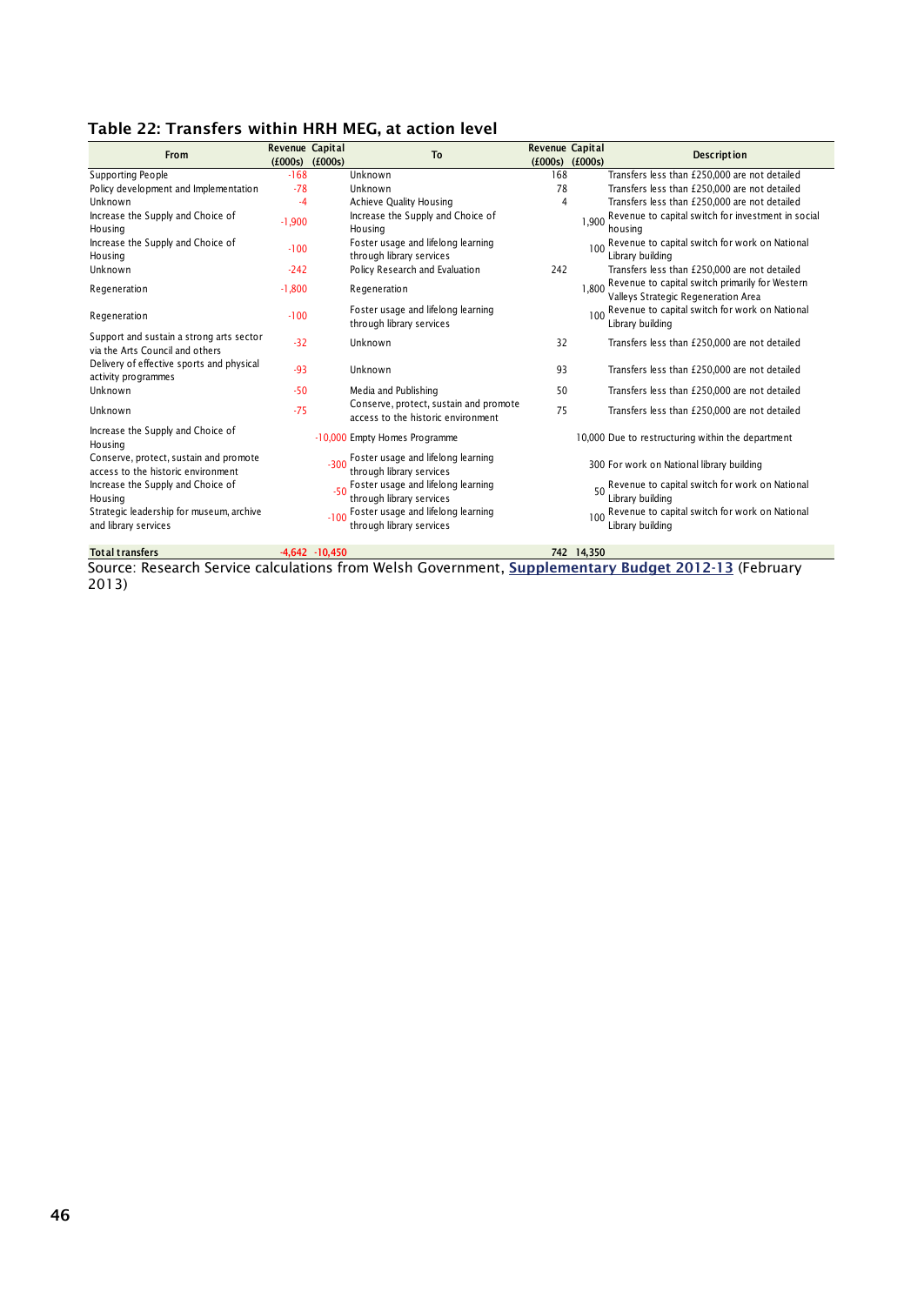# <span id="page-54-0"></span>12. Central Services and Administration (CSA)

**Table 23** summarises changes at the SPA levels in the CSA MEG, as compared with the previous supplementary budget 2012-13, and the final budget 2012-13.

As compared with the first supplementary budget 2012-13 the CSA MEG<sup>54</sup>:

- Shows a decrease in TME of £32.2 million, or 8.9%.
- This consists of a £35.1 million (9.7%) decrease in total DEL, and a £2.9 million (over 100 per cent) increase in AME.
- The change in total DEL comprises a decrease of £36.5 million (10.9%) in revenue DEL and an increase of £1.4 million (5.0%) in capital DEL.

The decrease of £36.5 million in revenue DEL comprises:

- **Transfers out to reserves of £22 million, as a result of savings from staff** severance schemes in prior years, associated non-staff savings and the deferral of administrative projects, as shown in **[table 7](#page-30-0)**:
	- o £12.9 million from the *Staff Costs* action;
	- o £3.6 million from the *General Administration* action; and
	- o £5.5 million from the *Enabling Government* action;
- Transfer out to reserves of £4 million from the *Match Funding* action, resulting from a reduction in demand, as shown in **[table 7](#page-30-0)**;
- Allocation of £3 million from reserves to the *Capital Charges* action, for increased notional depreciation and impairments; as shown in **[table 7](#page-30-0)**;
- A net decrease of £11.9 million as a result of transfers with other MEGs, as shown in **[table 10](#page-34-1)**; and
- A reduction of £1.6 million as a result of revenue to capital transfers within the MEG, as shown in **[table 24](#page-55-0)**.

The increase of £1.4 million in capital DEL comprises:

- A net decrease of £0.2 million as a result of transfers with other MEGs, as shown in **[table 10](#page-34-1)**; and
- An increase of £1.6 million as a result of revenue to capital transfers within the MEG, as shown in **[table 24](#page-55-0)**.

The £2.9 million increase in AME reflects the latest forecasts for early retirement provisions and in-year pension deficit charges.

<sup>&</sup>lt;sup>54</sup> Figures may not add to totals exactly, due to rounding.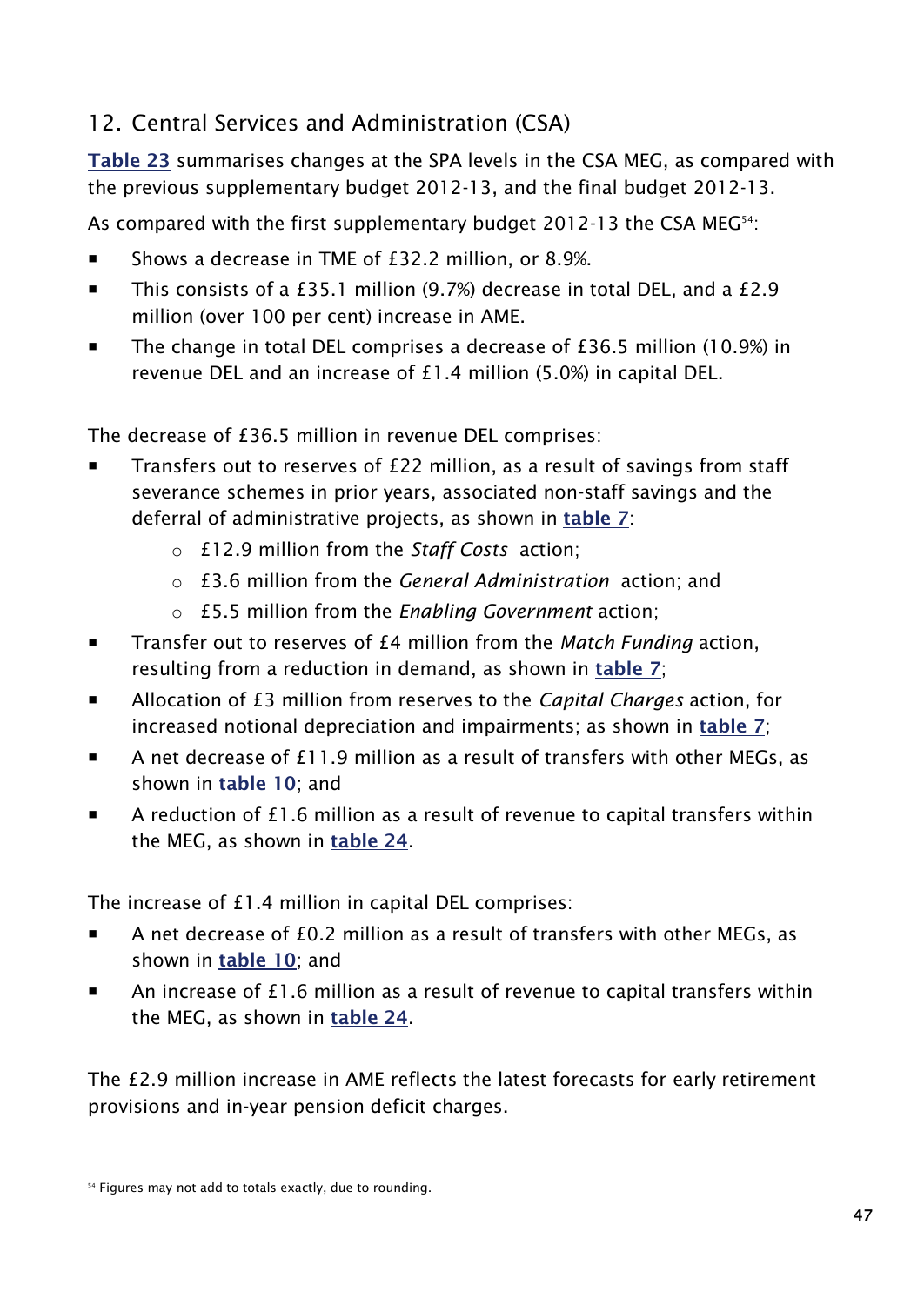In addition to these changes, there have been a number of internal transfers within the CSA MEG; these are shown at action level in **[table 24](#page-55-0)**. The net impact of these transfers is a £1.6 million reduction in revenue, with a corresponding increase in capital, as detailed above.

| <b>From</b>              | Revenue Capital<br>(£000s) | <b>To</b><br>(£000s)   | Revenue Capital<br>$(£000s)$ $(£000s)$ |       | <b>Description</b>                                                                              |
|--------------------------|----------------------------|------------------------|----------------------------------------|-------|-------------------------------------------------------------------------------------------------|
| General Administration   | $-1,600$                   | General Administration |                                        |       | 1,600 Revenue to capital switch                                                                 |
| General Administration   | $-1,365$                   | Invest-to-Save Fund    | 1,365                                  |       | As a result of non-pay savings, to fund additional<br>Invest-to-Save revenue projects           |
| Geographical Information | $-98$                      | General Administration | 98                                     |       | Transfers less than £250,000 are not detailed                                                   |
| <b>IT Costs</b>          | $-323$                     | Enabling Government    | 323                                    |       | To align business improvement budgets                                                           |
| Geographical Information | $-28$                      | Central Research       | 28                                     |       | Transfers less than £250,000 are not detailed<br>Not detailed. Appears to be movement of action |
| Invest-to-Save           | $-10.000$                  | Invest-to-Save Fund    | 10.000                                 |       | from Information and Support Services SPA to<br>Central Programmes SPA.                         |
| Invest-to-Save Fund      |                            | -848 IT Costs Capital  |                                        |       | 848 For the purchase of software licences.                                                      |
| <b>Total transfers</b>   | $-13.414$                  | $-848$                 | 11.814                                 | 2.448 |                                                                                                 |

#### <span id="page-55-0"></span>**Table 24: Transfers within CSA MEG, at action level**

Source: Research Service calculations from Welsh Government, **[Supplementary Budget 2012-13](http://wales.gov.uk/funding/budget/2ndsuppbudget1213/?lang=en)** (February 2013)